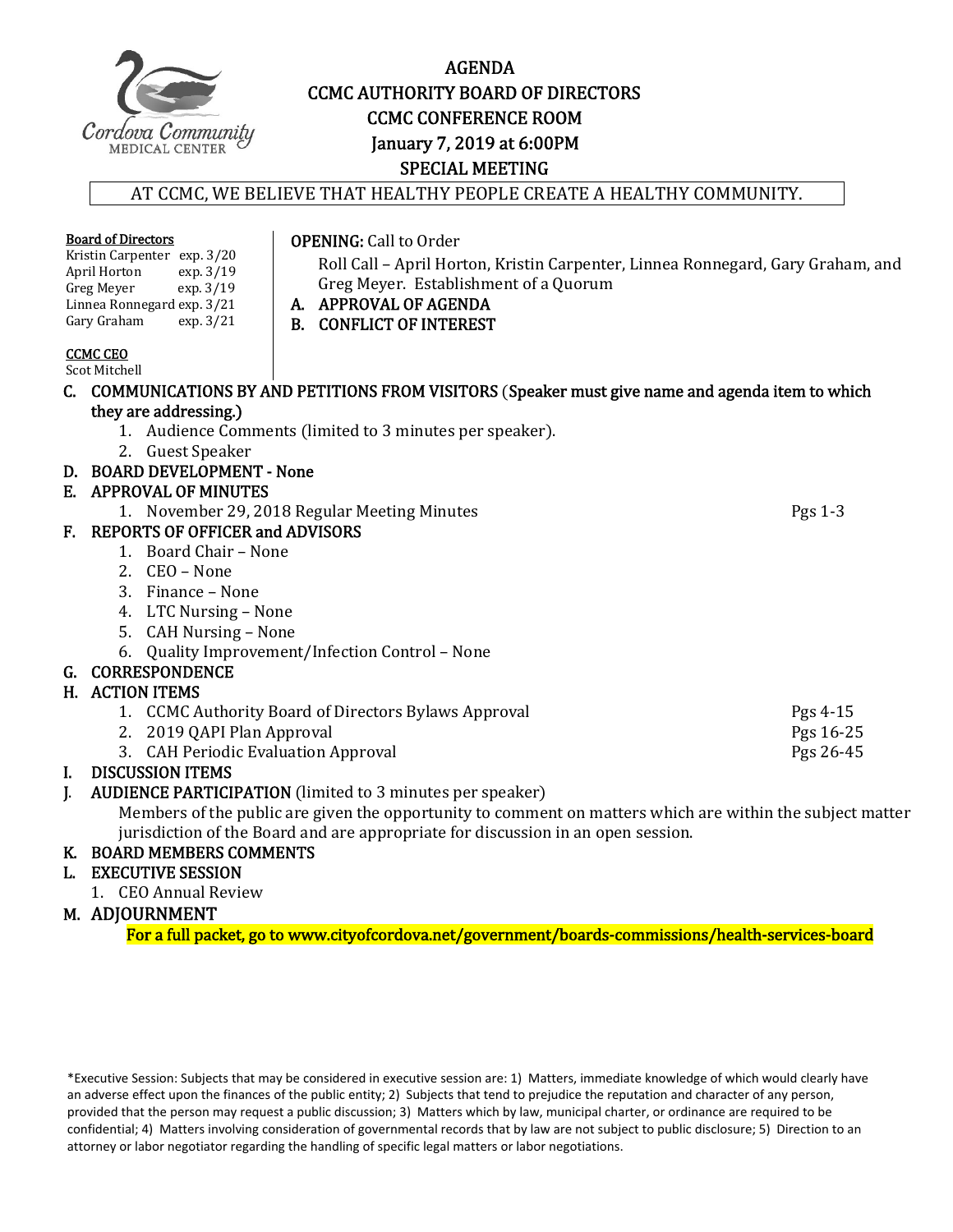# **Minutes CCMC Authority – Board of Directors CCMC Admin Conference Room November 29, 2018 at 6:00pm Regular Meeting**

# **CALL TO ORDER AND ROLL CALL –**

 **Kristin Carpenter** called the Board Meeting to order at 6:00pm. Board members present: **Kristin Carpenter, April Horton (arrived at 6:09pm), Linnea Ronnegard, and Gary Graham.** 

**A quorum was established.** 3 members present.

CCMC staff present: Scot Mitchell, CEO; Kadee Goss, LTC DON; Bill Storck, Interim CFO, Lee Bennett, Barb Jewell, and Faith Wheeler-Jeppson.

**A. APPROVAL OF AGENDA** 

 **M/ Graham S/ Ronnegard** "move to approve the Agenda." **3 yeas, 0 nay Motion passed.** 

**B. CONFLI CT OF I NTEREST**  $\sim$  None

# **C. COMMUNI CATI ONS BY AND PETI TI ONS FROM VI SI TORS**

- **1. Audience Participation** ~ None
- **2. Guest Speaker** ~ None
- **D. BOARD DEVELOPMENT Energizing Health Care in Cordova Clay Koplin Clay** provided a PowerPoint presentation outlining several options that could be beneficial to Cordova Electric Cooperative as well as CCMC in the event of an outage that would provide essential power to the hospital.

# **E. APPROVAL OF MI NUTES**

**M/ Graham S/ Horton** "move to approve the October 25, 2018 Regular Meeting Minutes".

 **4 yeas, 0 nay Motion passed**

# **F. REPORTS OF OFFI CERS and ADVI SORS**

- 1. **Board Chair Kristin Carpenter** reported that she had spoken with the Auditor on the 19<sup>th</sup> of November, there were a couple of things they're still working through. Kristin, Linnea, and Scot attended the Health Care Collaboration Meeting, and also attended the City Council Budget Worksession with Scot.
- 2. **CEO Scot Mitchell** reported that the CEO report is in the packet, a few additional items to mention are that we have a CFO starting the end of December. Alan Lanning and Scot have a call with PERS tomorrow afternoon. There are a few other CAH hospitals that are in the same situation that CCMC is in with PERS. ASHNHA is willing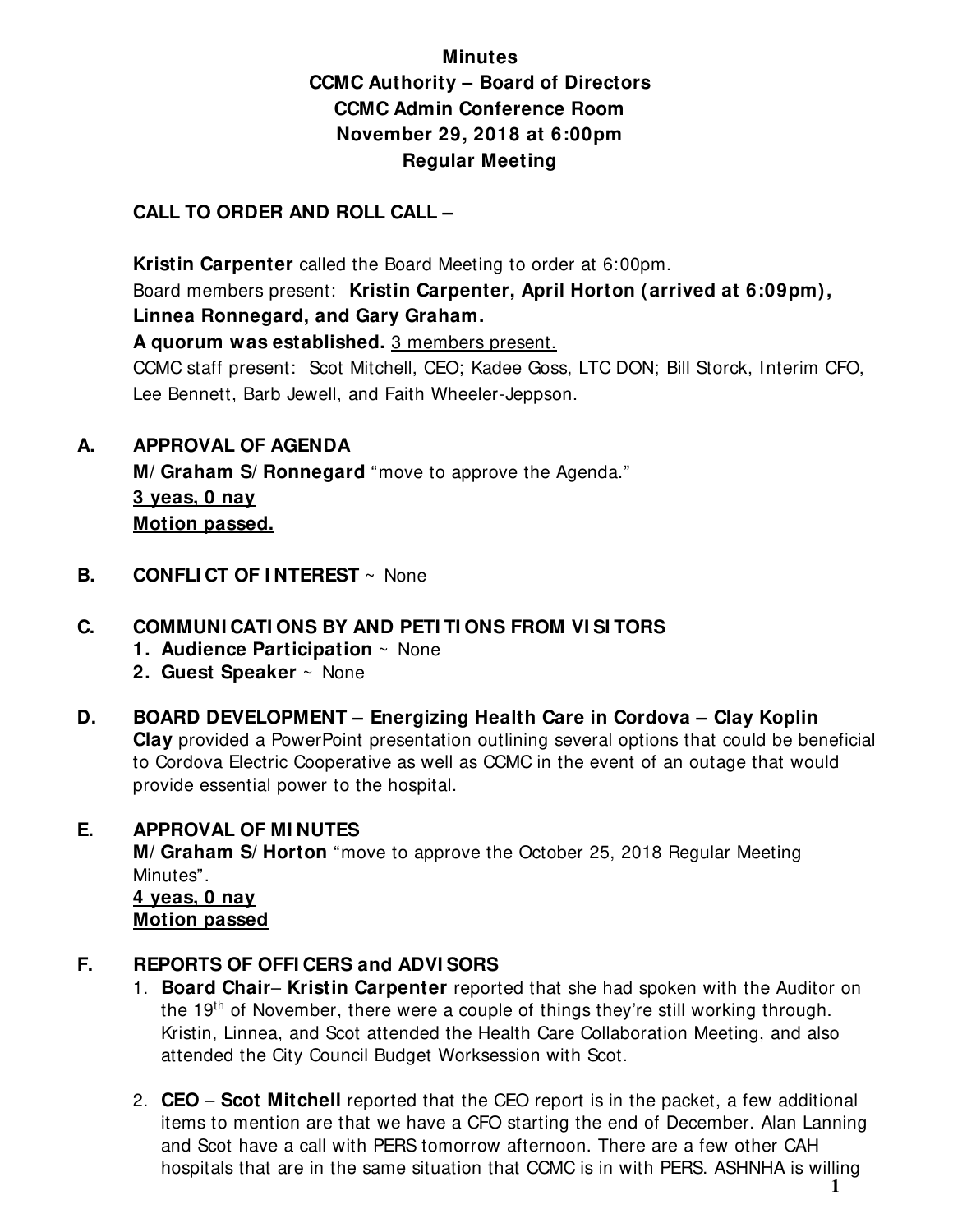to help push this issue. CCMC is also looking into whether Exceptional Relief is a possibility for the hospital.

- 3. **Finance Bill Storck** reported that the September and October finance reports are in the packet, and that he would be happy to answer any questions the Board may have.
- 4. **LTC Nursing Kadee Goss** reported that her November LTC Nursing report is in the packet, an additional point to bring up is that the CNA's and the Activity Aide had feeding assistance training. The Speech Therapist came, she evaluated our residents and made recommendations and she will continue to come quarterly.
- 5. **CAH Nursing Kelly Kedzierski's** November CAH Nursing report is in the packet, if there are any questions Kadee can answer those as Kelly was unable to be here this evening.
- 6. **Quality I mprovement/ I nfection Control Kelly Kedzierski's** QI and Infection Control reports are in the packet.

# **G. CORRESPONDENCE ~** None

# **H. ACTI ON I TEMS**

# 1. **2019 Budget.**

**M/ Graham S/ Ronnegard** "I move that the CCMC Authority Board of Directors approve the 2019 Budget."

# **4 yeas, 0 nay Motion passed.**

# 2. **CCMC Authority Board of Directors Bylaws**

**M/ Graham S/ Ronnegard** "I move that the CCMC Authority Board of Directors approve the CCMC Authority Board of Directors Bylaws."

# **4 yeas, 0 nay Motion passed.**

# **I . DI SCUSSI ON I TEMS**

# 1. **Sound Alternatives Update**

**Barb Jewell**, Behavioral Health Program Manager, provided an overview of Community Behavioral Health; what it is and what it isn't. Community Behavioral health is rarely, if ever, provided through or in a hospital which presents challenges in structure, funding and service delivery. Also in the presentation Barb provided information on how Community Behavioral Health is provided here, including populations served, services, and funding streams, much of which has changed in the last three years. Challenges include difficulty recruiting qualified staff, steadily decreasing grant funding, increasingly difficult credentialing and regulatory requirements and significant instability at the state level in terms of administration and leadership turnover. There are opportunities for growth including expanding substance use disorder services and group services, community based services and Developmental Disability services. Barb identified that developing these opportunaties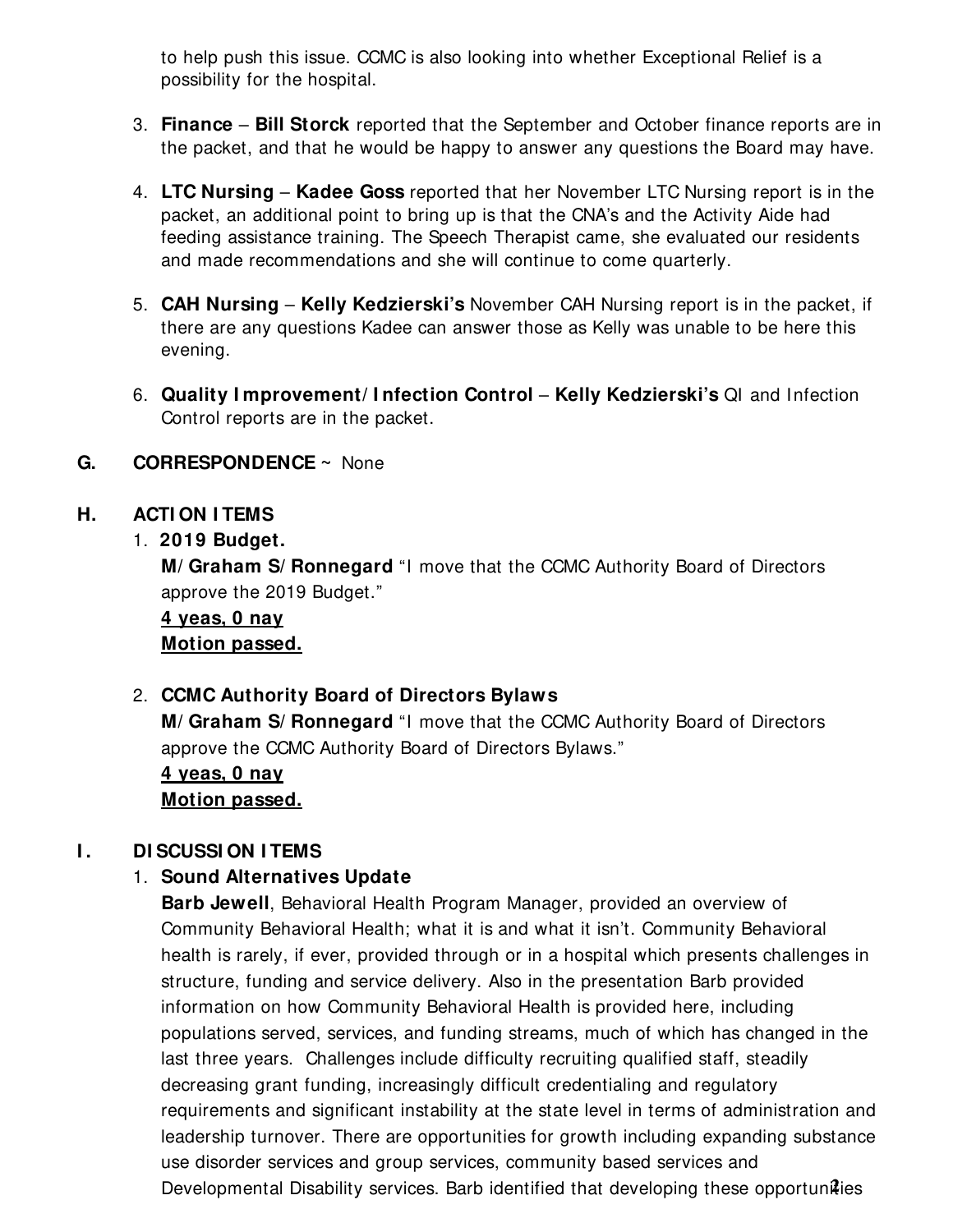will require increased community outreach, seeking grant opportunities, aggressive recruiting, program development, expanding community partnerships and working on the integration of Behavioral Health and Family Medicine.

# 2. **CEO Annual Evaluation**

The CEO Evaluation will be at the January 7<sup>th</sup> Board Meeting.

# **J. AUDI ENCE PARTI CI PATI ON**  $\sim$  None

# **K. BOARD MEMBERS COMMENTS**

**Horton ~** No comment. **Ronnegard ~** No comment. **Carpenter ~** No comment. **Graham ~** No comment.

**L. EXECUTI VE SESSI ON** ~ None

# **M. ADJOURNMENT**

**M/ Horton S/ Graham** "I move to adjourn the meeting." **Carpenter** declared the meeting adjourned at 8:37pm.

**Prepared by: Faith Wheeler-Jeppson**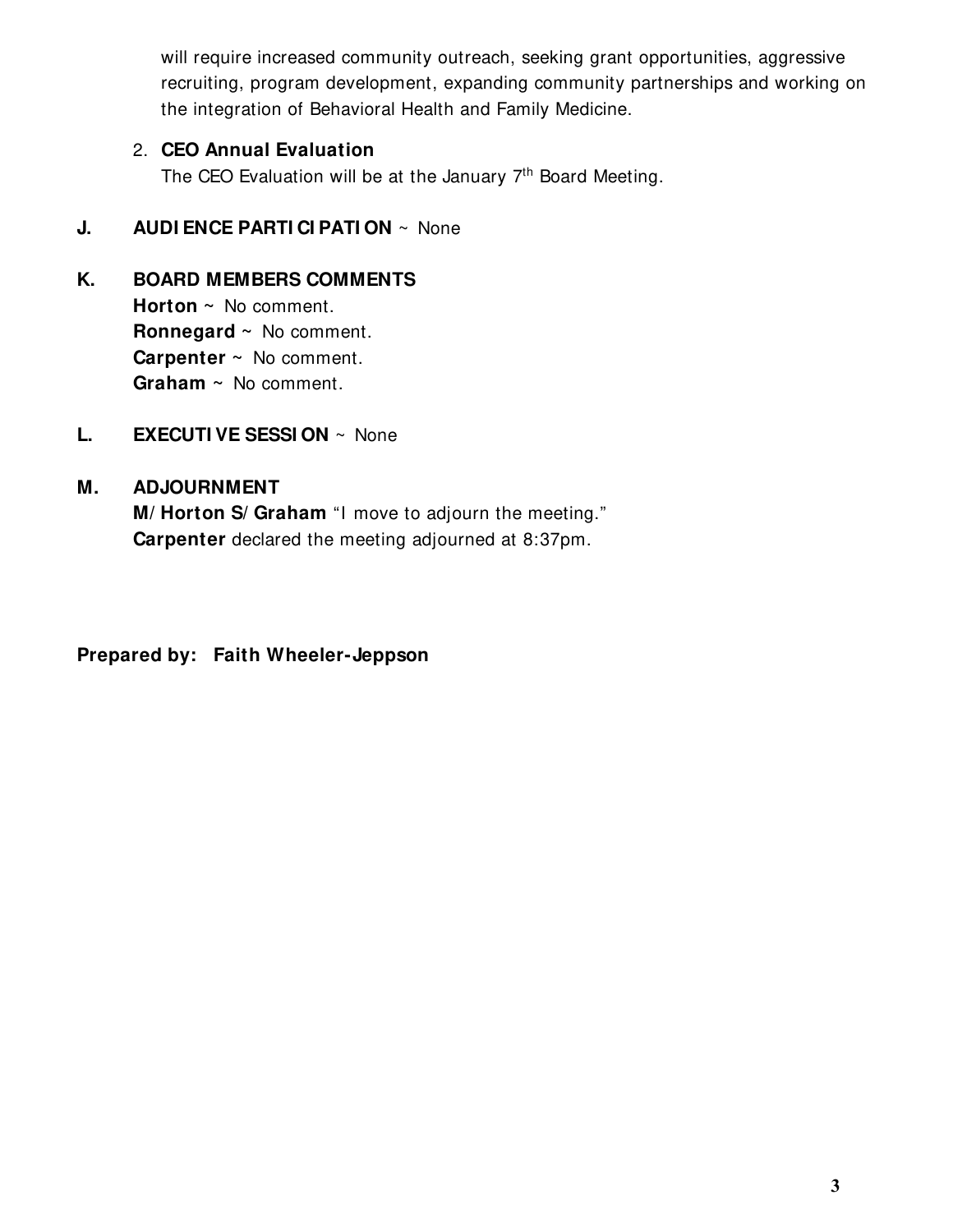

# Memorandum

To: CCMC Authority Board of Directors From: Scot Mitchell, FACHE, CCMC CEO Subject: CCMC Authority- Board of Director's Bylaws Date: 12/31/2018

**Suggested Motion:** "I move that the CCMC Authority Board of Directors approve the Board of Director's Bylaws as presented."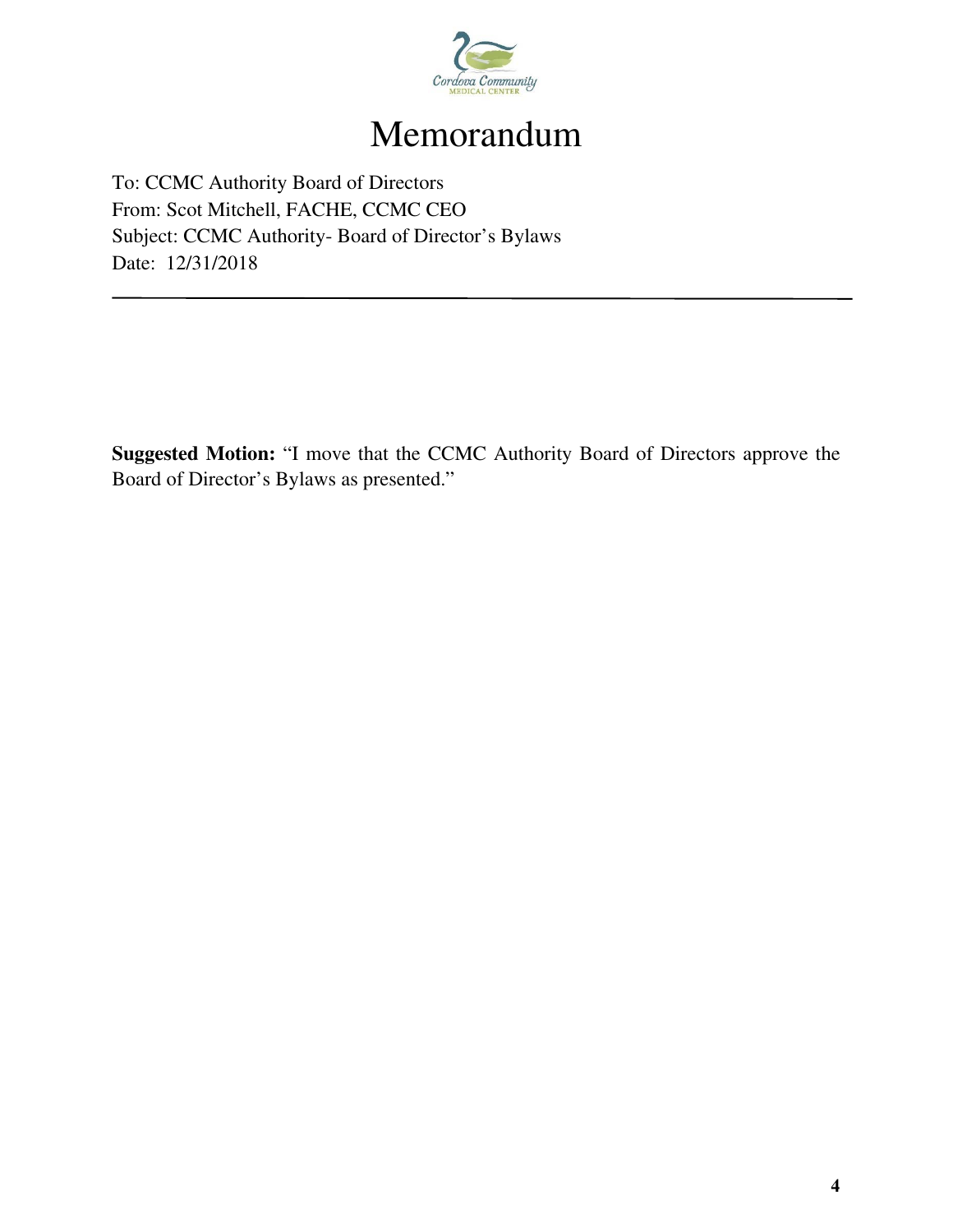# **Cordova Community Medical Center Authority Board of Directors Bylaws**

# Contents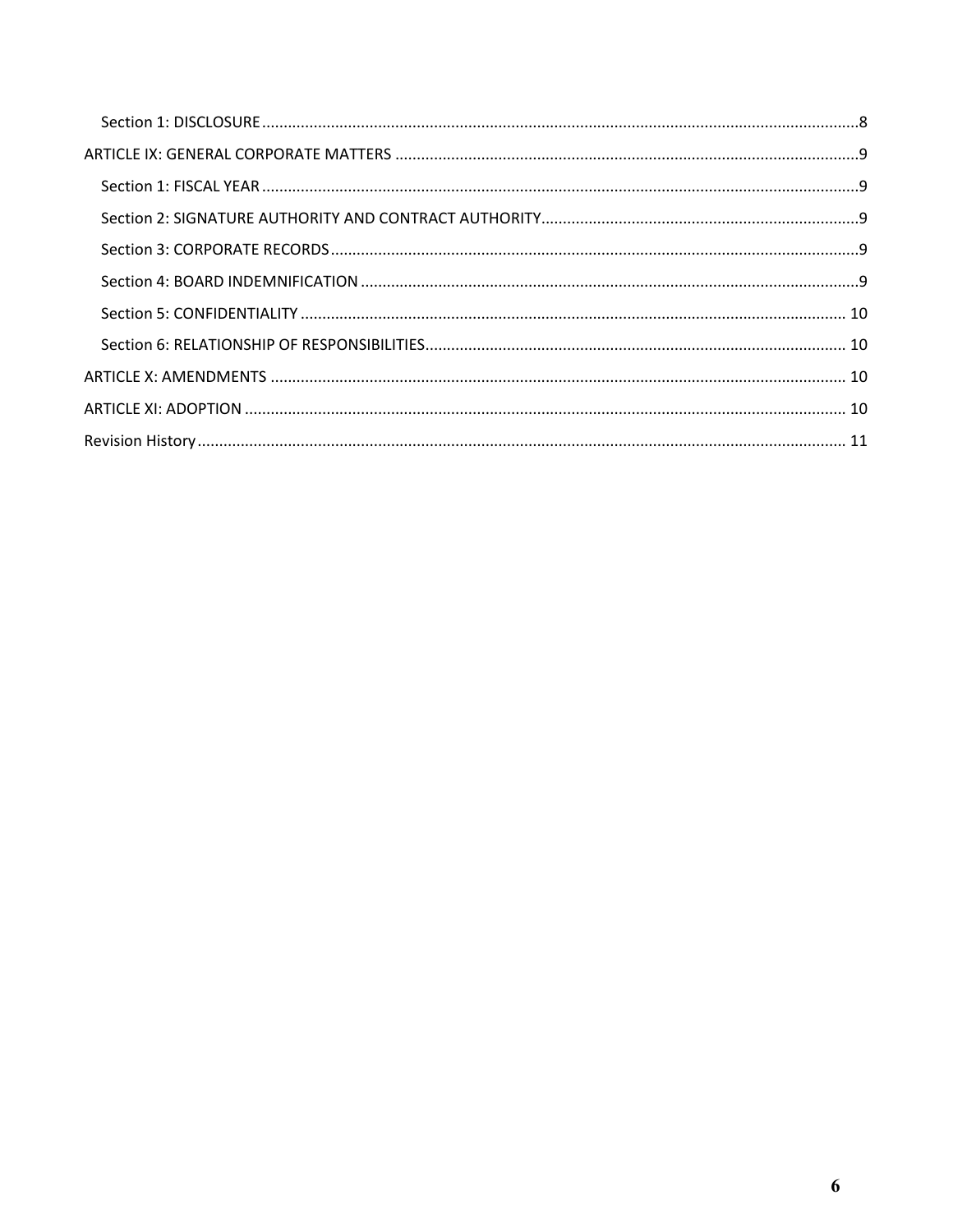# <span id="page-7-0"></span>ARTICLE I: ORGANIZATION

#### <span id="page-7-1"></span>Section 1: PREAMBLE

The Cordova Community Medical Center Authority was established as a public corporate authority of the City of Cordova ("City") on December 21, 2016 by the City Council of the City of Cordova, Alaska, for the purposes of managing the operations of the Cordova Community Medical Center ("CCMC"). This authority is an instrument of the City, but exists independently of and separately from the City, with powers authorized under Section 1-4 of Title 15 of the Cordova Municipal Code. The authority shall continue to exist until terminated by ordinance. When the Authority's existence is terminated, all of its rights, and control of assets and properties shall pass to the City.

#### <span id="page-7-2"></span>Section 2: DEFINITION OF CORDOVA COMMUNITY MEDICAL CENTER OR CCMC

Cordova Community Medical Center or CCMC shall mean the group of facilities consisting of an acute care hospital, long term care facility and clinic, and all other health care facilities owned and/or operated by the City.

#### <span id="page-7-3"></span>Section 3: LIMITATIONS OF BYLAWS

These Bylaws are subject to applicable provisions of Alaska Statutes relating to units of local government and health care facilities, including but not limited to government ethics, public records and meetings, performance of the duties imposed by statute upon the Cordova Community Medical Center Authority Board of Directors, and City elections as they may exist or hereafter be amended.

#### <span id="page-7-4"></span>Section 4: PRINCIPAL OFFICE

The principal office for the transaction of the business of Cordova Community Medical Center Authority is hereby fixed as the Administration Office of Cordova Community Medical Center, 602 Chase Avenue, PO Box 160, Cordova, Alaska, 99574.

# <span id="page-7-5"></span>ARTICLE II: GOVERNING BOARD

#### <span id="page-7-6"></span>Section 1: GENERAL POWERS

Subject to the limitations of these Bylaws, and the statutes of the State of Alaska, and the City of Cordova (which, in any case of inconsistency shall supersede), the affairs and property of the Cordova Community Medical Center Authority shall be governed by and under the authority of the Board of Directors.

# <span id="page-7-7"></span>Section 2: QUALIFICATIONS

Board members shall be qualified electors of the City of Cordova. No member of the Board shall be an employee, or immediate family member (as defined in 42 CFR 1001.1001(a)(2)) or member of the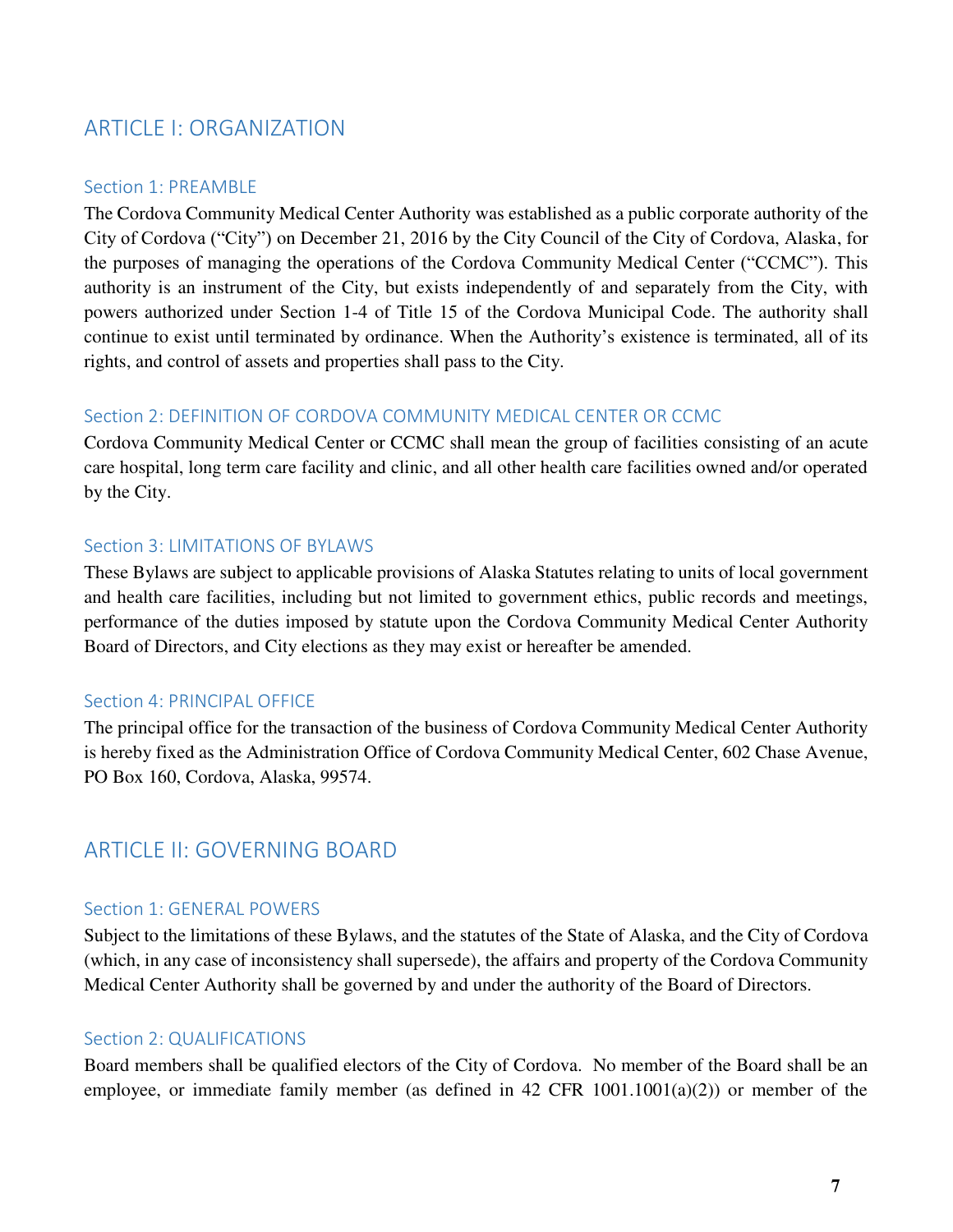household of an employee of CCMC or other medical provider in Cordova either now or any time in the past twelve months; a tenant of the facility either now or any time in the past twelve months; a board member or director of a medical provider other than CCMC either now or any time in the past twelve months; a contractor that provides medical or other services to the facility either now or any time in the past twelve months; an employee of any such tenant or contractor either now or any time in the past twelve months; an individual, an immediate family member (as defined in 42 CFR 1001.1001(a)(2)) or a member of the household of an individual, or a managing employee of an entity, that has been excluded from participation in Medicare, Medicaid or any other Federal health care program as listed on the United States Department of Health & Human Services, Office of Inspector General's List of Excluded Individuals/Entities. No member, or former member, of the Board shall be eligible for employment or contracting to provide services to CCMC until at least twelve months have elapsed since they last served on the Board.

# <span id="page-8-0"></span>Section 3: NUMBER AND TERM OF DIRECTORS

The Authority shall be governed by a Board of Directors consisting of five members, elected by the voters to three year, staggered terms. The term of office of each elected Authority Board member shall begin immediately after the results of the election are certified by the City Council, and the Authority Board member has taken the oath of office and is sworn in.

# <span id="page-8-1"></span>Section 4: VACANCIES

Vacancies on the Board shall be filled by the Board until the next regular election, when a member shall be elected to serve the rest of the unexpired term in the same manner that a mayor is now or may hereafter be elected to serve the rest of an unexpired term.

# <span id="page-8-2"></span>Section 5: POWERS OF THE AUTHORITY

The Authority shall have the powers necessary or appropriate to accomplish the purposes of the Cordova Municipal Code Title 15. In furtherance of its corporate powers, the Authority has the following powers:

- A. To sue and be sued. To have a seal and alter it at pleasure.
- B. To adopt, amend, and repeal bylaws for its organization and internal management, however, bylaws regarding notice of meetings shall be adopted consistent with 3.14.020.
- C. To operate and manage the City land and facilities in Authority inventory.
- D. To design, construct, improve, alter, or repair the City land and facilities in the Authority's inventory, subject to budgetary approval.
- E. Subject to 3.10.020, to accept gifts, grants, or loans, and enter into contracts, partnerships, joint ventures, and similar agreements, or other transactions with any governmental or private agency or entity as the Authority considers appropriate.
- F. To deposit or invest its funds.

The Authority Board may maintain membership in any local, state, or national group or association organized and operated for the promotion of the public health and welfare or the advancement of the efficiency of medical center and community health facilities administration, and in connection therewith, pay dues and fees thereto.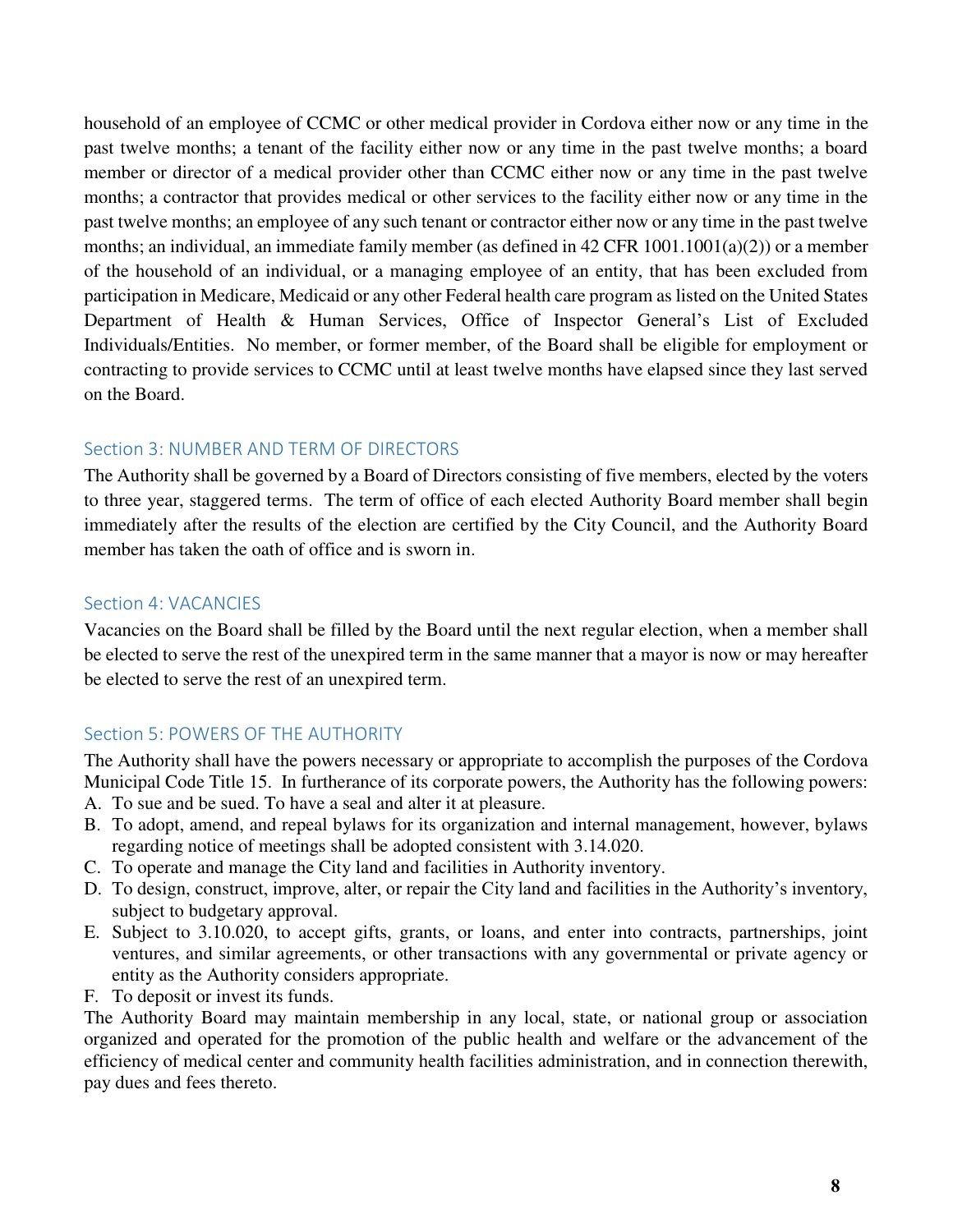# <span id="page-9-0"></span>ARTICLE III: OFFICERS

# <span id="page-9-1"></span>Section 1: ELECTION AND TERMS

The officers of the Authority Board shall be a Chairperson, a Vice Chairperson, and a Secretary/Treasurer, all of whom shall be elected or appointed to one year terms by the Authority Board from amongst its own membership at the first regular meeting in May. Such officers shall hold office until successors shall have been duly elected and qualified. Officers may serve two consecutive one year terms in any office before having to vacate that Office for at least one year before being eligible to serve in that office again. An officer is eligible to serve in a different office, without having to wait for one year.

# <span id="page-9-2"></span>Section 2: DUTIES AND RESPONSIBILITIES

- A. The Chairperson, serving as the chief governance officer of the Authority Board, shall preside at all meetings of the Authority Board; ensure that the Authority Board fulfills its obligations as set forth in Alaska statutes, City of Cordova Municipal Code, these Bylaws and the Authority governing policies then in effect; and fulfill other responsibilities as may be delegated from time to time in the Board's governing policies.
- B. In the event of the Chairperson's absence, disability or refusal to act, the Vice Chairperson shall have the powers and perform the duties of the Chairperson, and shall have such other powers and duties as the Board may from time to time determine.
- C. The Secretary/Treasurer shall: ensure the issuance of notices of all regular and special meetings on orders of the Chairperson; shall receive and attend to all correspondence of the Board; keep or cause to be kept a record of the Board's proceedings, including minutes of all meetings; and ensure that custody of all records and documents are maintained by the Authority; advise the Authority Board on matters of fiscal policy; ensure that adequate and correct accounts of the Authority's properties and transactions are kept; and shall perform in general all duties incident to the office of Secretary/Treasurer and such other duties as may be required by law, these Bylaws, or which may be assigned, from time-to-time, by the Authority Board of Directors.

# <span id="page-9-3"></span>ARTICLE IV: COMMITTEES OF THE GOVERNING BOARD

# <span id="page-9-4"></span>Section 1: DESIGNATION

The Authority Board may establish committees as deemed appropriate in carrying out its purposes. The resolution establishing any such committee shall state the purpose, composition guidelines, timeline and authority of the committee. Committees may be delegated duties and functions not inconsistent with the statutes of the State of Alaska and the City of Cordova Municipal Code. Such committees may be composed of Board members, non-Board members or both. The designation and appointment of any such Committee and the delegation thereto of authority shall not relieve the Authority Board or any individual Board member of any responsibility imposed upon it, him, or her by law.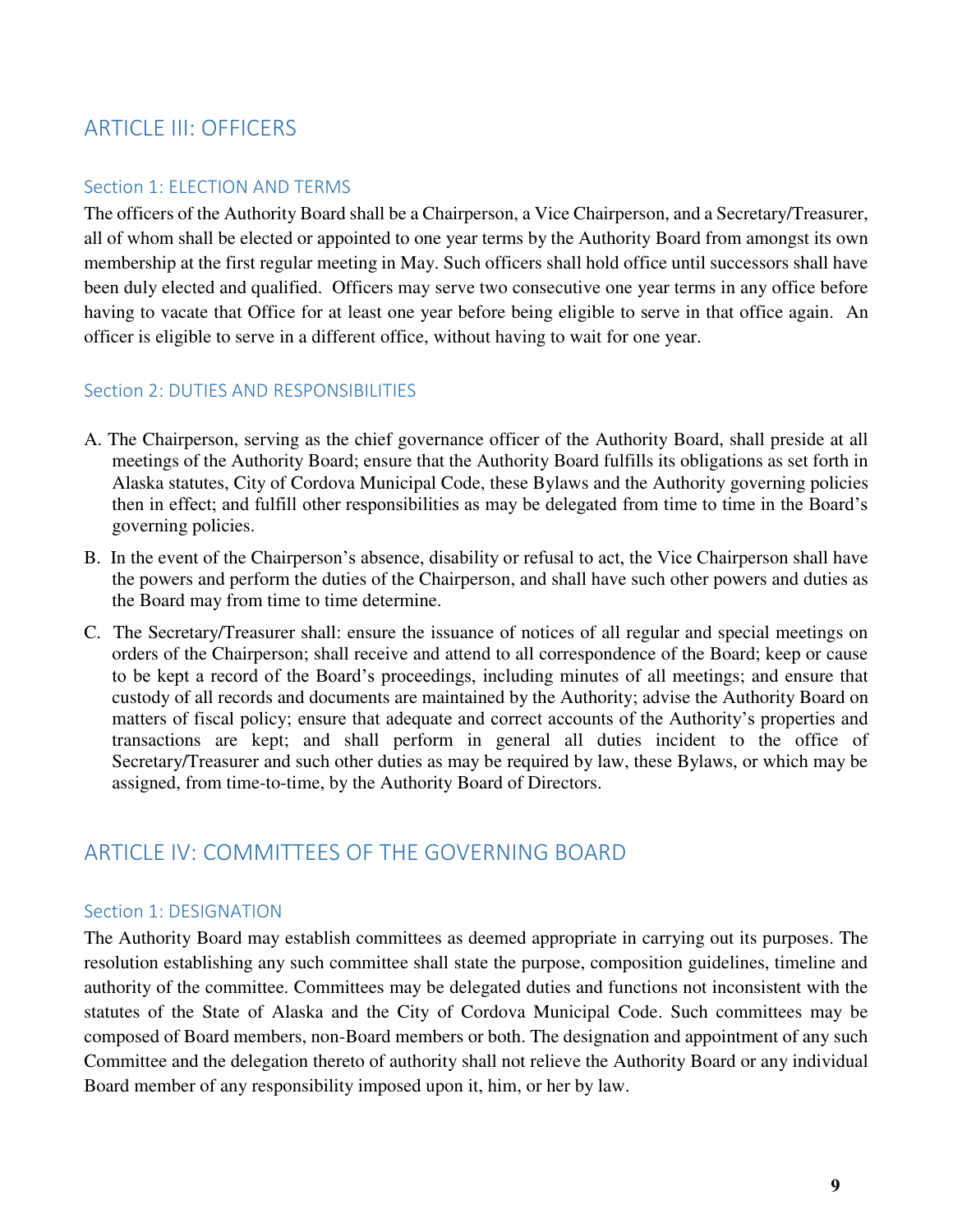# <span id="page-10-0"></span>ARTICLE V: MEETINGS

# <span id="page-10-1"></span>Section 1: PUBLIC ATTENDANCE

All meetings of the Authority Board, whether regular or special, shall be open to the public unless the subject to be discussed falls within the exceptions pertaining to Executive Sessions contained in Alaska's Government Meetings Public law.

# <span id="page-10-2"></span>Section 2: TIME AND PLACE

- A. Frequency of Regular Meetings. Regular meetings of the Authority Board shall be held at least once each month.
- B. Special Meetings. The Board shall hold special meetings at the request of the Chief Executive Officer, Chairperson, or any two members of the Board. If the Chairperson is absent from the community, special Board meetings may be held at the request of the Vice Chairperson. Special meetings shall not be held upon less than 24 hours public notice of the time and place of such meeting and its purpose. No business shall be transacted except that which is described in the notice.
- C. Place. Cordova Community Medical Center shall be the usual location of regular Board meetings. With the consent of a majority of the Authority Board members, meetings may be held at any other place within Cordova.
- D. Notice of Regular Meetings. The Authority Board shall provide for and give reasonable, consistent public notice, of the date, time and place for all regular meetings. The notice shall also include a list of the principal subjects anticipated to be considered at the meeting.

# <span id="page-10-3"></span>Section 3: MINUTES

The Secretary of the Authority Board shall cause to be kept at the principal office of the Authority, a recording of the minutes of all meetings of the Board, showing the time and place, whether a regular or special meeting, and if special, how authorized, the notice given, the names of the directors present, substance of discussion and a statement of the vote of the directors on all motions and resolutions.

# <span id="page-10-4"></span>Section 4: QUORUM AND ACTION

A majority of the Authority Board members entitled to vote shall constitute a quorum for the conduct of all business. The act of the majority of the Authority Board members present at a meeting at which a quorum is present shall be the act of the Authority Board, unless a greater number is required by any provision of these Bylaws. Board members may participate in meetings in person or via telephone or video conference, as long as all members are able to hear and ask questions during the meeting. The act of a majority of the full five Authority Board members is required to terminate the Chief Executive Officer's employment or contract on a date earlier than the contractual termination date.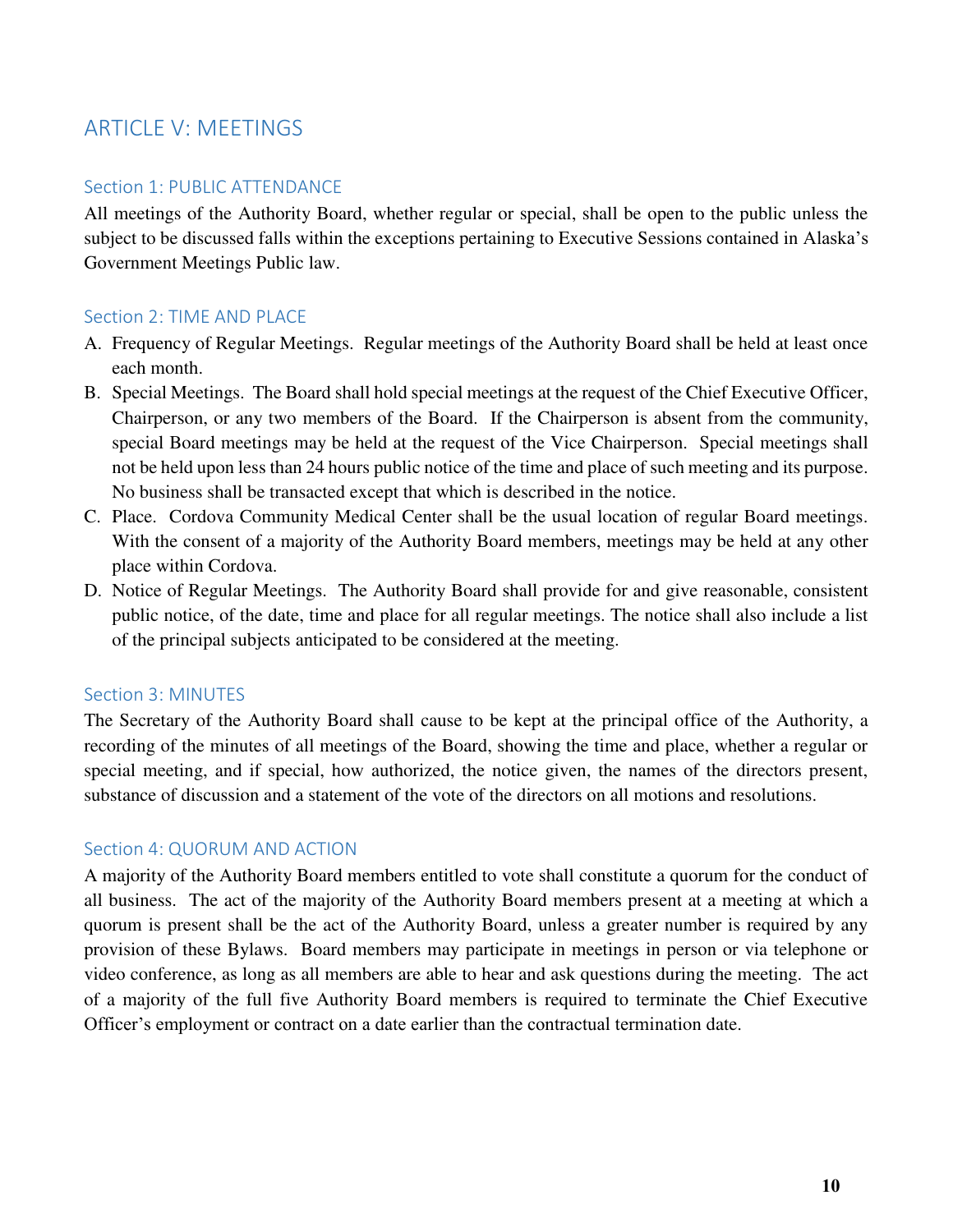# <span id="page-11-0"></span>ARTICLE VI: CHIEF EXECUTIVE OFFICER

# <span id="page-11-1"></span>Section 1: AUTHORITY AND DUTIES

- A. The Board of Directors of the Authority shall select the Chief Executive Officer ("CEO") of the CCMC. The CEO shall serve at the pleasure of the Board. The CEO shall establish and direct all operations of CCMC activities, both internal and external.
- B. The authority and duties of the CEO are as follows:
	- a. The CEO shall be responsible for the overall supervision and direction of the affairs and activities of CCMC. The CEO shall have such authority and duties as may be assigned and directed by the Board and those generally incumbent with CEOs at other hospitals.
	- b. Be responsible for carrying out all applicable federal and state laws, City code, and CCMC rules and regulations. Insure compliance of CCMC with national, state and local standards and accreditation agencies.
	- c. Establishes policies pertaining to total patient care, personnel, medical staff, financial status, public relations, maintenance of building and grounds, all other policies needed for the operation of CCMC under broad directives from the Board. Reviews compliance with established policies by personnel and medical staff. Periodically reviews policies and makes changes as found necessary.
	- d. Establishes departmental staffing patterns. Evaluates job performance, prepares job descriptions, establishes job classifications and sets wage and salary schedules. Hires and discharges employees at CCMC in a manner consistent with federal and state laws and in accordance with the personnel policies of CCMC. Evaluates competence of the work force.
	- e. Work with the professional staff and those concerned with the delivery of quality professional services at the hospital to insure that the best possible care may be rendered to all patients.
	- f. Regularly checks financial status of CCMC and maintains an efficient accounting system to meet the needs of the facility. Develops budget forecasting model, prepares changes to the fee schedules to insure coverage of cost of operations.
	- g. Attends all meetings of the CCMC Boards and all committee meetings of the Board.
	- h. Prepares such reports as may be required on any phase of hospital activity by the Board.
	- i. Represents CCMC in dealings with outside agencies, including governmental and third party payors. Represents CCMC at top level meetings, etc., and participates in such.
	- j. Perform other duties that may be in the best interests of CCMC.

# <span id="page-11-2"></span>ARTICLE VII: MEDICAL STAFF

# <span id="page-11-3"></span>Section 1: ORGANIZATION AND APPOINTMENT

A. The Authority Board shall organize the physicians granted privileges in Cordova Community Medical Center into a Medical Staff under Bylaws, Rules and Regulations approved by the Authority Board. The Authority Board shall consider recommendations from the Medical Staff and appoint physicians, non-physician members, and dependent allied health professionals who meet the qualifications for membership as set forth in the Bylaws of the Medical Staff. Each member shall have appropriate authority and responsibility for the care of his/her patients subject to such limitations as are contained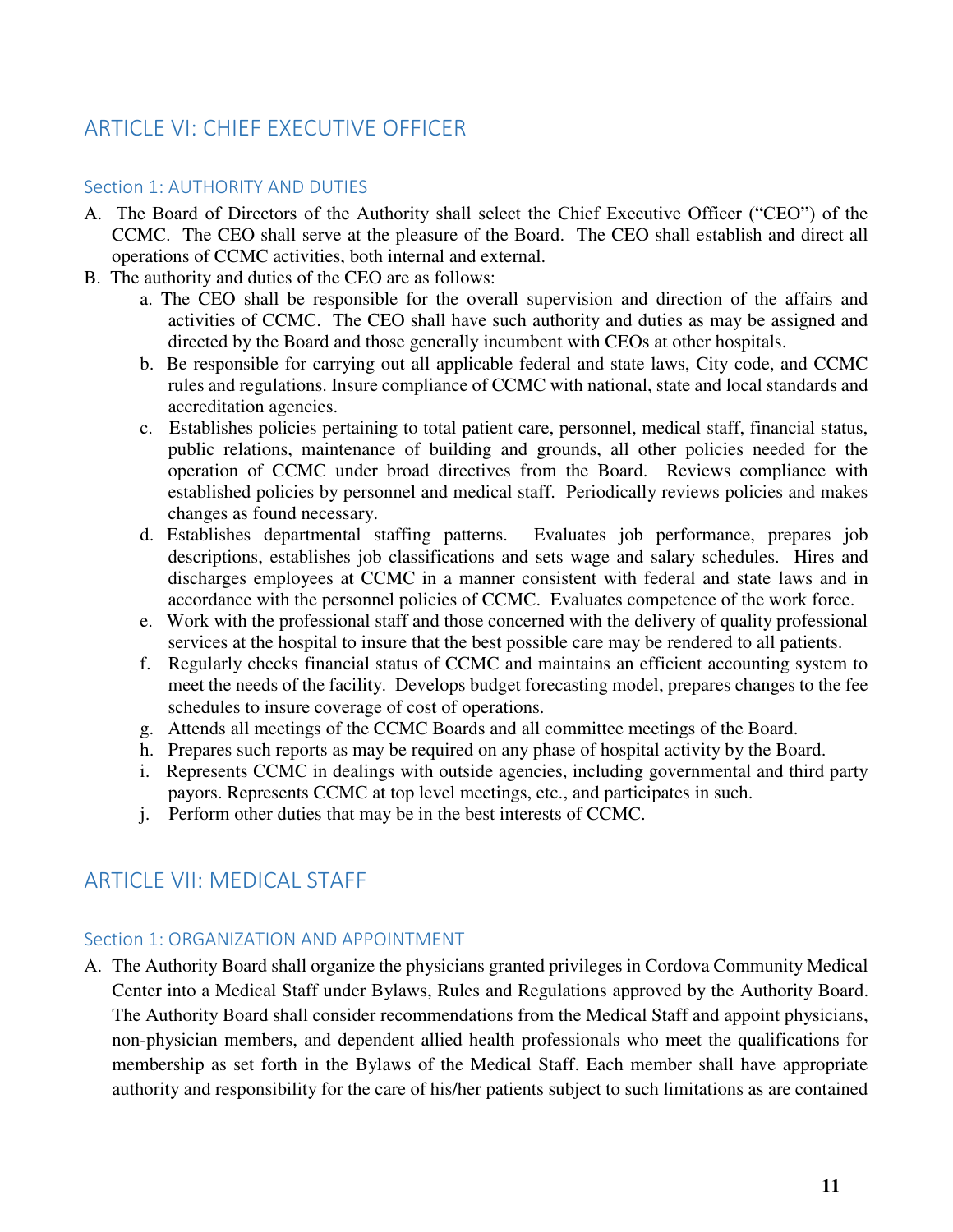in these Bylaws and in the Bylaws, Rules and Regulations of the Medical Staff and subject further to any limitations attached to his/her appointment and privileges.

- B. All applications for appointment to the Medical Staff shall be in writing and addressed to the Chief Executive Officer of Cordova Community Medical Center. They shall contain full information concerning the applicant's education and training, licensure, DEA registration, work history/current practice, previous and current hospital affiliations, and any unfavorable history with regard to licensure, privileges, and malpractice suits.
- C. Medical Staff Bylaws and related rules and regulations for the governance and operation of the Medical Staff may be proposed by the Medical Staff to the Authority Board, but only those which are adopted by the Authority Board shall become effective.

# <span id="page-12-0"></span>Section 2: MEDICAL CARE AND EVALUATION

- A. The Authority Board shall, in the exercise of its overall responsibility, assign to the Medical Staff reasonable authority to insure appropriate professional care for the Cordova Community Medical Center's patients.
- B. The Medical Staff shall conduct an ongoing review and appraisal of the quality of professional care rendered in Cordova Community Medical Center and shall report such activities and their results to the Authority Board.
- C. The Medical Staff shall make recommendations to the Authority Board concerning:
	- a. Appointments, reappointments and other changes in medical staff status.
	- b. Granting of clinical privileges.
	- c. Disciplinary actions.
	- d. All matters relating to professional competency.
	- e. Such specific matters as may be referred to it by the Authority Board.

# <span id="page-12-1"></span>Section 3: MEDICAL STAFF BYLAWS, RULES AND REGULATIONS

There shall be Bylaws, Rules and Regulations and amendments thereto, for the Medical Staff that set forth its organization and government. Proposed Bylaws, Rules and Regulations should be developed by the Medical Staff and submitted to the Authority Board for adoption. The Authority Board may institute and adopt changes in Medical Staff Bylaws, Rules and Regulations, which are necessary to maintain licensing or accreditation or to meet legal or fiduciary duties, but it shall exercise such rights only after consultation with the Medical Staff.

# <span id="page-12-2"></span>ARTICLE VIII: CONFLICT OF INTEREST

# <span id="page-12-3"></span>Section 1: DISCLOSURE

A. No Authority Board member may vote on any matter in which the member has any financial interest, either directly or indirectly, in their own name or in the name of any other person, association, trust or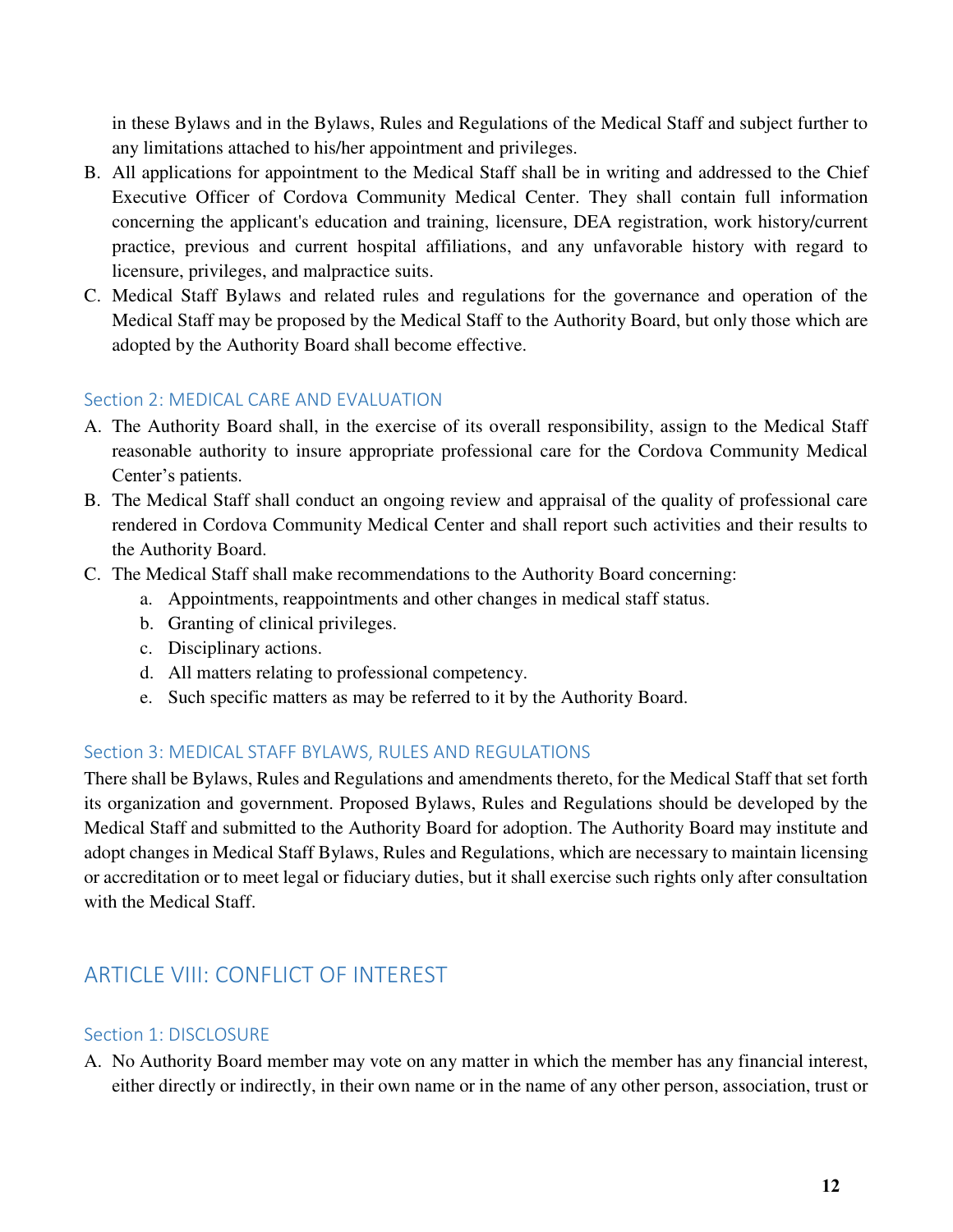corporation. No Board member may represent, either as an agent or otherwise, any person, association, trust or corporation, with respect to any application or bid for any contract or work in regard to which such Board member may be called upon to vote. Nor may any such Board member take or receive, either directly or indirectly, any money or other thing of value as a gift or means of influence in their vote or action in their official capacity.

B. A board member shall disclose to the Authority Board any conflict of interest in a matter before the Board, before discussion and Board vote on any such matter. A Board member may not take part or be present during any discussion or vote on any matter in which the Board member has a conflict of interest. The Authority Board shall not count a Board member as present for purposes of determining a quorum on any matter in which the Board member has a conflict of interest.

# <span id="page-13-0"></span>ARTICLE IX: GENERAL CORPORATE MATTERS

# <span id="page-13-1"></span>Section 1: FISCAL YEAR

The fiscal year of the Authority shall be January 1 through December 31.

# <span id="page-13-2"></span>Section 2: SIGNATURE AUTHORITY AND CONTRACT AUTHORITY

- A. Except as otherwise provided by law, checks, drafts, promissory notes, orders for payment of money, and other evidences of indebtedness of the Authority shall be signed by the Chief Executive Officer, and countersigned by at least one other person, as designated by Authority.
- B. Contracts, leases or other such instruments executed in the name of and on behalf of the Authority shall be signed by the Chief Executive Officer.

# <span id="page-13-3"></span>Section 3: CORPORATE RECORDS

The Authority shall keep correct and complete books and records of account, and shall also keep minutes of the proceedings of its Board of Directors and individual committees. The Authority shall keep at its principal office a record giving the names and addresses of its Board of Directors members.

# <span id="page-13-4"></span>Section 4: BOARD INDEMNIFICATION

- A. Directors and Officers and former Directors and Officers of the Authority and Cordova Community Medical Center shall be indemnified to the fullest extent of the law as provided in the Alaska Statutes 10.20.011(14), or any successor provision or amendment thereto, against expenses actually and reasonably incurred by such person in connection with the defense of any action, suit or proceeding, civil or criminal, in which that person is made a party to by reason of being or having been a Director or Officer, except in relation to matters in which that person was adjudged, in the action, suit or proceeding, to be liable for negligence or misconduct in the performance of his/her corporate duties.
- B. Directors, Officers and employees of the corporation are not liable for corporate obligations.
- C. The Authority may provide insurance to effectuate this section.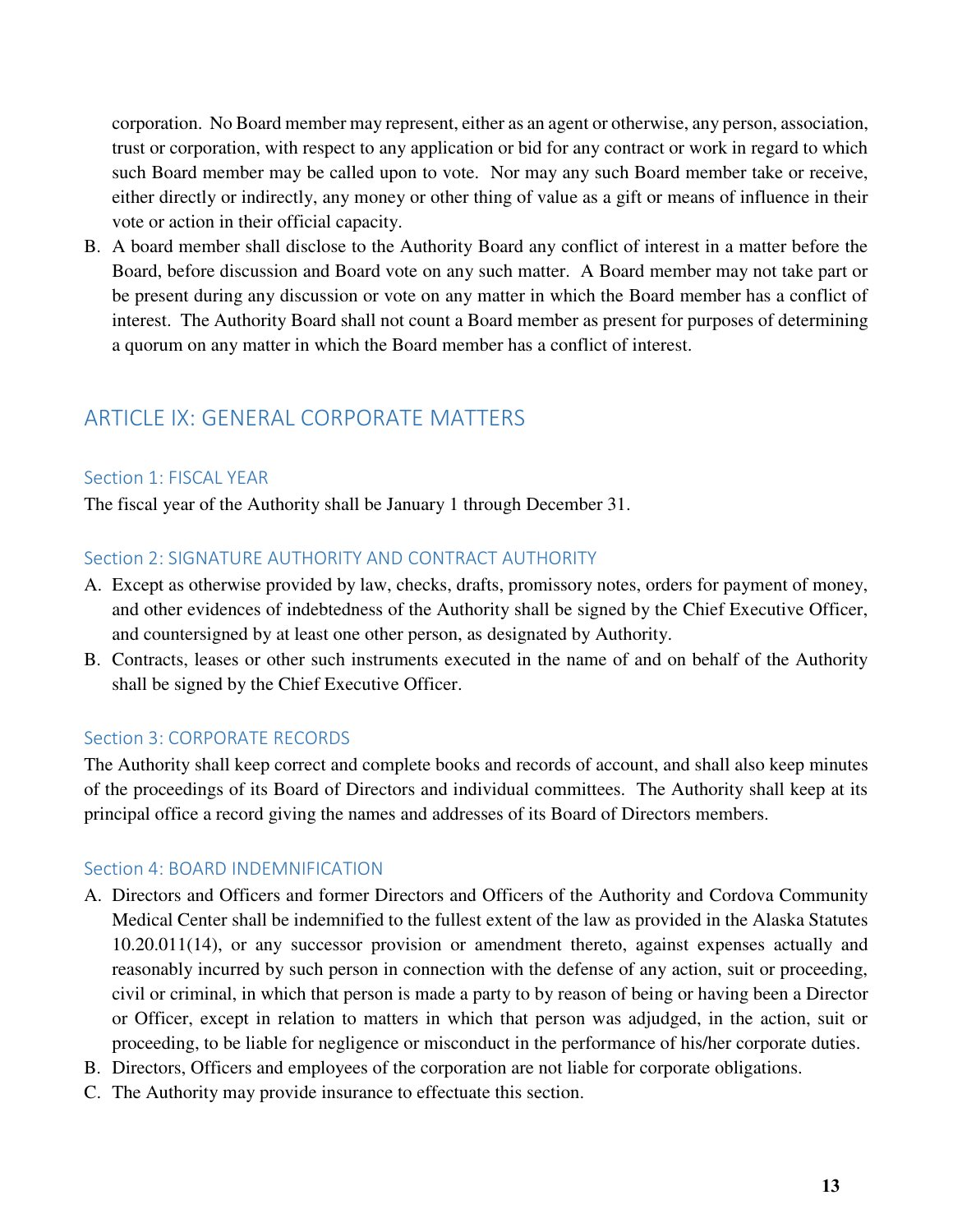# <span id="page-14-0"></span>Section 5: CONFIDENTIALITY

Board members will protect confidential information learned during the course of their duties and respect the confidentiality appropriate to issues of a sensitive nature. The Authority Board shall comply with all state and federal laws (including the Health Insurance Portability and Accountability Act, HIPAA) regarding the use of confidential patient information and personnel information.

# <span id="page-14-1"></span>Section 6: RELATIONSHIP OF RESPONSIBILITIES

The Authority Board is ultimately responsible for Authority operations and finances, including the quality of patient care at any hospital or healthcare facility operated by the Authority. Executive Officers of the Authority may be either employees or independent contractors of the Authority. The Authority Board of Directors appoints the Chief Executive Officer, who serves at the pleasure of the Board. The Chief Executive Officers appoints all other executive officers and employees, including employed or independent contractor Medical Staff members. The duties and responsibilities of such executive officers and employees shall be established by the Chief Executive Officer. At any hospital or healthcare facility operated by the Authority, the Medical Staff is a self-governing body, which may consist of employees or independent contractors of the Authority, or independent healthcare providers who are approved to provide healthcare services at the Authority by the Board. The duties and responsibilities of the Medical Staff shall be established in Medical Staff Bylaws adopted by the Medical Staff, subject to approval by the Authority Board of Directors.

# <span id="page-14-2"></span>ARTICLE X: AMENDMENTS

The power to alter, amend or repeal these Bylaws, or to adopt new Bylaws, is vested in the Authority Board of Directors. Any such amendment may be made at any regular meeting of the Authority Board and shall become effective at the conclusion of the meeting at which made, or at a later time so specified, provided that:

- A. The proposed amendment is presented to the Authority Board at a meeting prior to the meeting at which a vote on the amendment is sought; and
- B. The amendment is approved by two-thirds (2/3) of the Authority Board members serving at the time the amendment is voted on.

# <span id="page-14-3"></span>ARTICLE XI: ADOPTION

Upon adoption of these Bylaws, all prior Bylaws and amendments thereto are to be of no further force and effect and, provided further, that if any of these Bylaws, or any section or sections are found to be contrary to Alaska Statutes, such Bylaws, section or sections are deemed to have no force and effect, but all remaining Bylaws, section or sections are to remain in full force and effect.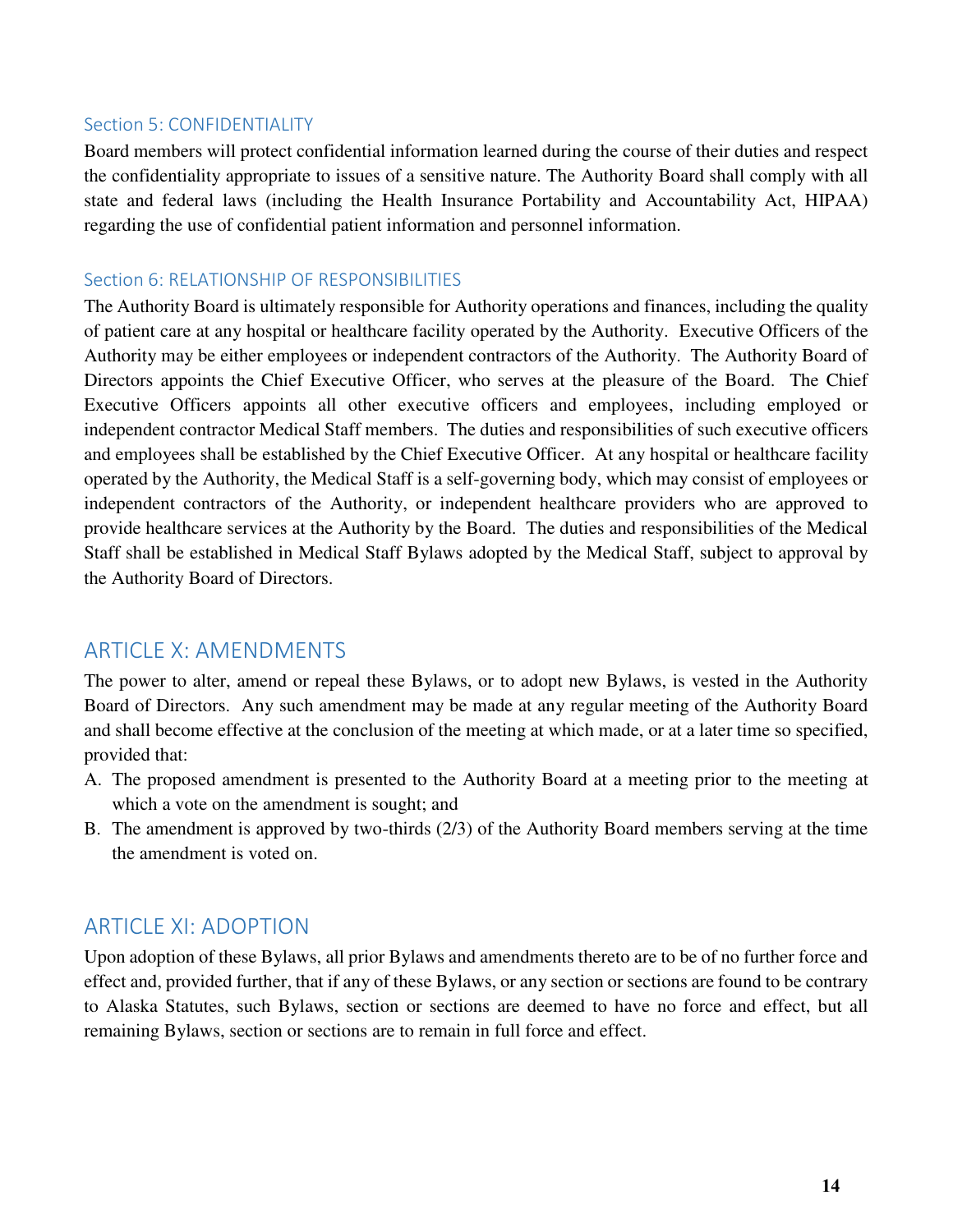**ADOPTED** by the Cordova Community Medical Center Authority Board of Directors at their regular meeting on the 27th day of December, 2018.

ATTEST: Kristin Carpenter, Chairperson

\_\_\_\_\_\_\_\_\_\_\_\_\_\_\_\_\_\_\_\_\_\_\_\_\_\_\_\_\_\_\_\_\_\_\_\_\_\_\_\_ ATTEST: Linnea Ronnegard, Secretary/Treasurer

\_\_\_\_\_\_\_\_\_\_\_\_\_\_\_\_\_\_\_\_\_\_\_\_\_\_\_\_\_\_\_\_\_\_\_\_\_\_\_\_

\_\_\_\_\_\_\_\_\_\_\_\_\_\_\_\_\_\_\_\_\_\_\_\_\_\_\_\_\_\_\_\_\_\_\_\_\_\_\_\_ ATTEST: Scot Mitchell, Chief Executive Officer

# <span id="page-15-0"></span>Revision History

January 7, 2019 Original version approval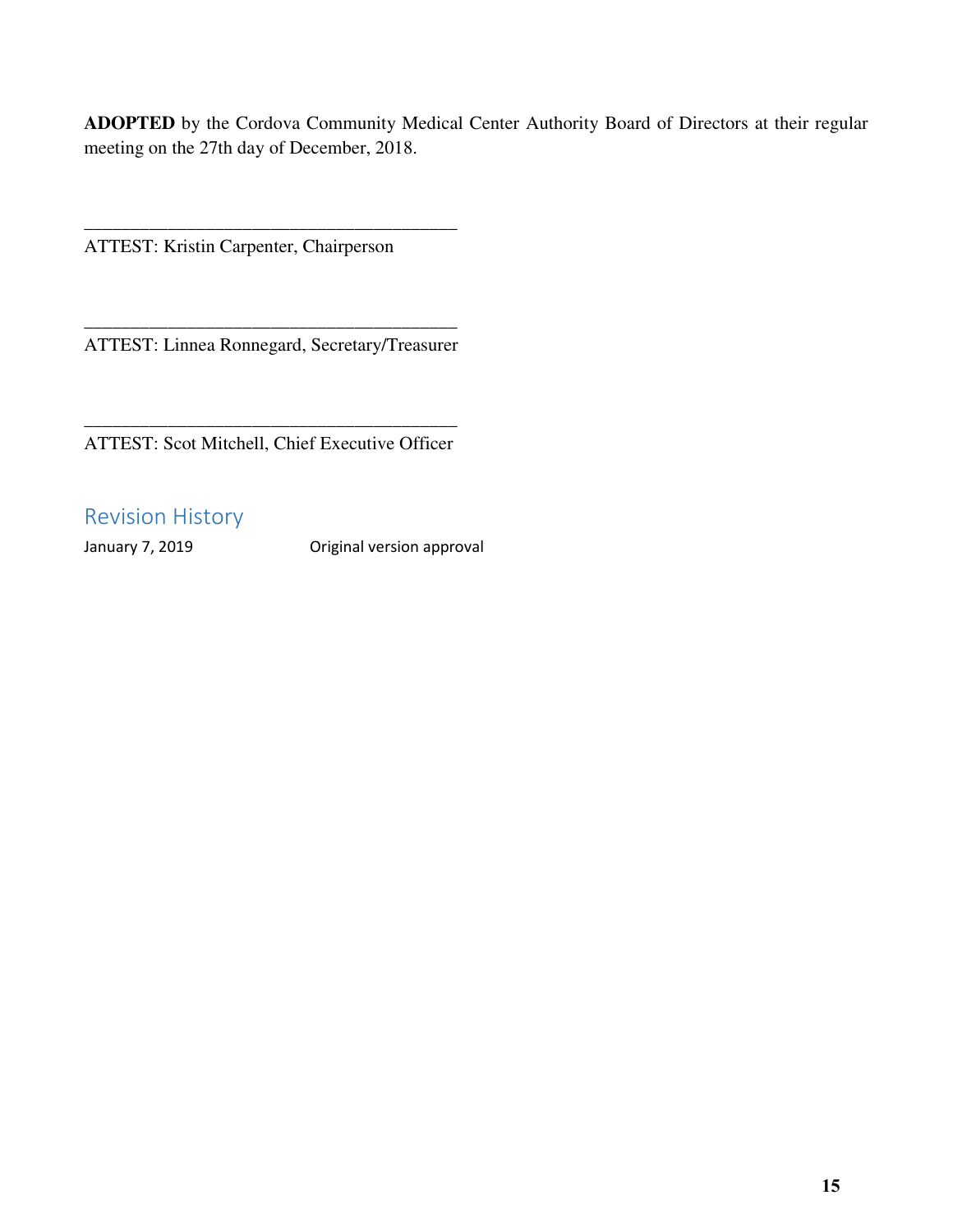

# Memorandum

To: CCMC Authority Board of Directors From: Scot Mitchell, FACHE, CCMC CEO Subject: 2019 QAPI Plan Date: 12/31/2018

**Suggested Motion:** "I move that the CCMC Authority Board of Directors approve the 2019 QAPI Plan as presented."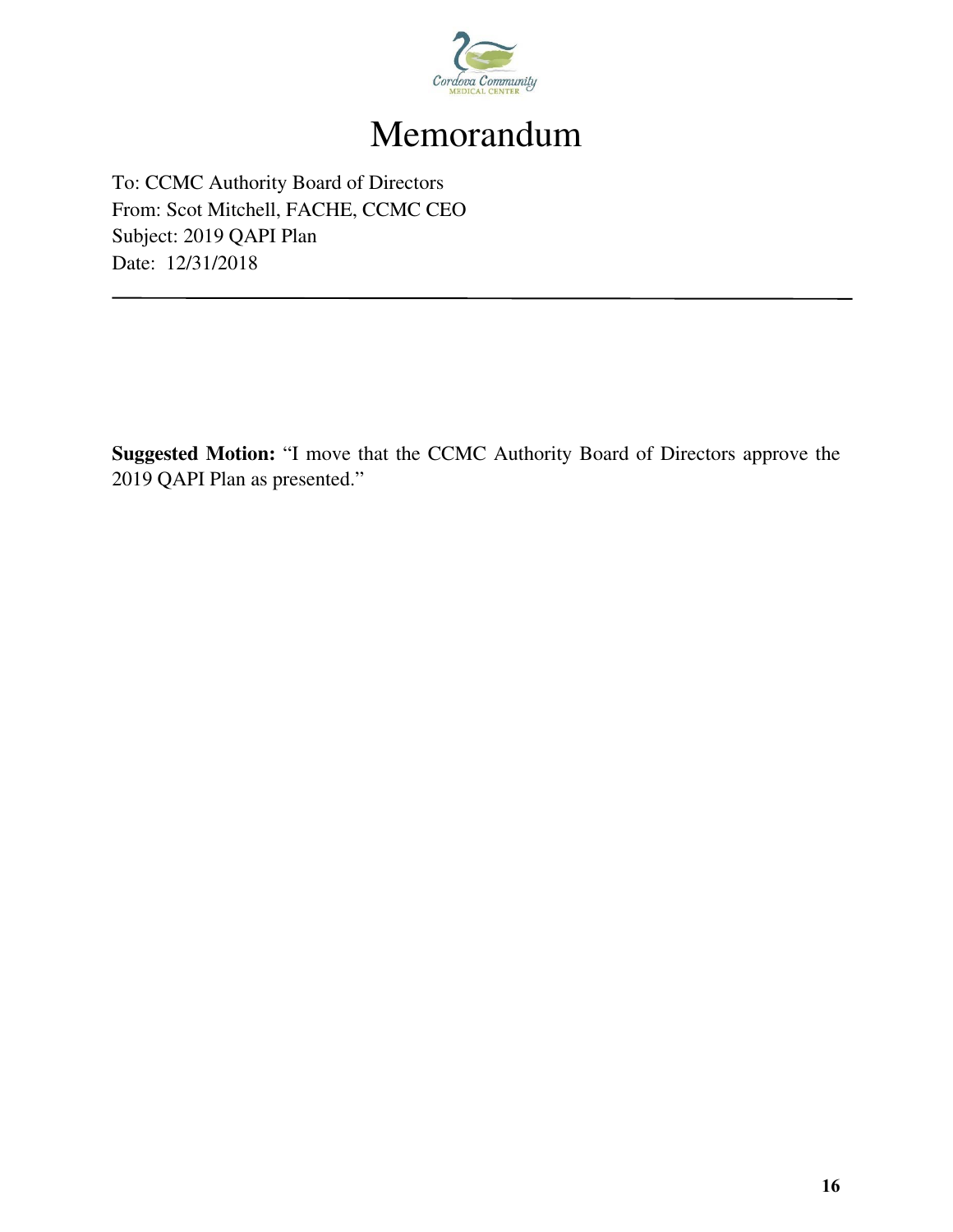# **QAPI Plan CCMC Long Term Care QAPI Plan 2019 Cordova Community Medical Center Long-Term Care, Cordova, AK Effective Date: JANUARY 1, 2019**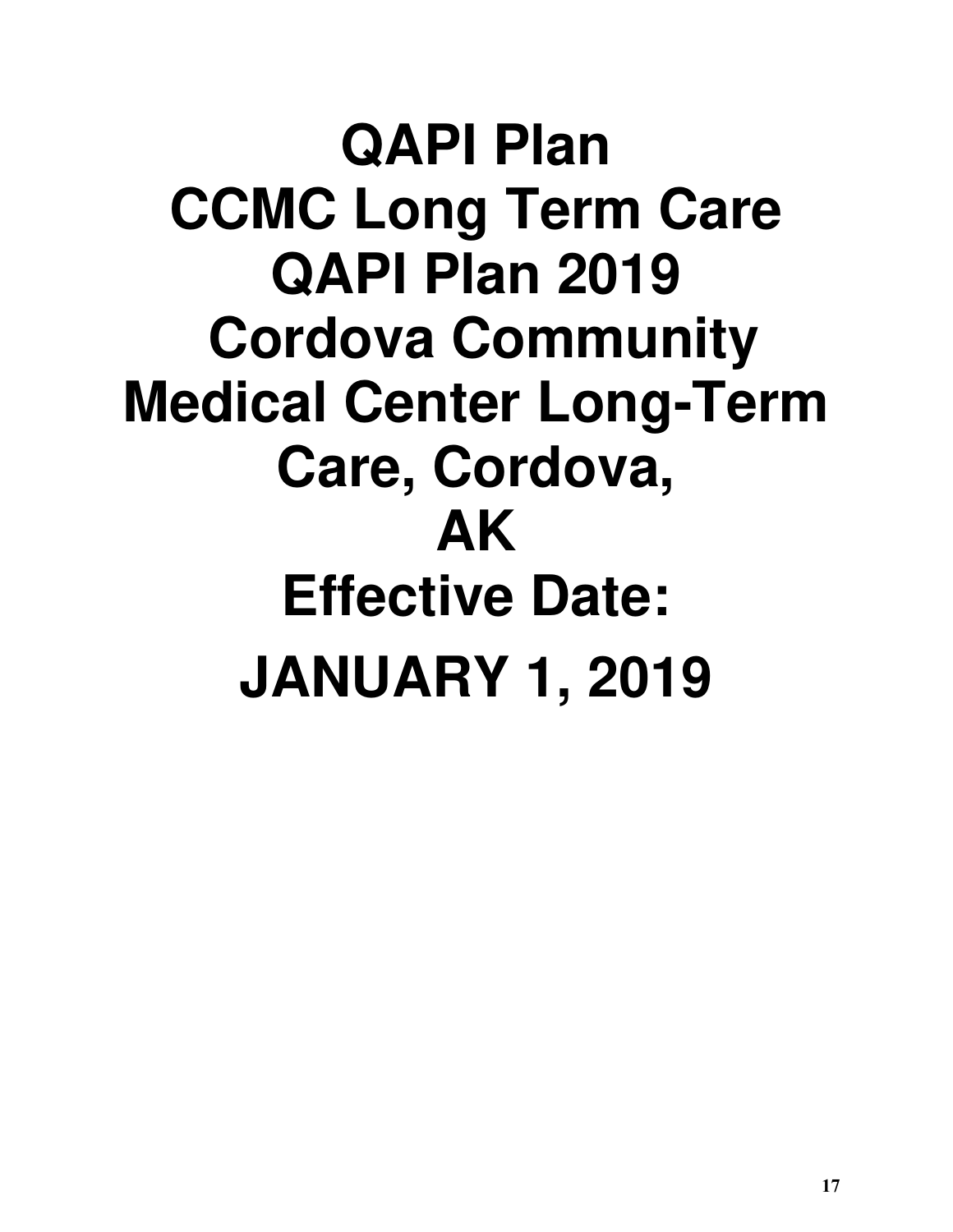# **Design & Scope**

Statements and Guiding Principles:

**Our Mission:** As a partner in our community, Cordova Community Medical Center provides personalized service to support the health and well-being of all people through their journeys in life.

**Our Values:** Respect, Integrity, Stewardship, Compassion and Excellence

CCMC is dedicated to the highest level of professional and ethical standards in our service to the community. Staff and Administration work in partnership with one another, visiting specialists and their staffs, and other community providers, based on respect and the highest professional standards. Employees comply with all applicable federal and state laws and regulations in the course of carrying out CCMC's mission, act honestly and with integrity at all times, and provide the best possible care to all patients in a friendly, helpful and compassionate manner.

Types of Care and Services:

| <b>Skilled Nursing</b>      | <b>Therapy</b>                     |
|-----------------------------|------------------------------------|
| Long-Term Care              | Outpatient                         |
| Post-acute care             | Physical                           |
| Pharmacy                    | <b>Skilled Rehabilitation</b>      |
| <b>Dietary</b>              | Occupational                       |
| Dining                      | Equipment                          |
| Dietician                   | <b>Health Information Services</b> |
| Housekeeping                | EHR/EMR                            |
| Laundry                     | <b>MDS</b>                         |
| Janitorial                  | <b>Social Services</b>             |
| <b>Maintenance</b>          | <b>Activities</b>                  |
| <b>Building</b>             | <b>Care Coordination</b>           |
| Landscaping/Grounds keeping | <b>Mental Health</b>               |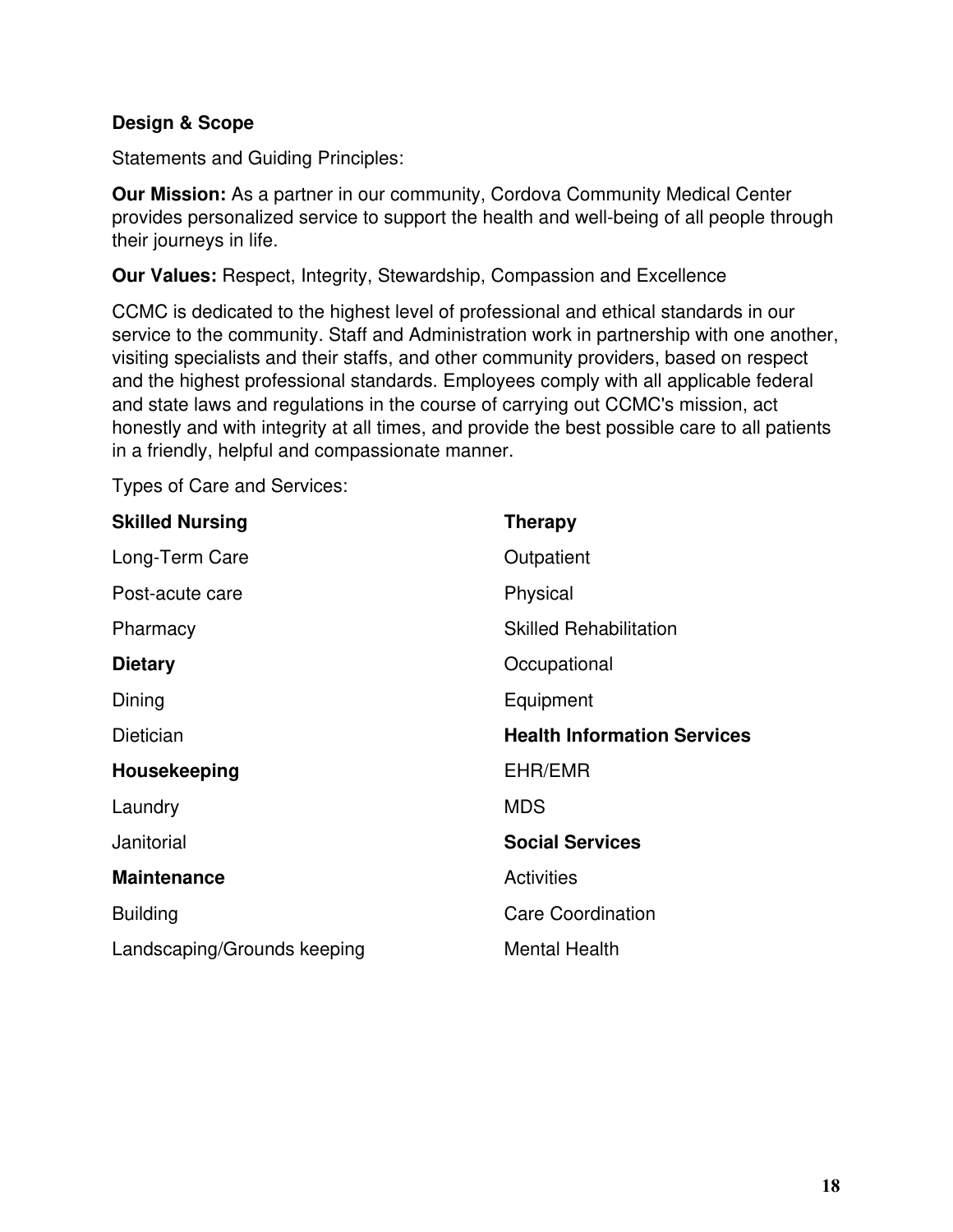# **Staff Education**

On-boarding and Orientation Internal Continuing Education External Continuing Education (Conferences, Symposiums, etc.)

**Business Office Staffing** Billing Human Resources

Addressing Care and Services:

CCMC Long Term Care QAPI Plan Effective date: January 1, 2019

The QAPI program will aim for safety and high quality with all clinical interventions and service delivery while emphasizing autonomy, choice, and quality of daily life for residents and family by ensuring our data collection tools and monitoring systems are in place and are consistent for proactive analysis, system failure analysis, and corrective action.

We will utilize the best available evidence (e.g. data, national benchmarks, and published best practices, clinical guidelines to define and measure our goals.

The scope of the QAPI program encompasses all types and segments of care and services that impact clinical care, quality of life, resident choice, and care transitions. These include, but are not limited to, customer service, care management, patient safety, credentialing, provider relations, human resources, finance, and information technology.

Aspects of service and care are measured against established performance goals and key measures are monitored and trended on a quarterly and/or annual basis.

Defining and Measuring Goals:

The organization will use national benchmarks provided by national associations, clinical organizations, and federal and state provided databases (e.g. CMS Quality Measures, Five-Star Quality Rating System, survey data) to establish baselines for organizational practices and goal-setting. The organization will continue to monitor progress toward goals by comparing its results to these benchmarks and its historical performance.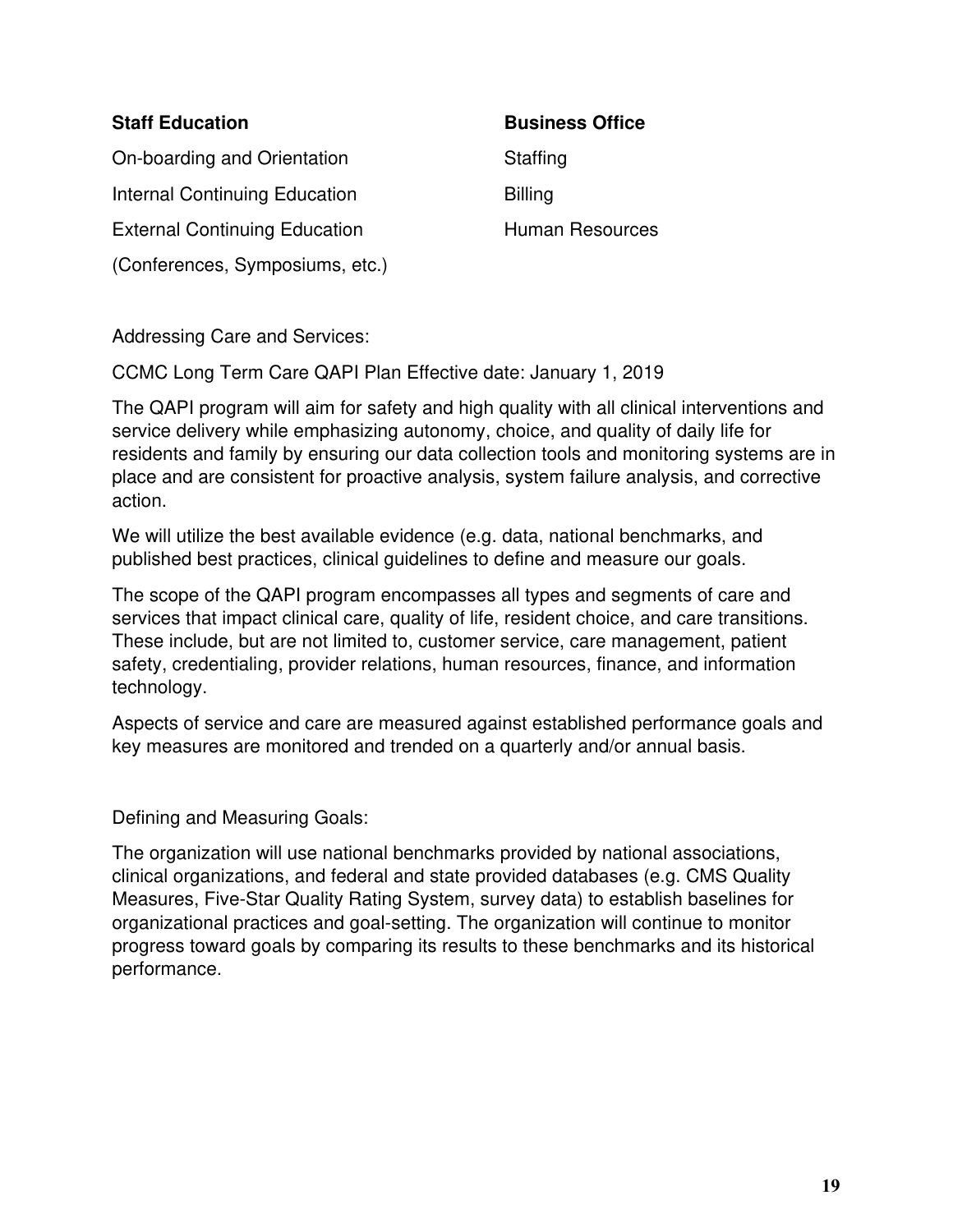# **Governance & Leadership**

Administrative Leaders:

# **Name Role:**

Scot Mitchell Chief Executive Officer / Administrator

Kristin Carpenter Board Chairperson April Horton Board Vice Chairperson Linnea Ronnegard Board Treasurer Gary Graham Greg Meyer

# **Direction of QAPI Activities**:

CCMC Long Term Care QAPI Plan Effective date: January 1, 2019

The Governing Body and Quality Improvement Committee of the nursing center develop a culture that involves leadership-seeking input from nursing center staff, residents, their families, and other stakeholders.

The Governing Body is responsible for the development and implementation of the QAPI program. The Governing Body is responsible for:

1) Identifying and prioritizing problems based on performance indicator data.

2) Incorporating resident and staff input that reflects organizational processes, functions, and services provided to residents.

3) Ensuring that corrective actions address gaps in the system and are evaluated for effectiveness.

4) Setting clear expectations for safety, quality, rights, choice, and respect.

5) Ensuring adequate resources exist to conduct QAPI efforts.

The Quality Improvement Committee reports to the executive leadership and Governing Body and is responsible for:

1) Meeting, at minimum, on a quarterly basis; more frequently, if necessary.

2) Coordinating and evaluating QAPI program activities.

3) Developing and implementing appropriate plans of action to correct identified quality deficiencies.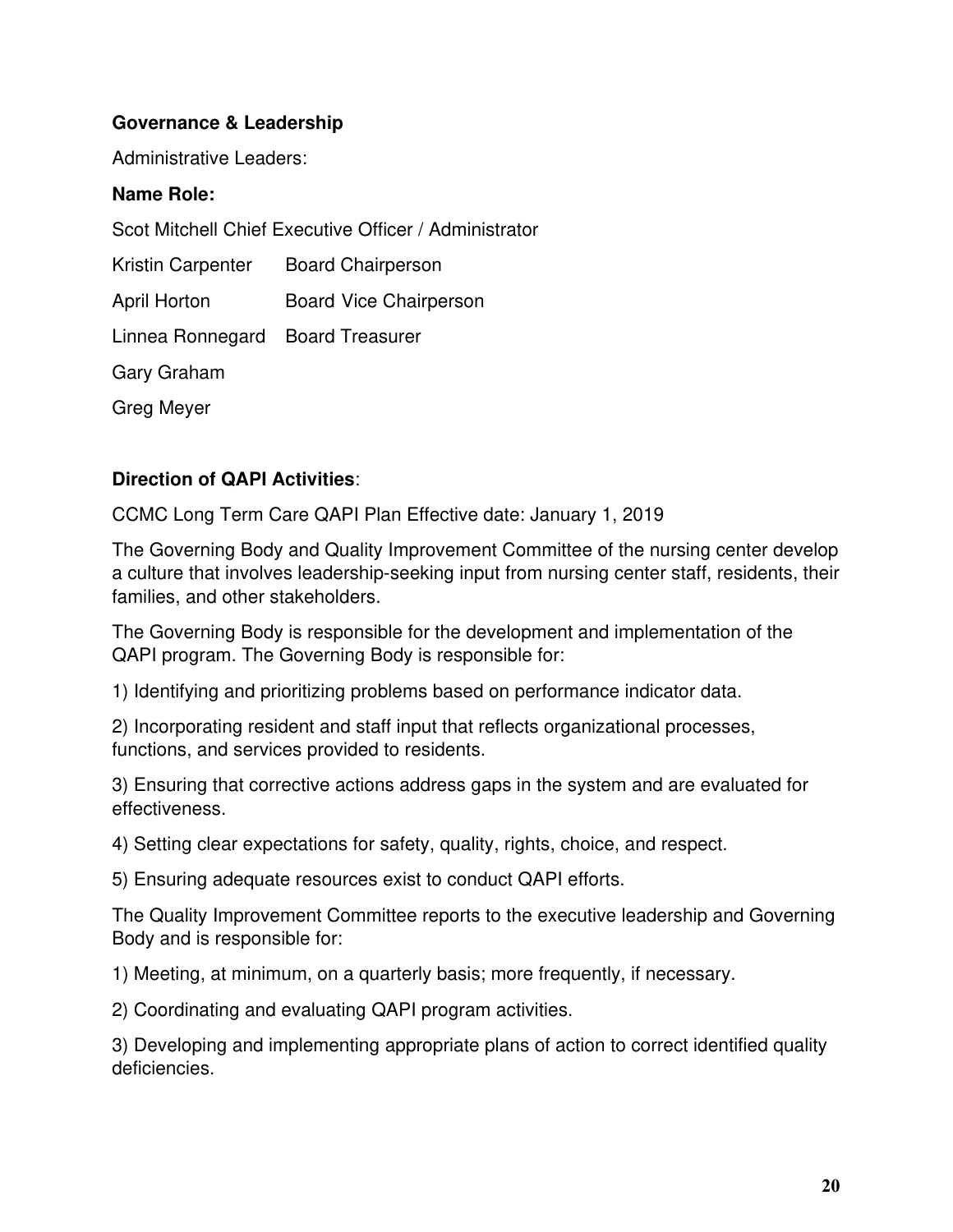4) Regularly reviewing and analyzing data collected under the QAPI program and data resulting from drug regimen review and acting on available data to make improvements.

5) Determining areas for PIPs and Plan-Do-Study-Act (PDSA) rapid cycle improvement projects.

6) Analyzing the QAPI program performance to identify and follow up on areas of concern and/or opportunities for improvement.

Staff QAPI Adoption:

The QAPI program will be structured to incorporate input, participation, and responsibility at all levels. The Governing Body and Quality Improvement Committee of the nursing center will develop a culture that involves leadership-seeking input from nursing center staff, residents, their families, and other stakeholders; encourages and requires staff participation in QAPI initiatives when necessary; and holds staff accountable for taking ownership and responsibility of assigned QAPI activities and duties.

# **QAA/QI/QAPI Committee**

QAA/QI/QAPI Committee Members:

**Medical Director/Designee:** Hannah Sanders, MD

# **Administrator/Owner/Board Member/Other Leader:**

Scot Mitchell

**Director(s) of Nursing Services:** Kadee Goss, RN-LTC & Kelly Kedzierski, RN-CAH

# **Infection Prevention & Control Officer:** Kelly Kedzierski, RN

Additional Committee Members:

# **Name Role**

Hannah Sanders, MD Chief of Staff

Randall Draney, Chief Financial Officer

Faith Wheeler, Corporate Compliance

Kim Wilson, Human Resources

Holly Rikkola, Health Information Management (HIM)

Heidi Voss, PharmD Pharmacist

Vivian Knop, Materials Manager

Malvin Fajardo, Facility Manager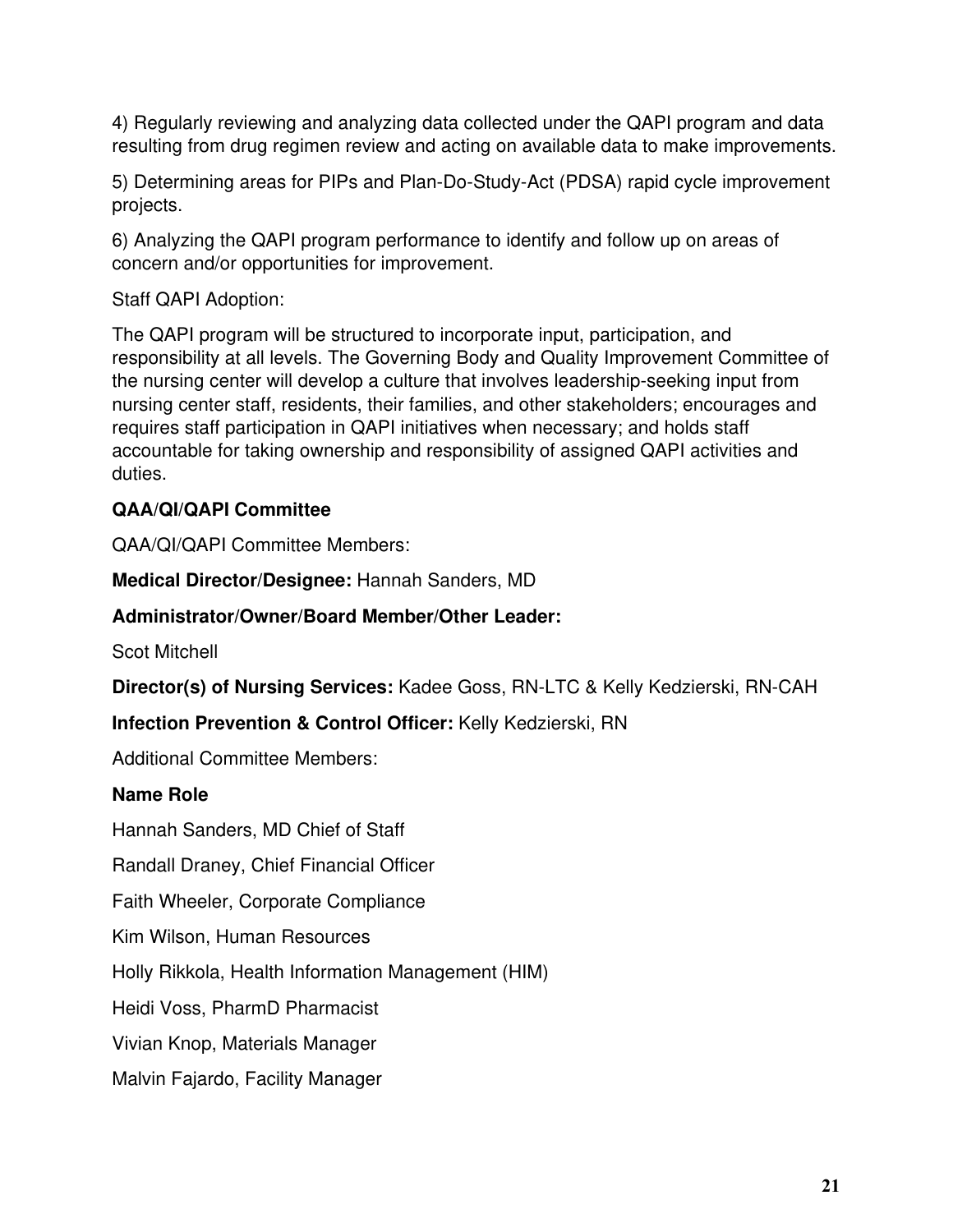Susan Banks, Dietary Manager Barbara Jewel, Sound Alternatives Executive Director Carmen Nourie, Medical Laboratory Technologist Radiology, Technologist: James Cowin Physical Therapist, Mitchell Luce

# **Feedback, Data Systems & Monitoring**

Monitoring Process:

The system to monitor care and services will continuously draw data from multiple sources. These feedback systems will actively incorporate input from staff, residents, families, and others, as appropriate. Performance indicators will be used to monitor a wide range of processes and outcomes, and will include a review of findings against benchmarks and/or targets that have been established to identify potential opportunities for improvement and corrective action. The system also maintains a system that will track and monitor adverse events that will be investigated every time they occur.

Action plans will be implemented to prevent recurrence.

CCMC will take a systematic approach to evaluating potential problems and opportunities for improvement through continuous cycles of data gathering and analysis. This is accomplished through a variety of assessments such as resident, family, and staff interviews; resident observations; medical record reviews; in-depth clinical reviews; facility level process reviews; and MDS data analysis.

Monitored Data Sources:

# **Assessments**

QAPI Assessments Resident-Level Investigations Facility-Level Investigations Resident Satisfaction Family Satisfaction **CMS**  Comparative Survey Data Survey Data Five Star Quality Rating System CMS Quality Measures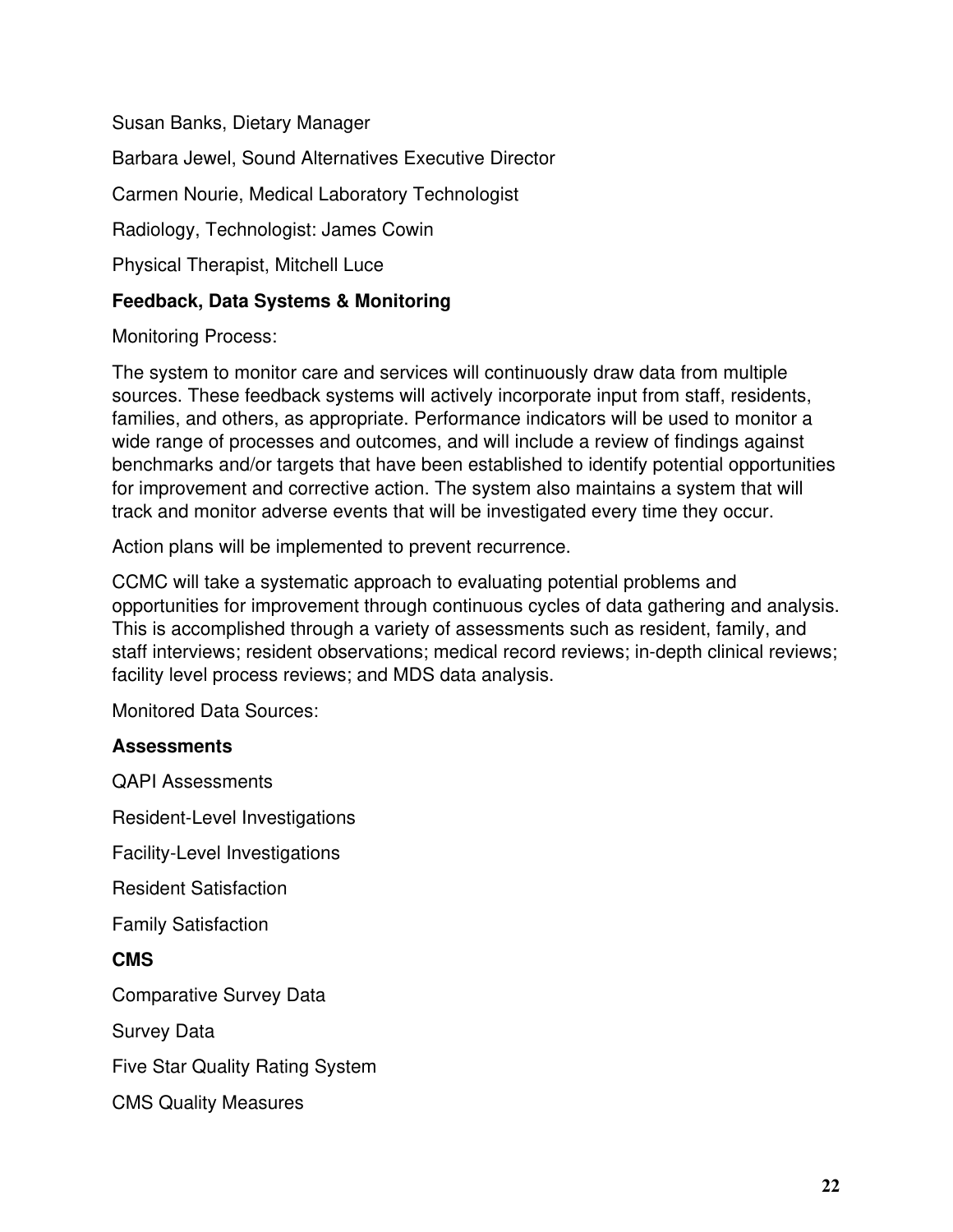State Survey Reports

# **Industry Associations**

AHCA/NCAL Trend Tracker

# **Internal Systems**

Resident/Family Complaints

Resident/Family Suggestions

Staff Complaints

Staff Suggestions

MDS

EMR/EHR

Additional Systems:

Adverse/Never Event Tracking System:

Medication Errors, Falls with Injuries, Infections, Elopement

Method of Monitoring Multiple Data Sources:

Information will be collected on a routine basis from the previously identified sources and the data will be analyzed against the appropriate benchmarks and target goals for the organization.

# **Performance Improvement Projects (PIPs)**

Overall PIP Plan:

Performance Improvement Projects will be a concentrated effort on a particular problem in one area of the nursing center or on a facility-wide basis. They will involve gathering information systematically to clarify issues or problems and intervening for improvements. The nursing center will conduct PIPs to examine and improve care or services in areas that the nursing center identifies as needing attention.

PIP Determination Process:

Areas for improvement are identified by routinely and systematically assessing quality of care and service, and include high risk, high volume, and problem prone areas. Consideration will be given to the incidence, prevalence, and severity of problems, especially those that affect health outcomes, resident safety, autonomy, choice, quality of life, and care coordination. All staff are responsible for assisting in the identification of opportunities for improvement and are subject to selection for participation in PIPs.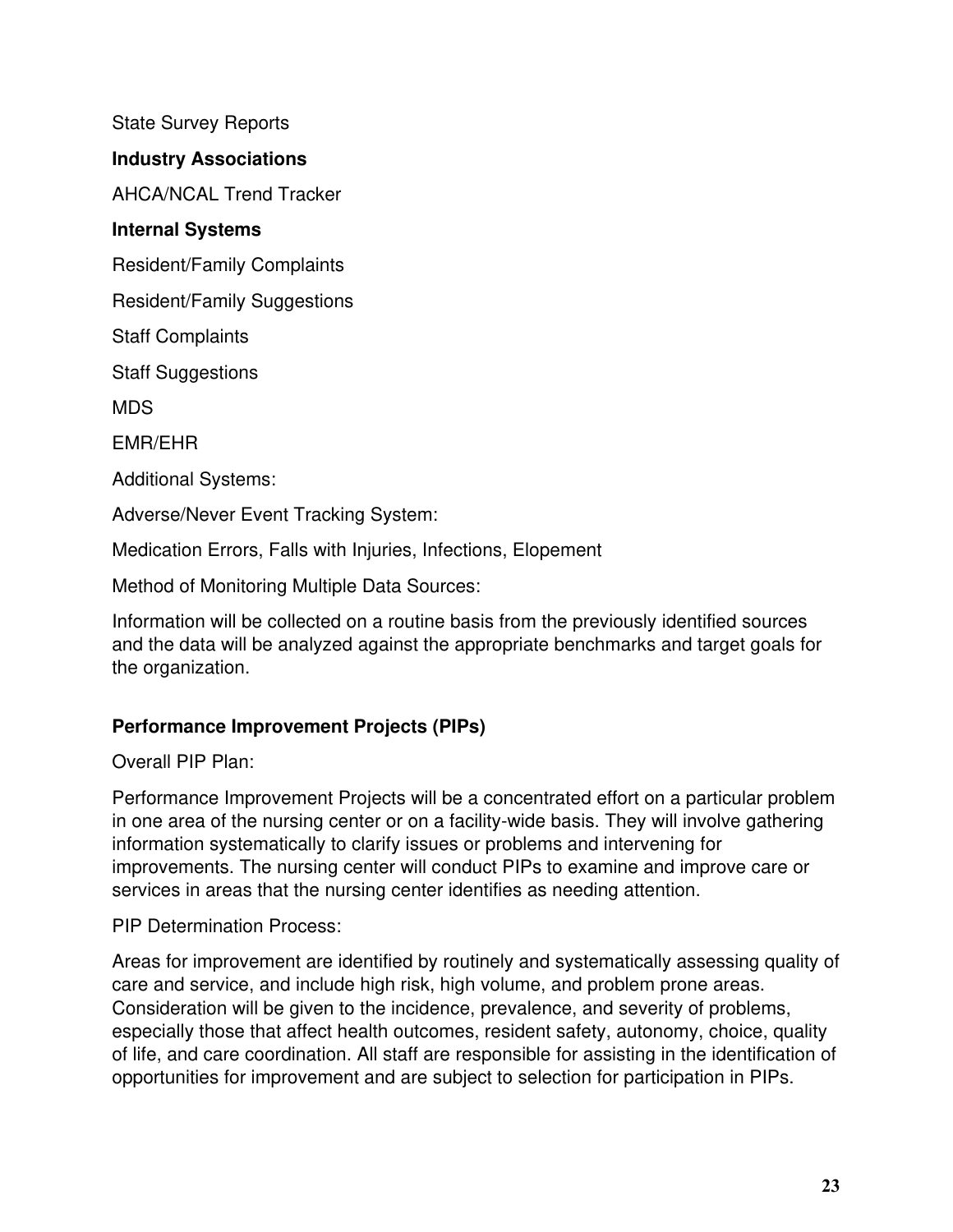# Assigning Team Members:

When a performance improvement opportunity is identified as a priority, the Quality Improvement Committee will initiate the process to charter a PIP team. This charter describes the scope and objectives of the improvement project so the team working on it has a clear understanding of what they are being asked to accomplish. Team members will be identified from internal and external sources by the Quality Improvement Committee or designated project manager, and with relationship to their skills, service provision, job function, and/or area of expertise to address the performance improvement topic.

Managing PIP Teams:

The PIP project director or manager will manage the day-to-day operations of the PIP and will report directly to the Quality Improvement Committee.

Documenting PIPs:

PIPs will be documented continuously during execution. The documentation will include the overall goals for the project and will identify team members, define appropriate measures, root cause analysis findings, interventions, PDSA cycle findings, meeting minutes, target dates, and overall conclusions.

# **Systematic Analysis & Systemic Action**

Recognizing Problems and Improvement Opportunities:

We will use a thorough and highly organized/structured root cause analysis approach (e.g. Failure Mode and Effects Analysis, Flow Charting, Five Whys, Fishbone Diagrams, etc.) to determine if and how identified problems may be caused or exacerbated by the way care and services are organized or delivered. This systematic approach will help to determine when in-depth analysis is needed to fully understand the problem, its causes, and implications of a change.

These systemic actions will look comprehensively across all involved systems to prevent future events and promote sustained improvement. The focus will be on continuous learning and improvement.

Identifying Change as an Improvement:

CCMC Long Term Care QAPI Plan

Changes will be implemented using an organized and systematic process. The process will depend on the nature of the change to be implemented, but will always include clear communication of the structure, purpose, and goals of the change to all involved parties. Measures will be established that will monitor progress and change during PDSA cycles for PIPs and widespread improvement activities.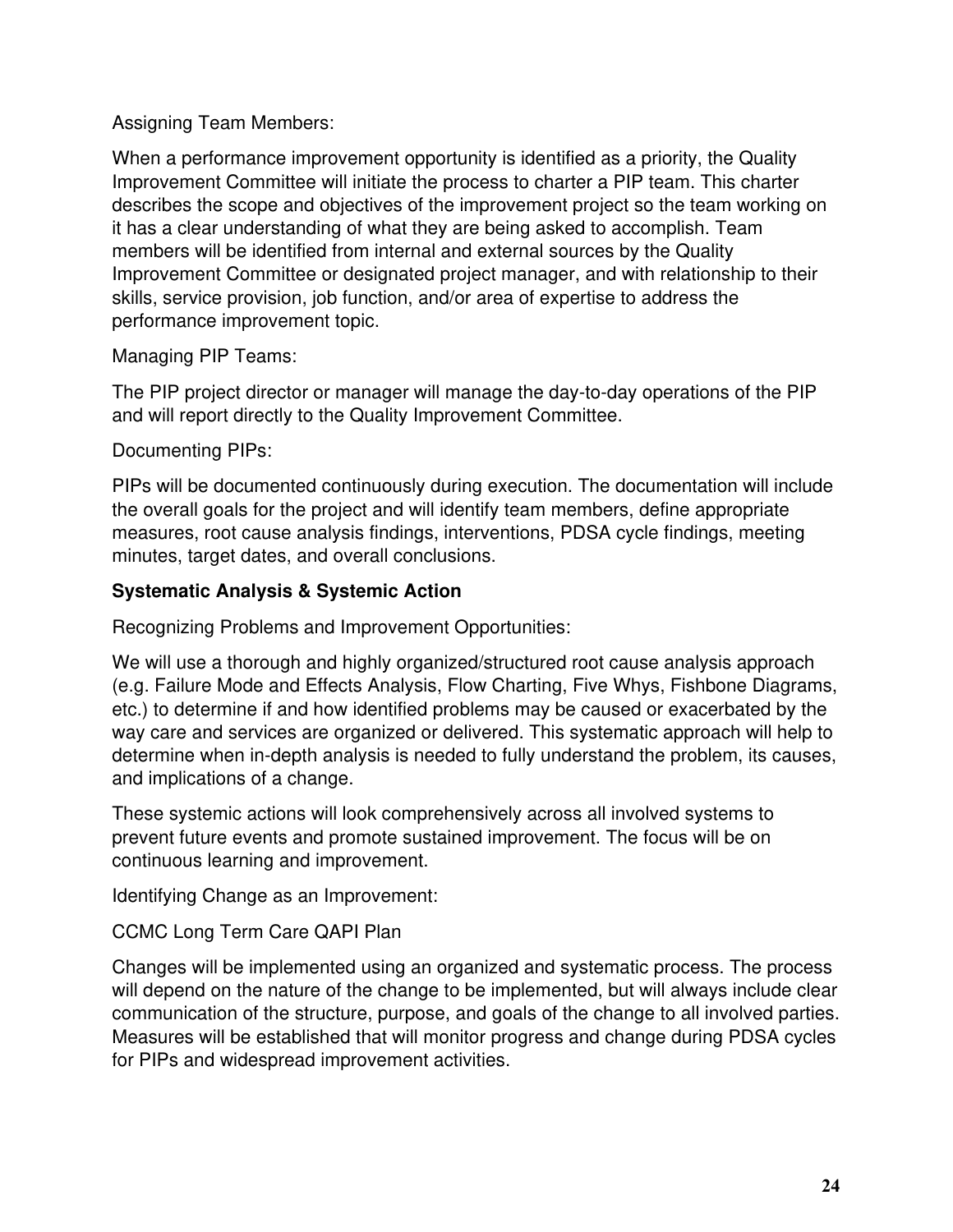# **Communications & Evaluation**

Internal and External QAPI Communication:

Regular reports and updates will be provided to the Board of Directors, management, staff, resident/family council, external partners, and other stakeholders. This will be accomplished through multiple communications channels and media such as staff meetings, new hire orientation, staff training sessions, e-mail updates and memos, storyboards, resident and family councils, newsletter articles, administration reports, local media, and social media.

Identifying a Working QAPI Plan:

On at least an annual basis, or as needed, the QAPI Self-Assessment will be conducted. This will be completed with the input from the entire QAPI team and organizational leadership. The results of this assessment will direct us to areas we need to work on in order to establish and improve QAPI programs and processes in our organization.

We will also conduct an annual facility assessment to identify gaps in care and service delivery in order to provide necessary services. These items will be considered in the development and implementation of the QAPI plan.

Assessment results over time.

Revising your QAPI Plan:

The Quality Improvement Committee will review and submit proposed revisions to the Governing Body for approval on an annual and/or as needed basis.

Record of Plan Review:

# **Name Date Reviewed:**

December 19, 2018

**This document is intended to contain information, reports, statements, or memoranda that are subject to the "medical peer review" privilege or comparable state statute.** This document is confidential and is meant for the intended recipient only. It is prepared as an integral part of Quality Assurance and Performance Improvement (QAPI) and it is used by the QAPI Committee to help identify, assess, and evaluate, through self-critical analysis, quality and performance issues. Further, it is used to develop initiatives to improve quality of care and quality of life for residents. If you have received this document in error, please delete it from your records.

CCMC Long Term Care QAPI Plan Effective date: January 1, 2019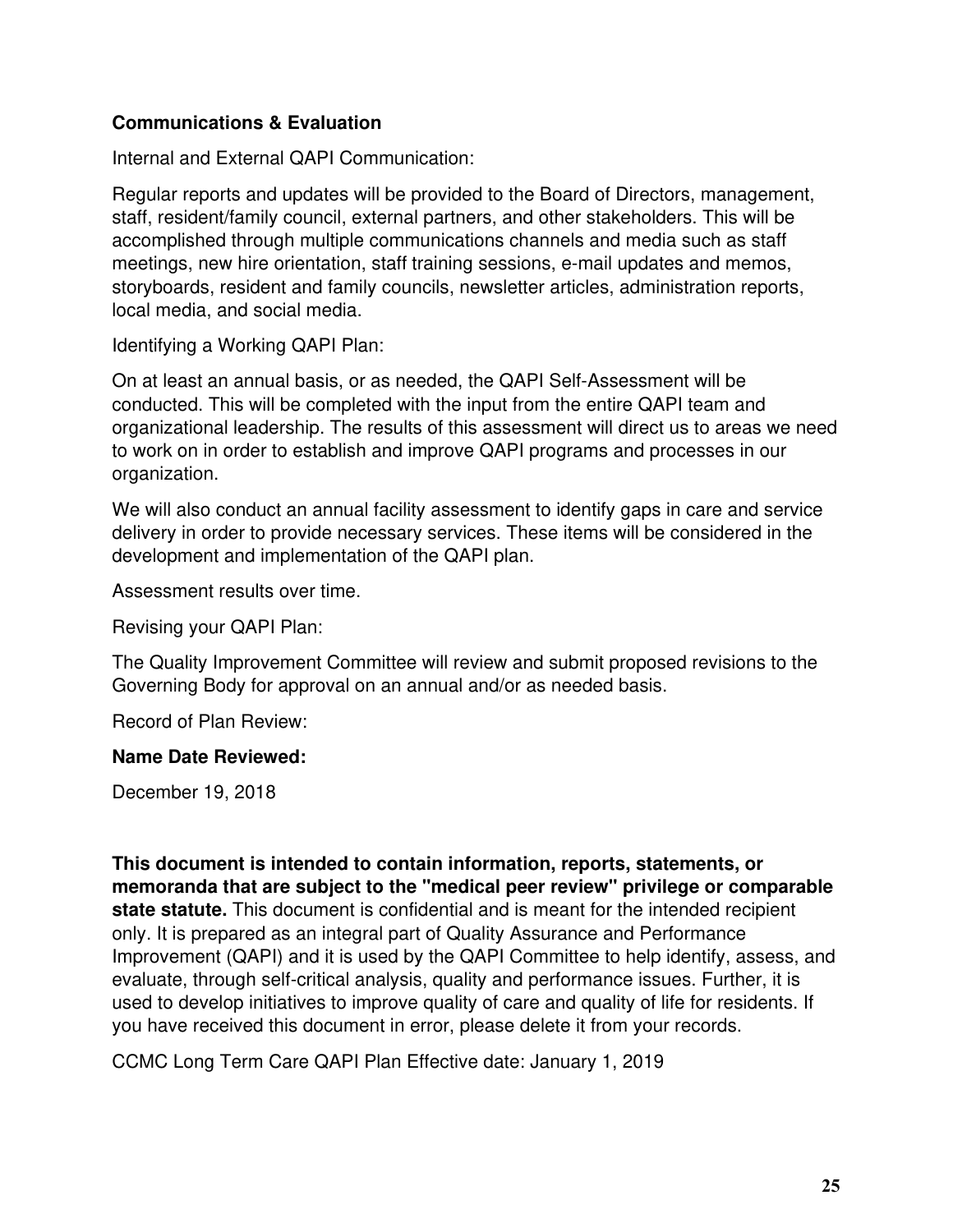

# Memorandum

To: CCMC Authority Board of Directors From: Scot Mitchell, FACHE, CCMC CEO Subject: CAH Periodic Evaluation Date: 12/31/2018

**Suggested Motion:** "I move that the CCMC Authority Board of Directors approve the CAH Periodic Evaluation as presented."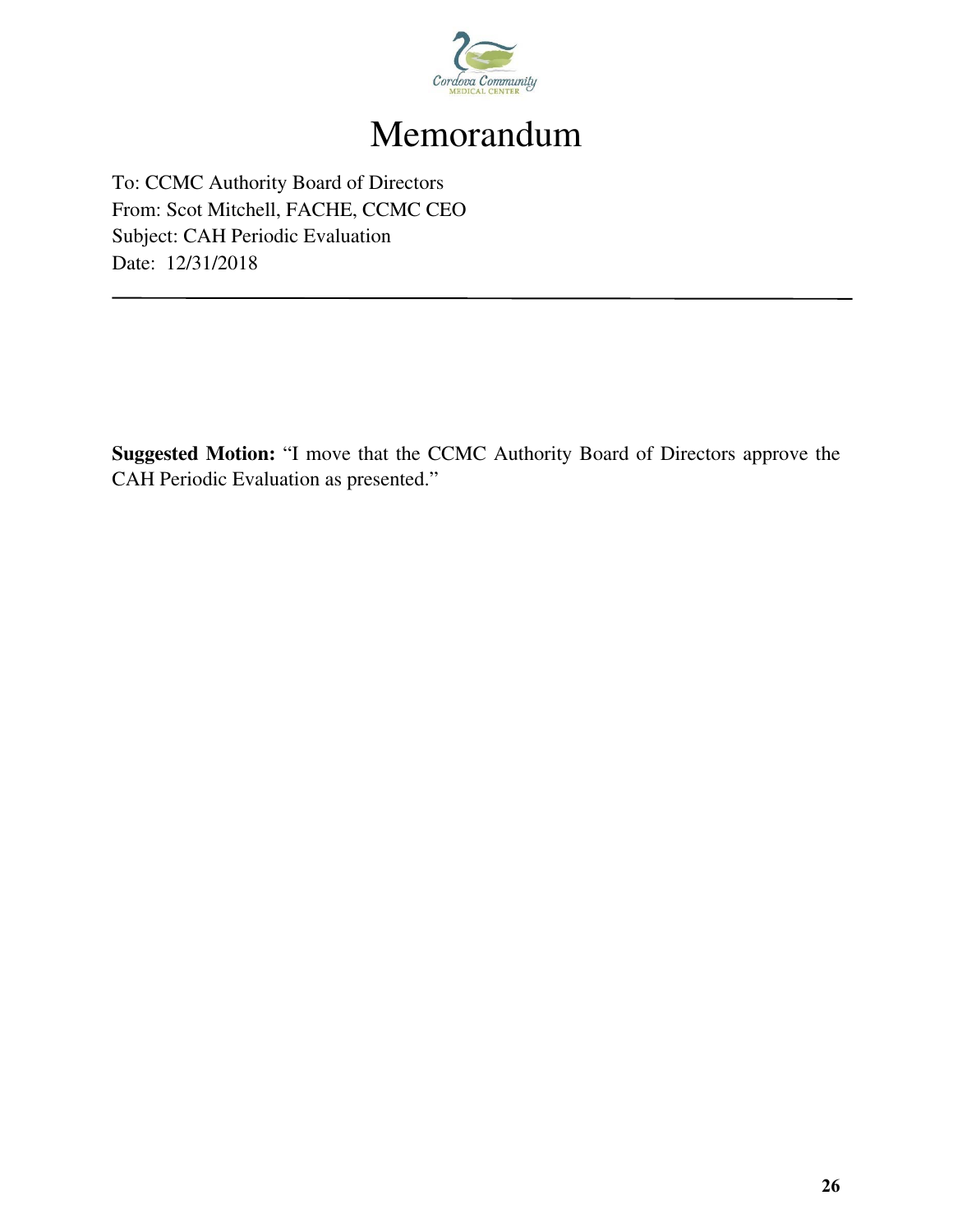# **To: Cordova Community Medical Center Authority Board of Directors**

**From: Scot Mitchell, FACHE, Chief Executive Officer** 

**RE: Critical Access Hospital Periodic Evaluation for 2017** 

**Date: December 28, 2018** 

A review of Cordova Community Medical Center was conducted for the calendar year 2017 as required by the Centers for Medicare and Medicaid Services (CMS) Conditions of Participation for Critical Access Hospitals. This annual report is submitted to you for your review and approval. The information for this report was collected by the Leadership Team at CCMC. I have compiled the report and it has been reviewed by the Leadership Team, Quality Management Committee and the Medical Staff.

#### **EXECUTIVE SUMMARY**

2017 was another year of transition for CCMC. For many years now, the facility has been subject to a great deal of staff turnover, which has led to a significant lack of continuity of leadership within the facility. CCMC started seeing a change in this phenomena in 2016. Dr. Sanders joined Dr. Blackadar on the Medical Staff in 2016, so the organization had two full-time local, board certified physicians in 2017. This is the first time in more than 15 years that CCMC had two full-time local physicians on staff. As the new CEO started in June 2016, a concerted effort was made to try to address the lack of full-time local staff. Numerous staff, especially in nursing were hired in 2017, which has reduced the reliance on temporary staff. The lack of leadership continuity is still a significant issue facing CCMC, without it you cannot adequately develop and implement improvement plans.

With the addition of the two new physicians over the past two years, CCMC has seen a continuity of the Medical Staff that has led to an increase in patient volumes and a reduction in transfers out of the facility. Our acute care patient days went down by 2%, while our emergency room visits dropped slightly to just under 2 per day. Clinic visits last year increased 9% over 2016, which is the second straight year of clinic visits increasing by 9%.

We saw a significant increase in swing bed patient days due to having several swing patients awaiting placement in a nursing home bed. We had 1,418 swing bed days in 2017, compared to 237 in 2016. Our average length of stay was 71.3 hours, below the CAH requirement of 96 hours. More detailed information is included in the main report.

We continued restoring our quality improvement program in 2017. Staff has developed and the board approved a QI plan for 2017, so we are now on the way to improving our quality program. CCMC participates in the Partnership for Patients program between the Alaska State Hospital and Nursing Home Association and the Washington State Hospital Association. Our Nursing Home was one of only three nursing homes in Alaska to be awarded the Excellence in Quality award in 2017.

CCMC has a contract with the Healthcare Quality Service for external physician peer review. 100% of acute and observation admissions, transfers, blood transfusions and unexpected deaths are subject to internal physician peer review. CCMC has a contract with Partners in Health Network, an NCQA certified Credentials Verification Organization, to perform the primary source verification for the physician privileging.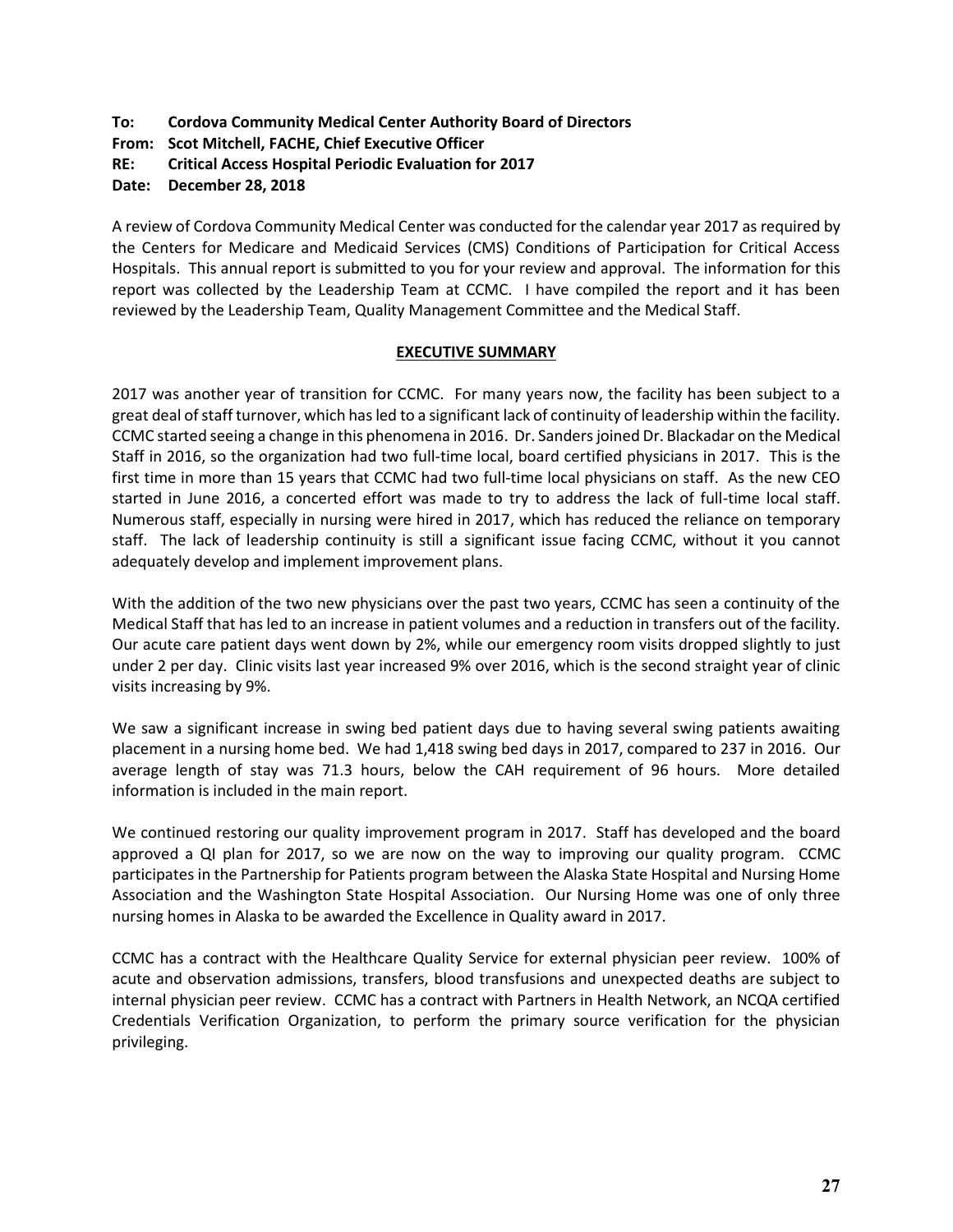As part of this CAH evaluation, every clinical service impacting health and safety, including contracted services, were evaluated and reviewed by the Quality Management Committee. There was an issue noted in radiology services that has led to the process of changing radiology services providers in 2018.

The clinical policies review process was used, but not fully, to evaluate those policies. As a result most of the policies were reviewed and some changes were recommended and approved. A new process has now been implemented to improve this process.

2017 saw a change in the governance structure of CCMC. The hospital is owned by the City of Cordova, and in December 2016, the City Council passed an ordinance that created the Cordova Community Medical Center Authority. Instead of the City Council serving as the Health Services Board, the CCMC Authority Board of Directors is now a five member board elected by the voters of Cordova.

#### *Recommendation*

The Critical Access Hospital program continues to meet the needs of CCMC from a clinical perspective, as well as a financial one. While still financially struggling, it would be very difficult to continue operations without the CAH designation. The clinical services provided by CCMC are appropriate for the needs of the community.

#### **MAIN REPORT**

#### **Financial Review**

Like a lot of critical access hospitals, CCMC has struggled financially for many years. There are several factors at play for our facility. The geographic isolation of Cordova, combined with a small population limits the volume of utilization of services, but we are still required to provide certain services, which means having the staff, equipment and supplies for services that will never receive enough utilization to allow us to recover our fixed costs. The high cost of being located in Alaska also puts us at a disadvantage. It is extremely difficult to recruit and retain quality healthcare professionals in such a remote, frontier area. Despite these, and other factors, CCMC continued to make improvements in our financial situation for the second year in a row.

The end of 2017 was improved over 2016 as it pertains to the balance sheet. Total current assets increased to \$2,884,648, which is more than 115% above the previous year. Accounts payable increased by 25% compared to the prior year. Other changes included the reduction of net pension liability by almost \$3 million, based on updated data from the Public Employees Retirement System pension fund, which was finally determined by the State of Alaska under the GASB 68 accounting standard.

2017 total net patient revenue increased more than \$1.5 million dollars, or 21%. Total operating revenues in 2017 increased 19% to \$10,512,449. This is due mainly to the significant increase in swing bed volume from Medicaid patients.

Wages increased by 17% in 2017 as compared to 2016. This was due to a continued focus on reducing the reliance on temporary staff in the latter half of 2016 into 2017. Professional fees and purchased services dropped about 25% from 2016. A significant portion of the almost \$500,000 drop was due to hiring more permanent staff and reducing the use of traveling nurses.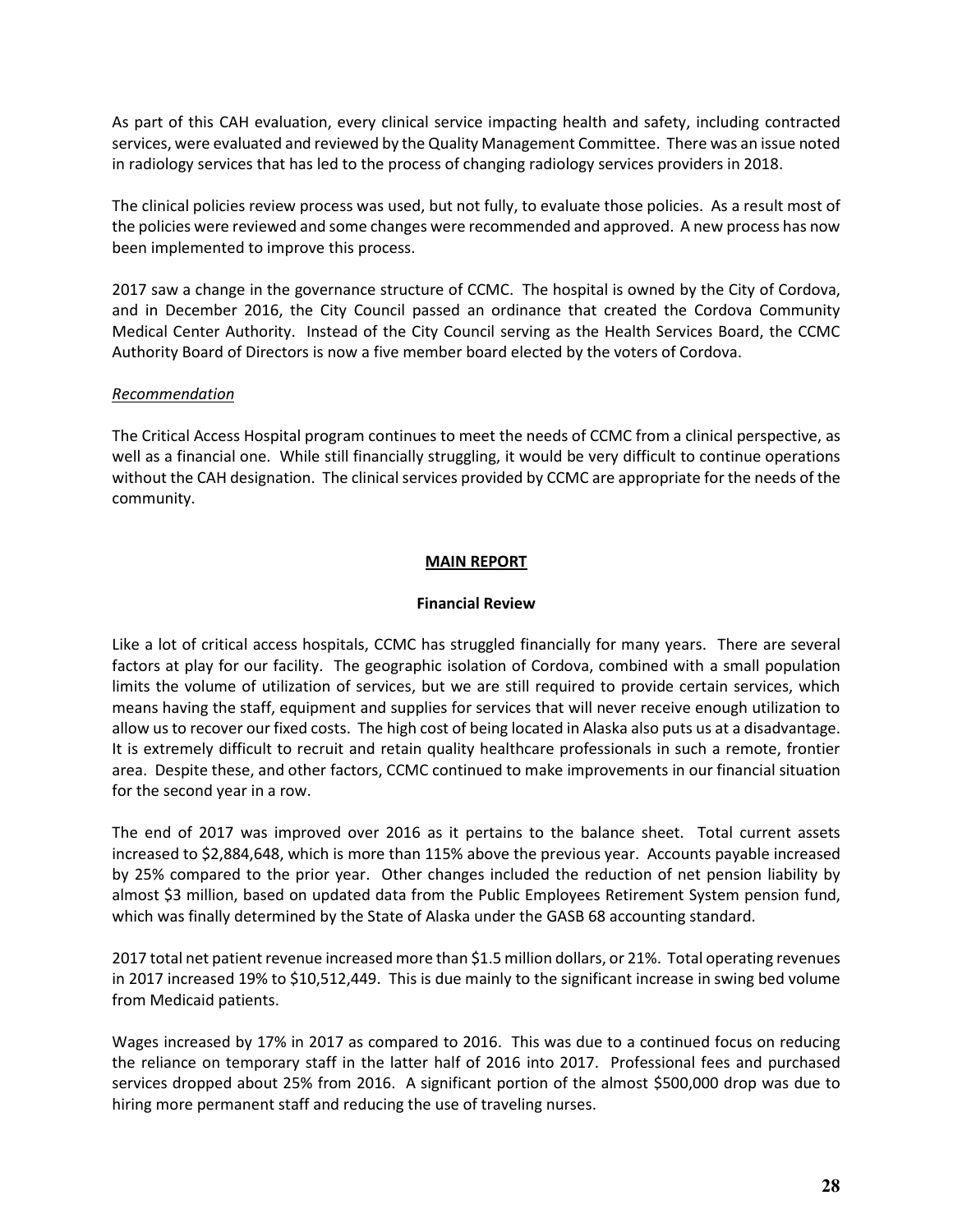Total expenses dropped around 21% from 2016 levels. A significant portion of that drop was due to the reduction in pension liability. CCMC ended 2017 with an operating gain of \$144,415 compared to a loss of \$3,726,310 in 2016.

#### **Volume and Utilization of Services**

#### Facility Capacity

Cordova Community Medical Center is licensed as a Critical Access Hospital by the State of Alaska for 23 beds. Ten of those beds are designated as long term care and the remaining 13 are dual licensed as acute care and swing bed. The emergency department has two beds, and does have the capability to expand when surge capacity is required. The laboratory was staffed with two full-time technicians. The imaging department had one full-time technician who also covered on-call almost entirely by himself. Our rehabilitation department had one Occupational Therapist, who left during 2017, and a Physical Therapist position that was covered by temporary staff for the entire year.

Our family medicine clinic had two full-time board certified family medicine physicians in 2017, who also covered call 24/7 for the emergency department. Dr. Hannah Sanders and Dr. Sam Blackadar were in the clinic all year, marking the first time in more than a decade that CCMC had two permanent, board certified full-time physicians who live in Cordova.

#### Volumes

CCMC saw both increase and decreases in utilization of services in 2017. For example, the number of acute care admissions dropped 15% from 2016 to 2017. Clinic visits increased 7% over the previous year. Although swing bed admissions increased by two admissions, the number of swing bed days actually increased by almost 600%. This was due to an increase in the Medicaid swing bed admissions that were awaiting placement in a nursing home bed. Emergency room visits and laboratory procedures dropped from 2016 volumes. Radiology procedures decreased 22% in 2017, partially due to the drop in ER visits. Rehabilitation services dropped by about one-quarter due to losing occupational therapy services in 2017. The occupancy of our nursing home increased slightly, as we were full for the entire year. The number of behavioral health visits increased 8%. The table below show utilization volumes from various CCMC departments, as pulled from our electronic health record system. We believe these numbers to be fairly accurate, but due to issues with the system we suspect slight variances from actual. We also made a few minor adjustments from previously reported volumes in 2016 due to a more accurate counting.

| <b>Statistic</b>              | 2016  | 2017  | % Change                       |
|-------------------------------|-------|-------|--------------------------------|
| <b>Acute Admissions</b>       | 81    | 69    | $-15%$                         |
| <b>Acute Patient Days</b>     | 210   | 205   | $-2%$                          |
| <b>Swing Bed Admissions</b>   | 17    | 19    | 12%                            |
| <b>Swing Bed Patient Days</b> | 237   | 1,418 | 598%                           |
| Long Term Care Resident Days  | 3,637 | 3,650 | 0%                             |
| <b>Observation Patients</b>   | 71    | 48    | $-32%$                         |
| <b>Emergency Room Visits</b>  | 694   | 604   | $-13%$                         |
| <b>Clinic Visits</b>          | 2,593 | 2,775 | 7%                             |
| Laboratory Procedures         | 3,896 | 3,854 | $\blacktriangleright$<br>$-1%$ |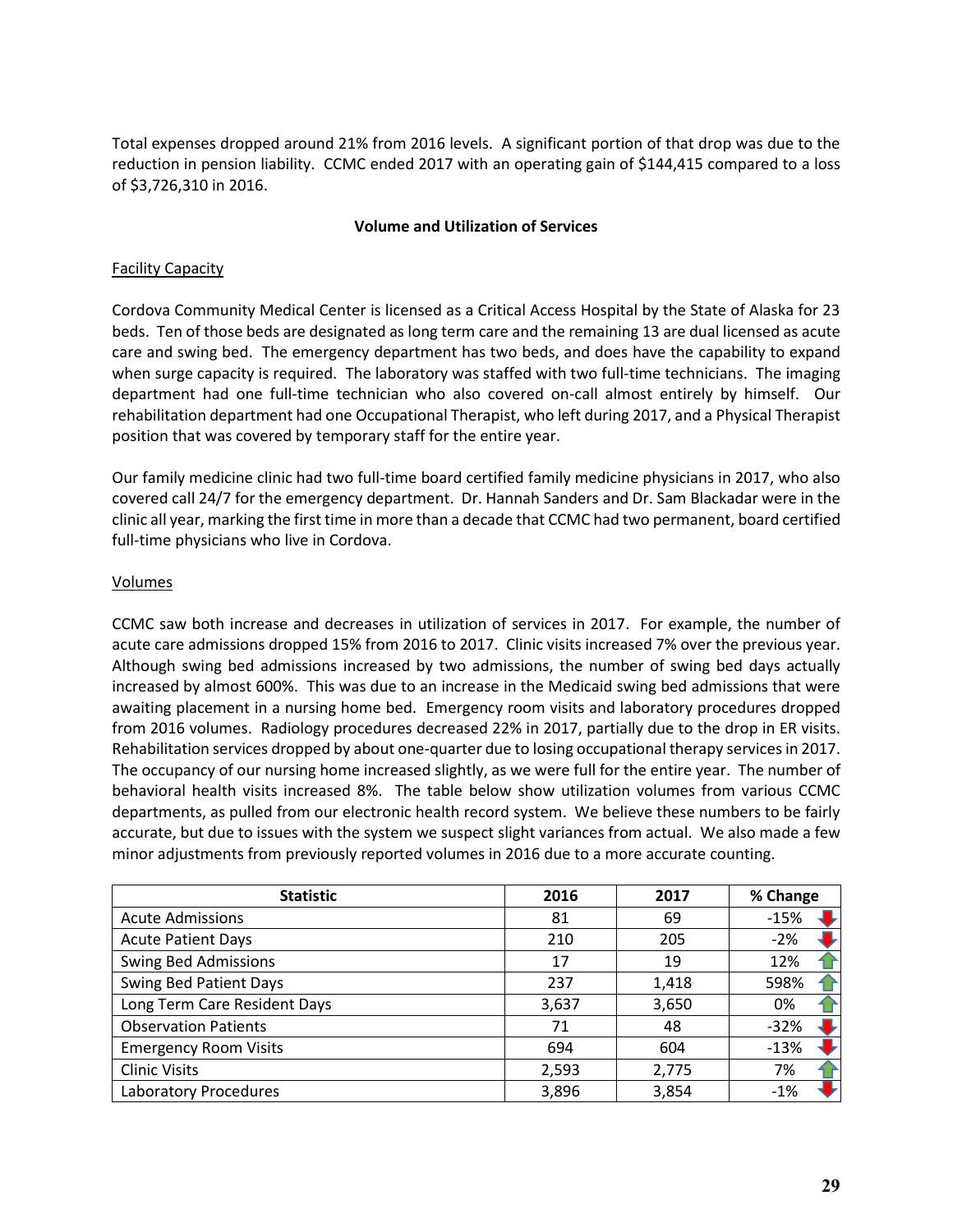| <b>Radiology Procedures</b>                  | 871    | 679    | $-22\%$ |
|----------------------------------------------|--------|--------|---------|
| Rehabilitation Procedures (includes PT & OT) | 5,318  | 3,895  | -27%    |
| <b>Sound Alternatives Visits</b>             | 967    | 1,049  | 8%      |
| <b>Total Meals Served</b>                    | 20,935 | 24,116 | 15%     |
| <b>Total Laundry Pounds</b>                  | 56,398 | 67,750 | 20%     |

#### **Average Length of Stay**

In 2017 the acute care average length of stay for the 69 admissions was 71.3 hours, well under the 96 hour average required for the CAH conditions of participation. CCMC did have 14 acute care patients who had lengths of stay longer than the 96 hour average. In comparison, the acute care length of stay in 2016 was 62.2 hours for the 81 admissions. There were 16 patients that year with a length of stay longer than 96 hours.

| <b>Average Length of Stay</b>                  | 2016  | 2017  | % Change |
|------------------------------------------------|-------|-------|----------|
| Acute care average length of stay (hours)      | 62.2  | 71.3  | 15%      |
| Number of patients with LOS more than 96 hours | 16    | 14    | $-12%$   |
| Swing bed average length of stay (days)        | 13.9  | 74.6  | 537%     |
| Observation average length of stay (hours)     | 17.85 | 19.45 | 9%       |

#### **Transfers**

With the addition of Dr. Blackadar and Dr. Sanders over the past two years, CCMC has seen a significant decrease in the number transfers out of our facility when compared to previous years. Another positive impact on reducing transfers was seen when the CT scanner was installed in the winter of 2016. We had 36 transfers in 2016 and only 22 in 2017. When you consider the average costs of emergency transfers via airplane from Cordova, the reduction in 2016 saved local citizens about \$500,000. The Medical Staff reviews all transfers to determine the appropriateness of the transfers as well as to identify any potential issues with EMTALA compliance. There were no instances of inappropriate transfers and no instances of lack of compliance with EMTALA regulations.

| Transfers                       | 2016 | 2017 | % Change |
|---------------------------------|------|------|----------|
| Inpatient Transfers             |      |      | $-17%$   |
| <b>Emergency Room Transfers</b> | 30   |      | $-43%$   |
| <b>Total Transfers</b>          | 36   |      | $-39%$   |

#### **Medical Record Review**

#### **Health Information Management Reviews**

The HIM department reviews 100% of the patient records, both inpatient and outpatient as well as the clinic, as part of their routine monitoring program. These chart reviews include abstracting data from each episode of care to determine if required documentation is present. The following items are reviewed for inclusion in the patient charts: complete and accurate physician and nurse notes, lab results and imaging reports are scanned into the chart, all ordered medications are documented appropriately, other test results are scanned into the chart and any other information specific to the patient is included to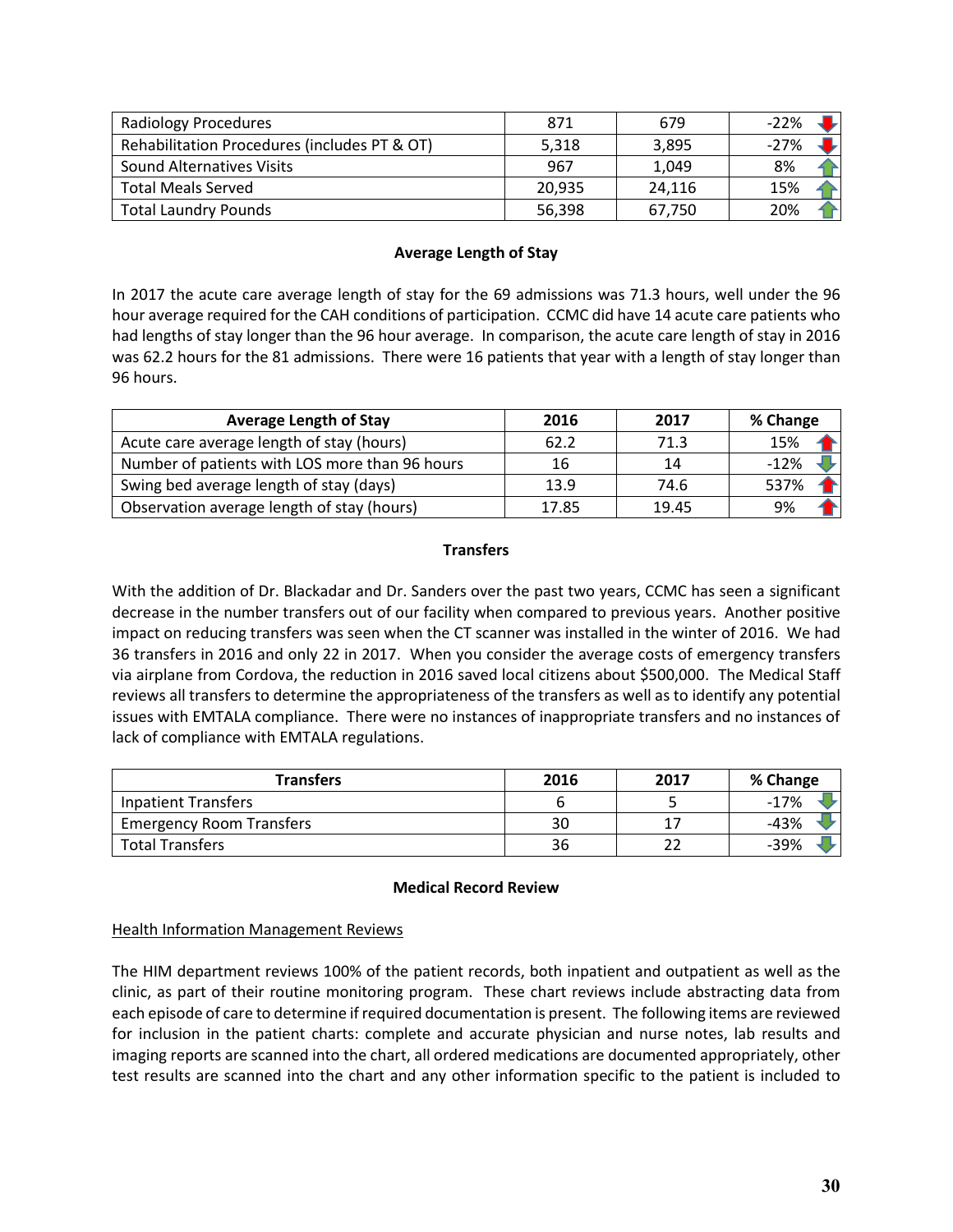make the chart complete and accurate. HIM also serves as a double check to make sure we are capturing all charges for services provided.

In 2017 the HIM department reviewed 6,072 patient episodes (which is a 31% increase from 2016 when there were 4,629 patient episodes) and abstracted the inpatient, outpatient and clinic charts for their review. The table below shows the top deficiencies and opportunities for improvement noted during the review. We saw improvement in clinical documentation in 2017 over 2016 in order status, incomplete or inaccurate documentation and missing or inaccurate charges. We did see an increase in the number of charts with missing diagnoses that needed to be addressed.

| <b>Deficiency Area</b>                 | <b>Number of Charts with</b><br><b>Deficiency</b> | <b>Percentage of Charts</b> |
|----------------------------------------|---------------------------------------------------|-----------------------------|
| Order status                           | 81                                                | 1.3%                        |
| Incomplete or inaccurate documentation | 165                                               | 2.7%                        |
| Missing or inaccurate charges          | 126                                               | 2.0%                        |
| Missing diagnosis                      | 58                                                | 0.1%                        |

When a documentation deficiency is found during the chart review, the HIM department works with the appropriate provider, nurse or ancillary staff member to correct the problem. This process is completed shortly after the patient episode has occurred, which helps increase accuracy for future charts.

#### Medical Staff and Peer Review

The Medical Staff of CCMC has undergone significant changes over the past several years. The current Medical Staff has been actively involved in improving the many roles that the Medical Staff plays in the hospital, clinic and nursing home settings. For example in 2015 there was really no peer review process until Dr. Blackadar joined the staff and he instituted an internal review process and led the process to contracting with an outside peer review entity for cases that needed an external review. CCMC contracted with Healthcare Quality Service, based out of Seattle, Washington in October 2015 for external physician peer review services.

The CCMC Medical Staff has implemented a process whereby they perform internal reviews of 100% of all of the following cases:

- Admissions to acute care
- Admissions to observation
- Transfers
- Blood transfusions
- Unexpected deaths

These internal reviews of the physician's cases are conducted by the other physician. The Medical Staff has also recently started utilizing locum tenens physicians to perform peer reviews when they are onsite. There were no instances of inappropriate care or adverse outcomes noted as part of these reviews in 2017.

#### **Review of Services**

#### Nursing Services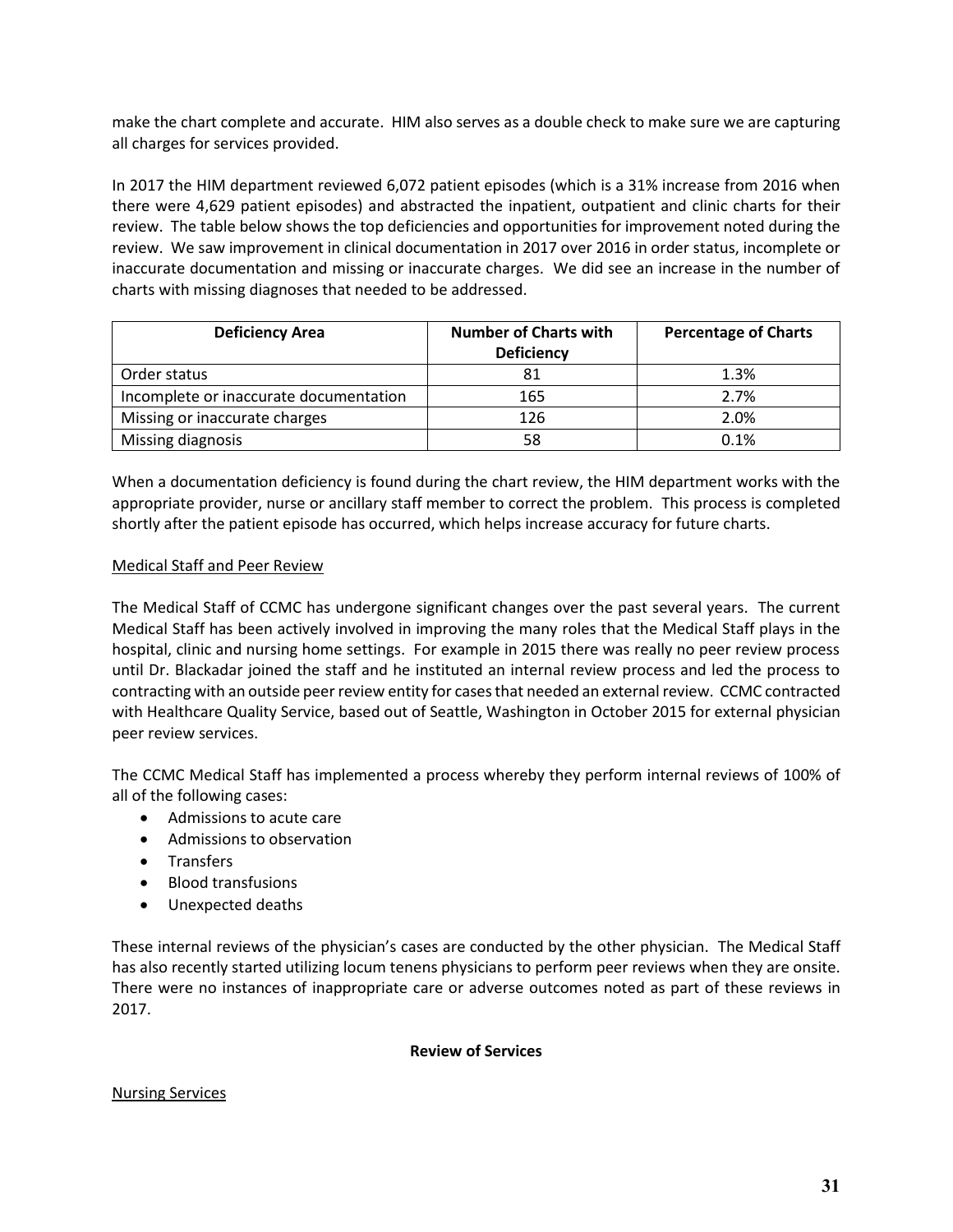The CCMC Nursing Department provides nursing services for several areas, including acute care, swing bed, emergency room, observation and clinic. A Registered Nurse (RN) is on duty 24 hours a day, 7 days a week in the acute care department. An RN or Licensed Practical Nurse (LPN) is also available 24/7 in the nursing home as well. In addition, Certified Nursing Assistants are also scheduled on both the day and night shifts in the nursing home. All of the nursing staff is trained in Basic Life Support and the RN's are also trained in Advanced Cardiac Life Support, Pediatric Advanced Life Support and specialty training in trauma care.

In the acute care setting, the nurses provide skilled nursing services for those patients who are generally expected to stay less than 96 hours. The acute care status is generally what people think of when someone is admitted to the hospital. Swing bed care is a category whereby the status of the patient can 'swing' between acute care and skilled care. Observation bed services are available when a patient needs short term care and monitoring, while giving the physician an opportunity to determine if the patient needs to be admitted for a longer amount of time.

The CCMC long term care unit is licensed for 10 beds, which stayed full the entire year of 2017. Our nursing home provides restorative care that focuses on helping the residents maintain their functional abilities and preventing their physical decline. The nursing staff is trained in managing difficult behaviors, dementia and Alzheimer's disease along with the nuances of caring for the completely disabled.

The emergency room is available 24 hours a day, 7 days a week to provide care to those with serious illnesses and injuries. Initial assessment and stabilization is provided by a Registered Nurse, who contacts the physician to come to the ER to treat the patient. Our policies require our physicians to arrive in the emergency room within 30 minutes of being called. In reality, our physician response time is much quicker than 30 minutes.

The nursing department was active in 2017 in many improvement processes. Below is a brief overview of some of the nursing services accomplishments last year.

- Continued evidence based nursing procedures by ongoing use of Lippincott Learning system
- During 2017 we reviewed new Electronic Health Records which we implemented in 2018.
- Participated in two disaster drills along with the Cordova Fire Department.
- All immunizations performed are being tracked on the Alaska VacTrak system
- Successfully developed a Plan of Correction for the nursing area deficiencies in the long term care surveys
- In conjunction with the Medical Staff continued education on all new hired nurses as well as annual education on clinical protocols for conscious sedation.

# Clinic

CCMC's provider based family health clinic continued to establish a regular patient base in 2017 with two permanent, full-time physicians on staff. Patients appreciated the continuity of care and generally saw either Dr. Hannah Sanders or Dr. Charles Blackadar for non-emergent symptoms, creating a primary care provider relationship many patients had not had for years. Patient numbers increased from 2,377 in 2016 to 2,775 in 2017, the same increase of 9% from the previous year.

Services offered in the clinic include: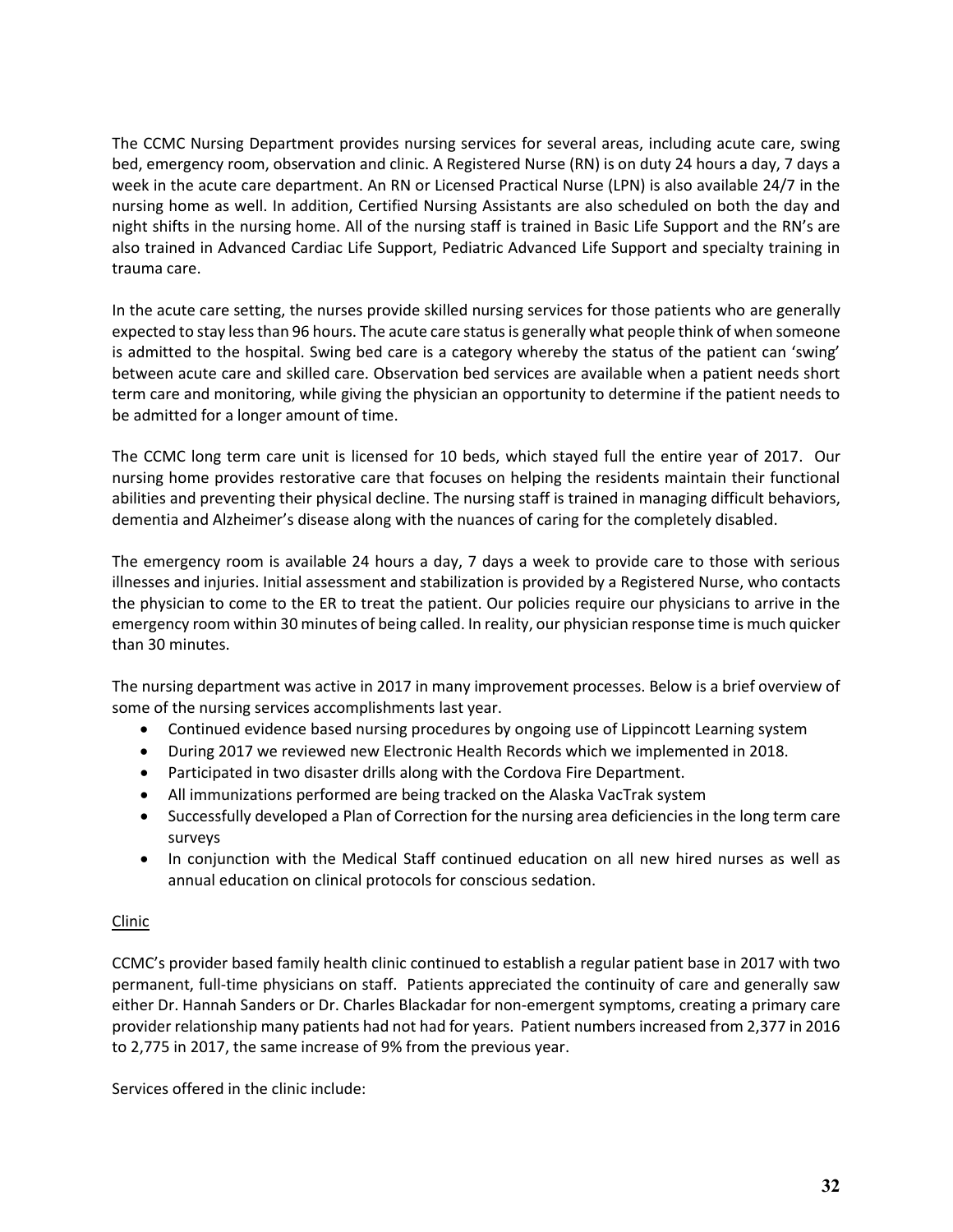- Comprehensive family medicine
- Routine health prevention
- Coordinated disease management including diabetes, heart disease, pulmonary and rheumatologic conditions
- Comprehensive women's healthcare
- **•** Family planning
- Prenatal care
- Well child checkups
- Adult and pediatric vaccines
- Merchant Marine/Coast Guard physicals
- Sports physicals and school entry physicals
- Non-operative orthopedics
- Dermatologic conditions including skin exams and removal or biopsy of suspicious lesions
- Visits from a pediatrician in January, April, and July 2017

Additional services began in 2018 include regular visits from an OB/GYN and we are currently working on bi-monthly visits from a pediatrician.

#### **Laboratory**

#### Services and Scope:

Cordova Community Medical Center Laboratory is a CLIA certified, moderate complexity laboratory, operating under the direction of Patricia Morse, MT (ASCP), under contract with Providence Alaska Medical Center.

| <b>CHEMISTRY</b>            | <b>CHEMISTRY (continued)</b> | <b>HEMATOLOGY</b>                   |
|-----------------------------|------------------------------|-------------------------------------|
| Albumin                     | Hemoglobin A1C               | Complete Blood Count                |
| Alkaline Phosphatase        | Lactate                      | Hemogram                            |
| ALT                         | Lipase                       | <b>Platelet Count</b>               |
| Amylase                     | Magnesium                    | <b>Sedimentation Rate</b>           |
| <b>AST</b>                  | Myoglobin                    | <b>WBC Differential, automated</b>  |
| Bilirubin, Direct           | Phosphorus                   |                                     |
| Bilirubin, Total            | Potassium                    | <b>COAGULATION</b>                  |
| <b>Blood Gases</b>          | Sodium                       | PT/INR                              |
| <b>BNP</b>                  | <b>Total Protein</b>         |                                     |
| <b>BUN</b>                  | <b>Triglycerides</b>         | <b>Screening / Kit Testing</b>      |
| Calcium                     | Troponin                     | Clostridium difficile               |
| Carbon Dioxide              | Uric Acid                    | Drugs of Abuse (qualitiative)       |
| Chloride                    |                              | HCG, qualitative (serum or urine)   |
| Cholesterol                 | <b>URINE</b>                 | Helicobacter pylori                 |
| <b>Creatine Kinase</b>      | Urinalysis, auto microscopy  | Influenza A/B                       |
| CK-MB                       | Creatinine                   | Mononucleosis                       |
| Creatinine (blood or urine) | HCG (qualitative)            | <b>Respiratory Syncychial Virus</b> |
| D-Dimer                     | Microalbumin                 | Streptococcus A                     |
| Ethanol                     |                              | <b>Stool Occult Blood</b>           |

#### Tests Performed in House: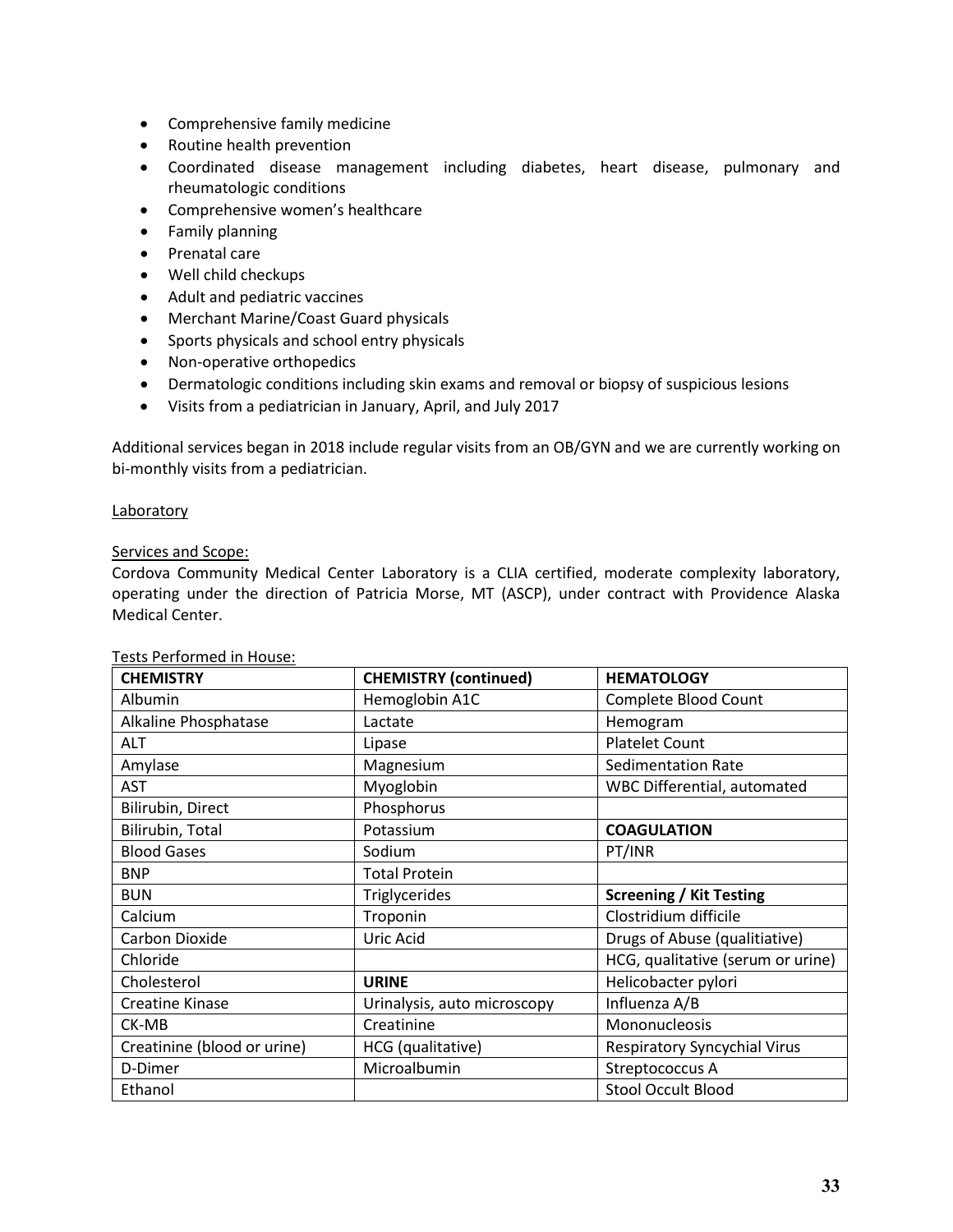Tests Added in 2017: Lactate (Abbott iSTAT system)

#### Additional Services:

Cordova Community Medical Center Laboratory offers collection and processing of chain of custody drug screening specimens for employers and healthcare providers.

#### Hours and Availability:

Laboratory service personnel are available for outpatient services Monday through Friday from 8:00 am 12: 00 noon and from 1:00 pm to 5:00 pm. Testing personnel are on call and available any time outside those hours, including weekends. Drug screen collection services are provided on a walk in basis Monday through Friday from 9:00 am to 11:00 am, and 1:00 pm to 3:00 pm.

| <b>CHEMISTRY</b>       | #              | <b>CHEMISTRY</b>     | #              | <b>HEMATOLOGY</b>              | #           |
|------------------------|----------------|----------------------|----------------|--------------------------------|-------------|
|                        |                | (continued)          |                |                                |             |
| Albumin                | 367            | Hemoglobin A1C       | 71             | Complete Blood Count           | 621         |
| Alkaline               | 367            | Lactate              | $\overline{7}$ | Hemogram                       | 641         |
| Phosphatase            |                |                      |                |                                |             |
| <b>ALT</b>             | 369            | Lipase               | 45             | <b>Platelet Count</b>          | 622         |
| Amylase                | $\mathbf{1}$   | Magnesium            | 118            | <b>Sedimentation Rate</b>      | 63          |
| <b>AST</b>             | 369            | Myoglobin            | 4              | <b>WBC</b><br>Differential,    | 621         |
|                        |                |                      |                | automated                      |             |
| Bilirubin, Direct      | 10             | Phosphorus           | 98             |                                |             |
| Bilirubin, Total       | 377            | Potassium            | 669            | <b>COAGULATION</b>             |             |
| <b>Blood Gases</b>     | 8              | Sodium               | 669            | PT/INR                         | 100         |
| <b>BNP</b>             | 65             | <b>Total Protein</b> | 367            |                                |             |
| <b>BUN</b>             | 669            | Triglycerides        | 115            | <b>Screening / Kit Testing</b> |             |
| Calcium                | 672            | Troponin             | 97             | Clostridium difficile          | $\mathbf 0$ |
| Carbon Dioxide         | 669            | Uric Acid            | 672            | of<br>Abuse<br><b>Drugs</b>    | 70          |
|                        |                |                      |                | (qualitiative)                 |             |
| Chloride               | 669            |                      |                | HCG, qualitative (serum        | 39          |
|                        |                |                      |                | or urine)                      |             |
| Cholesterol            | 115            | <b>URINE</b>         |                | Helicobacter pylori            | 41          |
| <b>Creatine Kinase</b> | 7              | Urinalysis,<br>auto  | 329            | Influenza A/B                  | 38          |
|                        |                | microscopy           |                |                                |             |
| CK-MB                  | $\overline{4}$ | Creatinine           | $\mathbf{1}$   | Mononucleosis                  |             |
| Creatinine,            | 699            | HCG(qualitative)     | see            | Respiratory<br>Syncychial      | 16          |
| blood                  |                |                      | kit            | Virus                          |             |
|                        |                |                      | tests          |                                |             |
| D-Dimer                | 34             | Microalbumin         | $\mathbf{1}$   | Streptococcus A                | 71          |
| Ethanol                | 35             |                      |                | <b>Stool Occult Blood</b>      | 6           |

#### Test Statistics:

Totals: Chemistry 8438 Urine 331 Hematology 2568 Coagulation 100 Kit Tests 281 Total Tests Performed in 2017: 11,718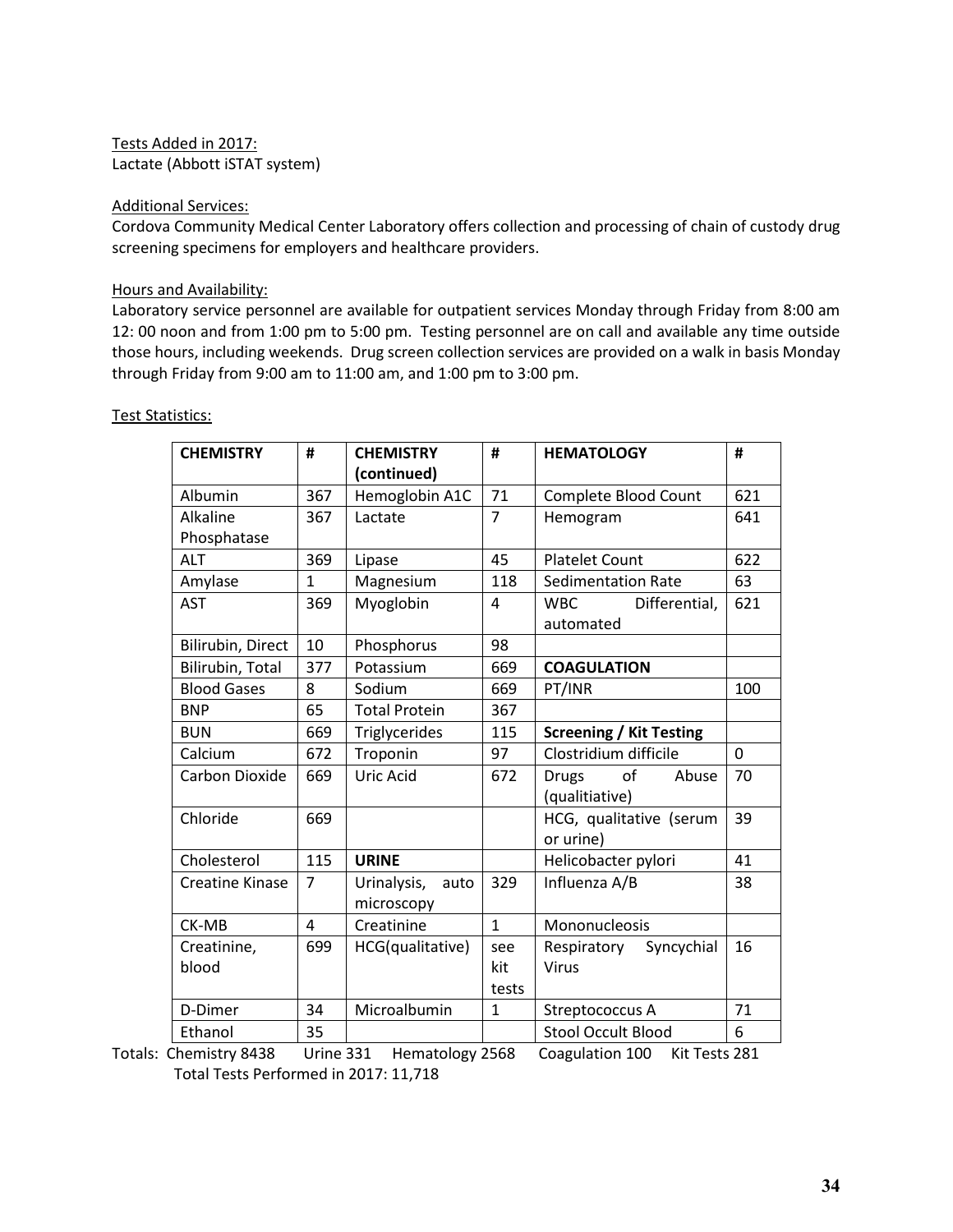Blood Utilization:

| Product                                      |    |
|----------------------------------------------|----|
| Uncrossmatched O negative, emergency release |    |
| Crossmatched, transfusion scheduled at CCMC  | 18 |

Reference Testing Statistics:

| <b>LABORATORY</b>               | #    |
|---------------------------------|------|
| <b>PAMC</b>                     | 85   |
| Quest                           | 1376 |
| Total Deference Leh Teste: 1461 |      |

**Total Reference Lab Tests: 1461** 

Top 20 Reference Tests:

| <b>TEST NAME</b>              | #   |
|-------------------------------|-----|
| Culture, urine                | 132 |
| <b>TSH</b>                    | 102 |
| Chlamydia/Gonorrhea           | 44  |
| Organism Identification       | 37  |
| Susceptibilities (antibiotic) | 31  |
| PSA, total                    | 26  |
| Culture, wound                | 25  |
| <b>RPR</b>                    | 21  |
| Free T <sub>4</sub>           | 20  |
| <b>C-Reactive Protein</b>     | 20  |

#### Radiology

Cordova Community Medical Center has maintained x-ray and ultrasound equipment for use in providing diagnostic imaging services. Computed Tomography (CT or CAT scan) services were launched in February 2016, which added a much needed modality to the diagnostic imaging services repertoire. Not only did the CT services help enhance the quality of care to the community we serve, it was also a significant component in helping to reduce the number of transfers from CCMC to other hospitals outside Cordova. We performed 541 x-rays in 2017. There were 138 CT scans performed in 2017.

#### **Rehabilitation**

In 2017, the CCMC Rehabilitation department went through some organizational changes. Occupational Therapy had been provided by a permanent OT, who was also the director of the Rehabilitation department. The OT person moved to another state, and due to the low volumes, we were not able to justify replacing the OT. Physical Therapy was provided by temporary staff that was available full time throughout the entire year. Physical therapy billed units decreased 27% from 5,318 in 2016 to 3,895 in 2017.

#### Behavioral Health

The Sound Alternatives Behavioral Health and Developmental Disabilities Department exists to help improve the quality of life for all local residents, particularly those with mental or emotional problems, substance abuse and addiction problems and/or developmental disability limitations. We do this by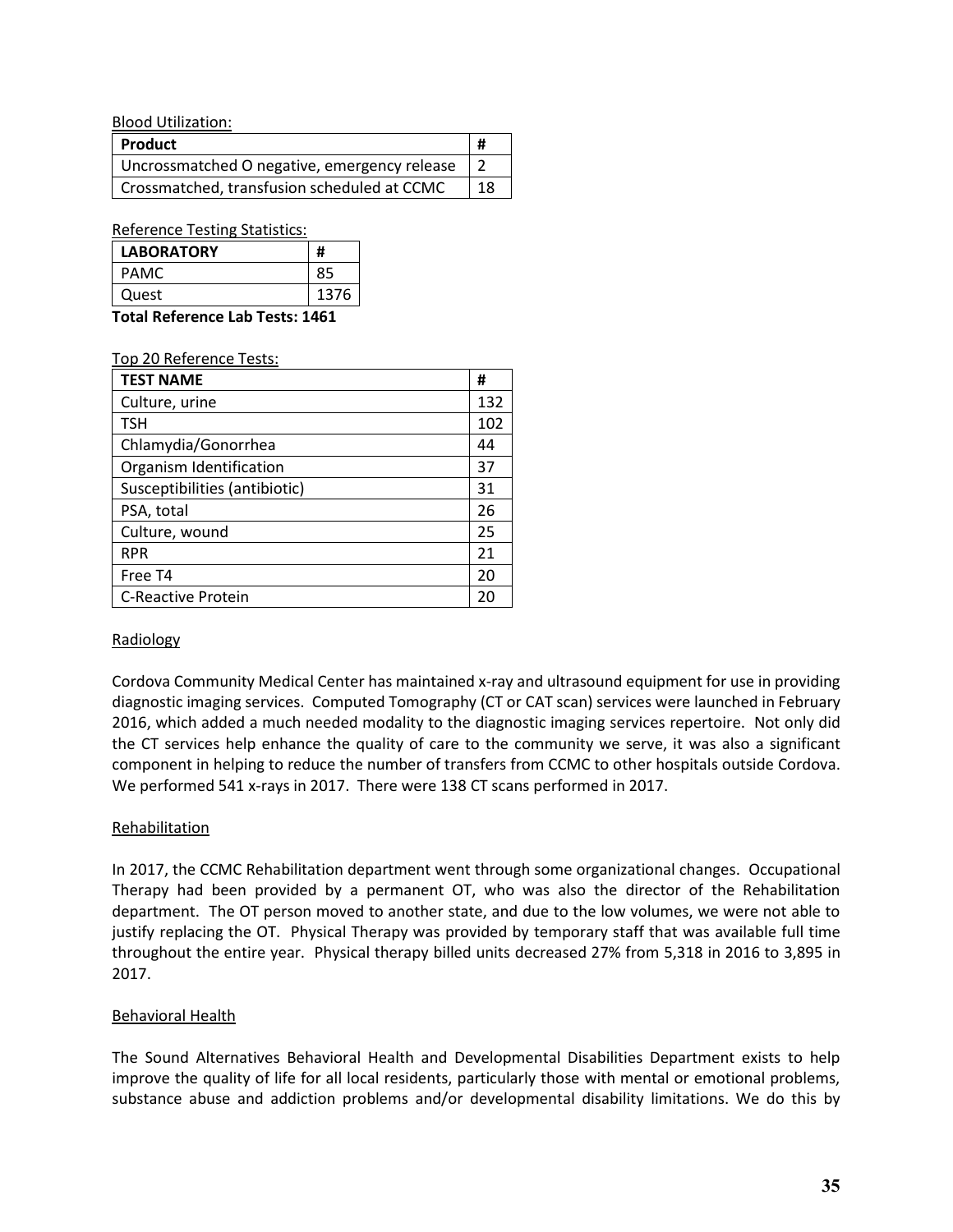promoting health and well-being, fostering self-sufficiency and empowering all individuals toward a more productive community contribution.

2017 was a year of transition for Sound Alternatives. Two long time administrators and a clinician retired which prompted a review of both operations and service delivery. For most of the year the department operated with 1-1.25 FTE clinicians rather than the planned for 2FTE's and an Interim Executive Director. The administrative positions were combined and beginning in October 2017, the department was restructured to function with 4.5 FTE, a decrease of 1 FTE, not including the casual DD direct service providers.

Below is an overview of the services provided by Sound Alternatives staff.

- Comprehensive integrated intake assessment for mental health and substance abuse
- Individual outpatient psychotherapy for children, youth and adults
- Family therapy
- Group therapy
- Psychiatric evaluations
- 24/7 on-call crisis intervention
- Functional assessments
- Referral to other providers as necessary
- Outreach services
- EAP counseling to CCMC employees
- Consultation for hospital staff and community agencies as requested
- Rehabilitation services for substance abuse and behavioral health disorders
- Medicaid Waiver Services
- Case Management
- Disability awareness and training
- Tele-psychiatry for medication evaluation and management

The total volume of behavioral health visits to Sound Alternatives in 2017 was 1022 compared to 1,081 in 2016 and 1,152 in 2015.

A survey of community members (N=27) taken during the annual Health Fair indicated that 96% would feel comfortable seeking services at Sound Alternatives, 44% had received services at Sound Alternatives, but most of those surveyed were unaware of the range of services offered ( only 11% were aware of most services offered).

#### Disability Services

In 2017 Developmental Disability services were provided to 4 Medicaid Waiver recipients and 3 grant recipients. Services included Respite, Day Habilitation and In Home Habilitation supports. 7000 hours of service were provided. This area of service also underwent significant changes in 2017 due to several factors; Waiver Recipients moving out of town or being terminated from service, staffing changes and structural changes at the state level including requiring Care coordination to be provided by agencies that were not also providing services.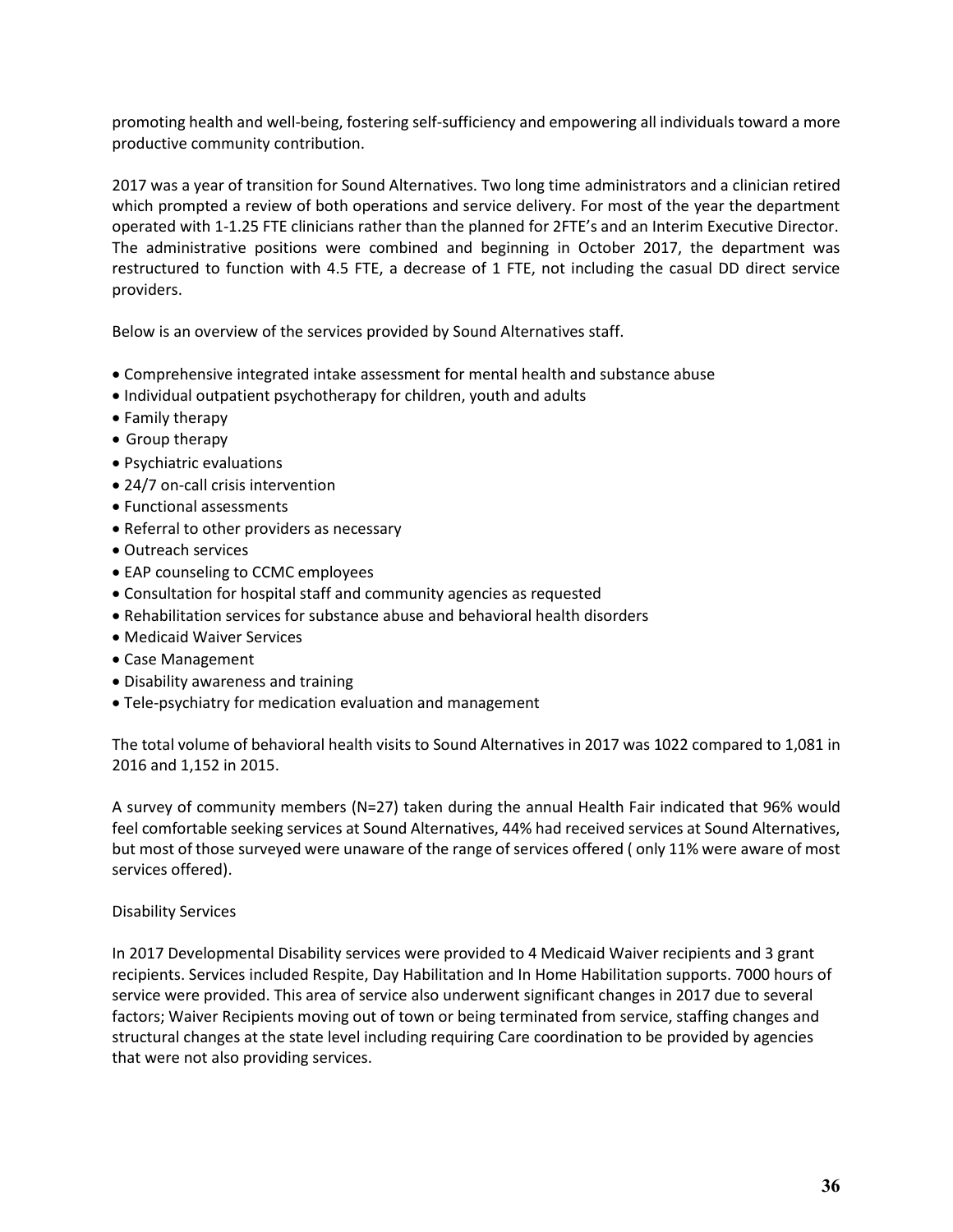Of 4 participants surveyed, 1 recipient was dissatisfied with services, the remainder were satisfied but wanted more services, more access to qualified staff and care coordination provided in town.

#### Food & Nutrition Services

The Food & Nutrition Services (FNS) department provides Long Term Care (LTC) residents, Swing Bed residents, and Acute Care patients with a nourishing, palatable, well-balanced diet that meets his or her daily nutritional and special dietary needs, taking into consideration their preferences.

A rotating 5-week cycle menu and a daily alternative menu are used to offer meal choices to help residents and patients maintain acceptable parameters of nutritional status.

In 2017, as part of our continuing process of improving the resident's dining experience, we replaced meal tray service with a Breakfast Bar, and 100% of residents surveyed rated the breakfast bar from good to excellent.

CCMC employs a Certified Dietary Manager (CDM) and contracts with a Registered Dietitian. They work together to complete nutrition assessments for LTC and Swing Bed residents and represent FNS at the resident care conferences. The care conferences provide the opportunity for residents, family members, and POAs to ask questions and express concerns about the nutrition care provided, and establish goals to reach desired outcome while residing at CCMC.

CCMC has partnered with a State of Alaska Nutrition, Transportation and Support grant for more than 20 years. This program provides congregate meals in the CCMC cafeteria or home delivered meals to elderly shut-ins. Transportation is also provided for the elderly as well as the disabled. These services are available Monday-Friday, excluding CCMC holidays. The meals and transportation are provided for a suggested donation, but no payment is required. In the annual 2017 satisfaction survey, 100% of the surveyed are in the program's target population, rated services good to excellent and said these services help to maintain or increase quality of life. 12% of all recipients need assistance with 2 or more instrumental and/ or basic activities of daily living. In 2017 CCMC provided 4042 cafeteria meals, 2944 home delivered and 2053 rides, including 363 rides involving wheel chair assistance.

Total meals served in 2018 rose 12% from the previous year, from 20,891 meals in 2016 to 24,116 in 2017. The largest increase was in Swing Bed patient meals, rising for 691 in 2016 to 4,293 in 2017.

#### Social Services

The Social Services department carries out the following broad categories of duties for CCMC: work with other health care entities to facilitate transfers to our facility; completes long term care and swing bed authorizations and re-authorizations when due; assess and document bi-psycho-social assessments of patients and residents; discuss discharge plans with patients and families; facilitates interdisciplinary team meetings and quarterly care conferences; helps arrange for the safe discharge of patients and residents. These are just a few of the social services duties performed.

# Retail Pharmacy

Cordova Community Medical Center opened a retail pharmacy at the end of November 2017. In December, CCMC purchased Cordova Drug's prescription files and inventory and CCMC Pharmacy became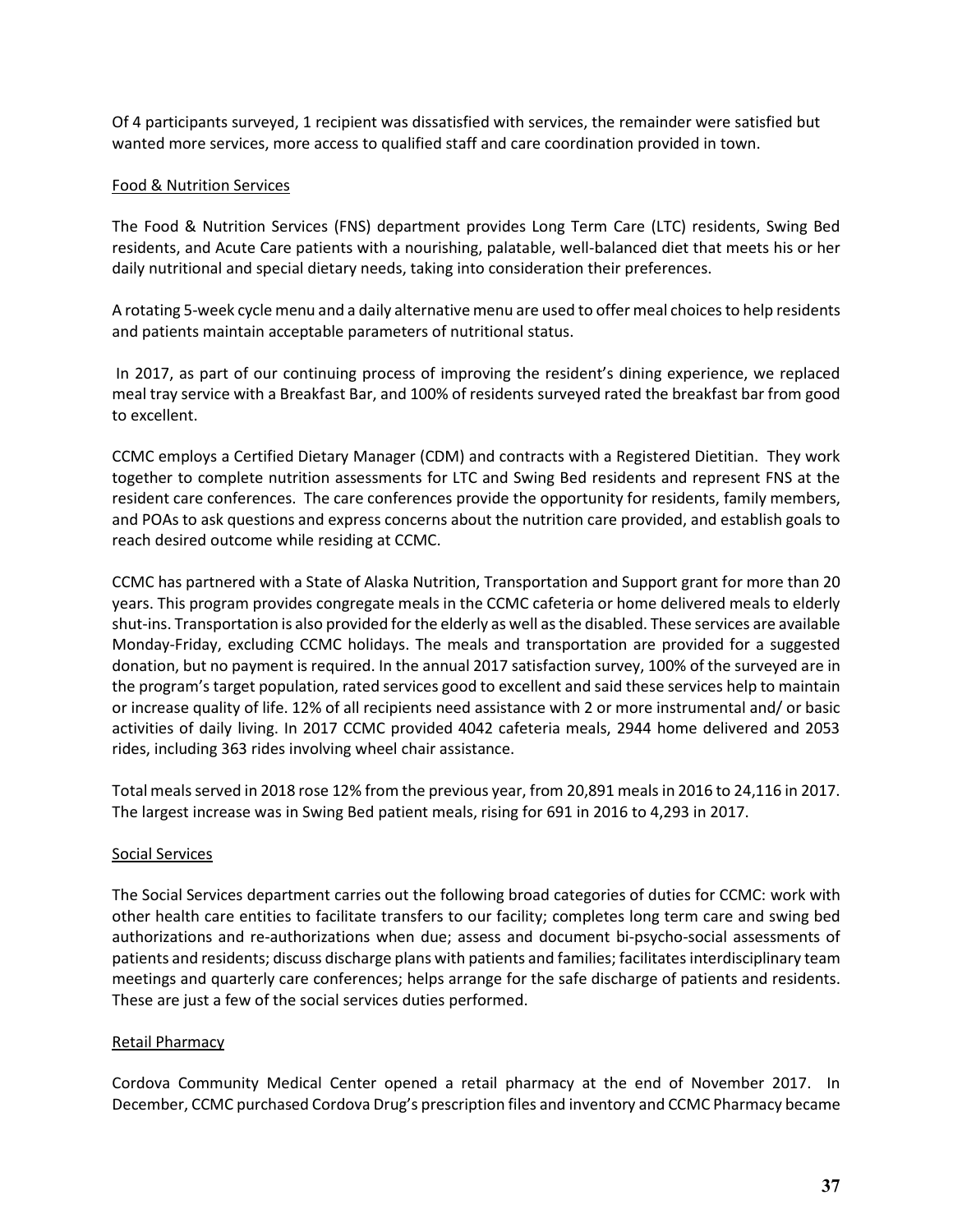the only pharmacy in Cordova. While open in 2017, the pharmacy filled 568 prescriptions in a very short time. CCMC Pharmacy is a 340b pharmacy, which allows us to purchase some medications at a discount. The savings from this program allows CCMC to stretch federal resources and provider more comprehensive services to patients.

The pharmacy provides many services:

- New prescriptions
- Refills
- Prescription transfers
- Over-the-counter products
- Pharmacist consultation
- Medication adherence services
- Medication therapy management
- Contracts with most insurance plans
- Workers compensation billing

In the future CCMC Pharmacy is looking to expand services. We started providing long term care pharmacy services to our nursing home in 2018, and we're planning to grow our prescription and over the counter sales, provide adherence and bubble packing services for retail patients, and administer immunizations covered by Medicare Part D insurance.

#### **Review of Contract Services**

#### Pharmacist

CCMC currently has contracted with a Consultant Pharmacist, Adam Baxter, RPh. Mr. Baxter comes onsite to CCMC on a quarterly basis which coincides with the quarterly care conferences for the long term care residents. During his visits, the Pharmacy and Therapeutics (P&T) Committee also meets. He completes medication reviews each month while off site, so we do not incur travel expenses. The P&T Committee conducted a yearly evaluation of pharmacy services and found the service from Mr. Baxter was meeting the needs of our facility.

#### Dietician

Renee Legan, RDN, LD is our contract dietitian. She comes on-site quarterly to coincide with the LTC resident care conferences. During her on-site visit she attends the care conferences as a member of the Interdisciplinary Team and also conducts chart reviews and audits to assure compliance with Local, State, and Federal regulations. Throughout the year she is available for consultations, approves menu changes, assists in reviewing and drafting FNS policies & procedures.

#### Reference Laboratory

The CCMC laboratory has been using Quest Diagnostics as our main reference lab for several years now. Quest performs the majority of our reference lab tests. Specimens are transported via Alaska Airlines Goldstreak service to Quest. In 2016, the medical staff expressed concerns about the turnaround time for receiving results of cultures sent to Quest for review. As a result of the analysis of this issue, it was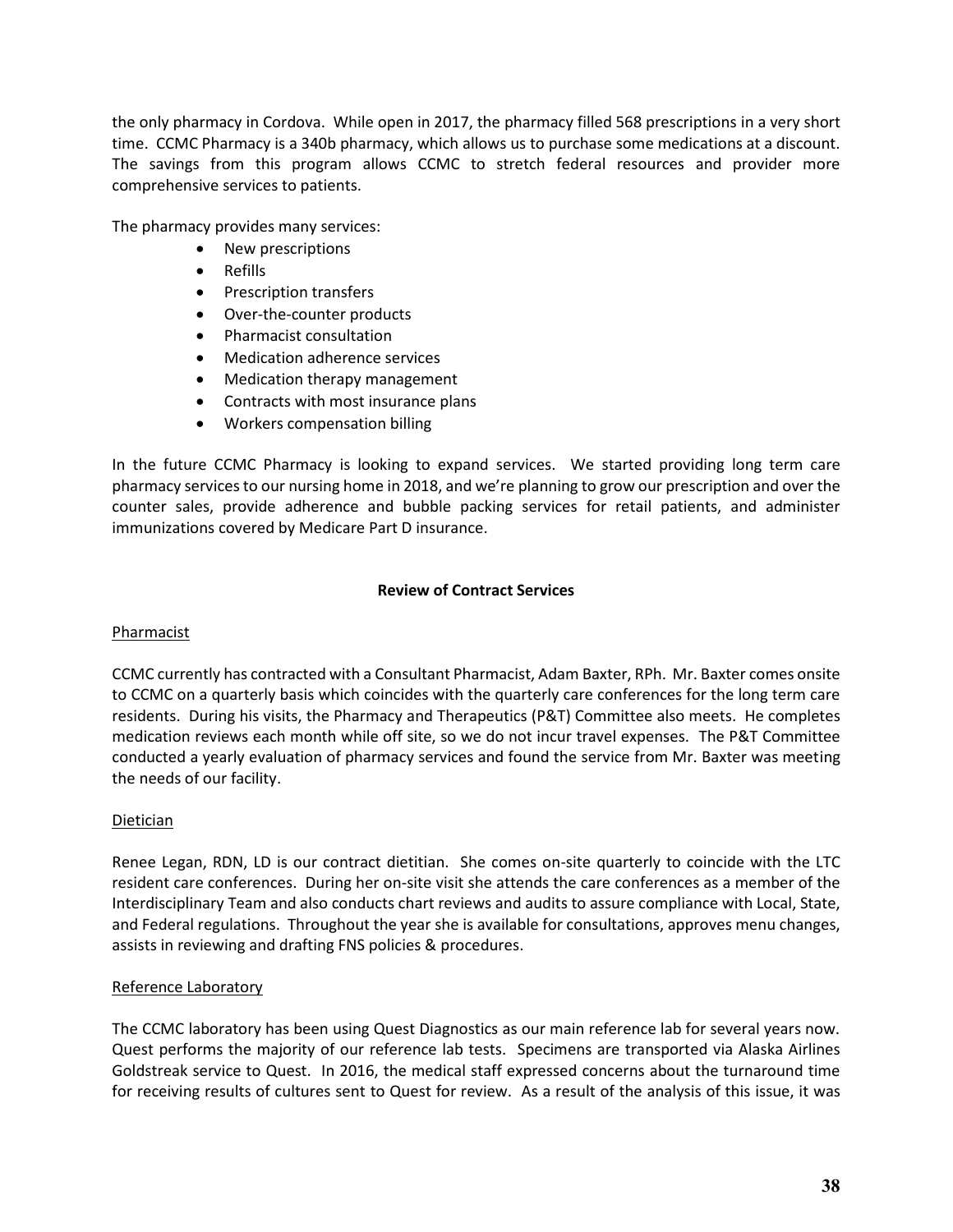found that we can receive faster turnaround times on cultures by using Providence Alaska Medical Center instead of Quest. There are several factors at play in this issue, so staff is using the quickest method to get these results returned so the physicians can use that information in their care plans for patients. Providence Alaska Medical Center is also contracted with CCMC to provide a CLIA director for our laboratory.

#### Blood Bank Services

Blood Bank of Alaska provides blood products for CCMC. We receive four units of O negative blood every three weeks. These units are kept in the laboratory for use in case of an emergency transfusion. If the units are not used before the next shipment is received, the original units are returned to Blood Bank of Alaska so we will always have four fresh units of blood on stock. Blood Bank of Alaska also provides processing and transport of blood products in the event a CCMC patient requires a transfusion of type specific, cross matched blood. The services received from Blood Bank of Alaska have been sufficient to meet the needs of our patients.

#### Radiology

Radiology Associates, PC (RAPC) has been the contracted radiology service for several years now. They read all of the images produced in our radiology department. RAPC provides their services via telemedicine only, and do not provide onsite medical services. Over the past year or so, we have seen some issues with a lack of providing us with quality improvement reports as well as some credentialing issues. With the concerns about RAPC service, we have been conducting research into switching our radiology professional services to a different group. The transition process to a new provider is still ongoing and will be completed before the end of 2018.

#### Pediatrics Specialty Clinic

Dr. Susan Beesley is certified by the American Board of Pediatrics and provided care to the children of Cordova on a quarterly basis in the CCMC clinic. Dr. Beesley provided comprehensive pediatric care in a very busy schedule that fills up weeks in advance of her visits. Due to changes in air transportation in 2017, Dr. Beesley is no longer able to provide these services. CCMC is no negotiating with Alaska Neonatology Group to provide pediatrics specialty clinics.

#### **Medication Management**

Medication management is an important component of the care plan for our patients. CCMC takes a multi-disciplinary approach to medication management that involves the Medical Staff, Nursing Staff, Pharmacy and Therapeutics Committee and the consulting pharmacist. Both formal and informal communication strategies are utilized to review medication therapy for our patients, and any one of the above groups can escalate concerns about any medication issues.

#### **Quality Improvement**

Excessive turnover in the past has made it very challenging for the facility to develop and implement an effective quality improvement program. The Health Services Board approved the 2017 Continuous Quality Improvement Plan in December of 2016. In July of 2017 hired a nurse as Quality Improvement Coordinator as one of her essential responsibilities. There were a totally of 7 Quality Improvement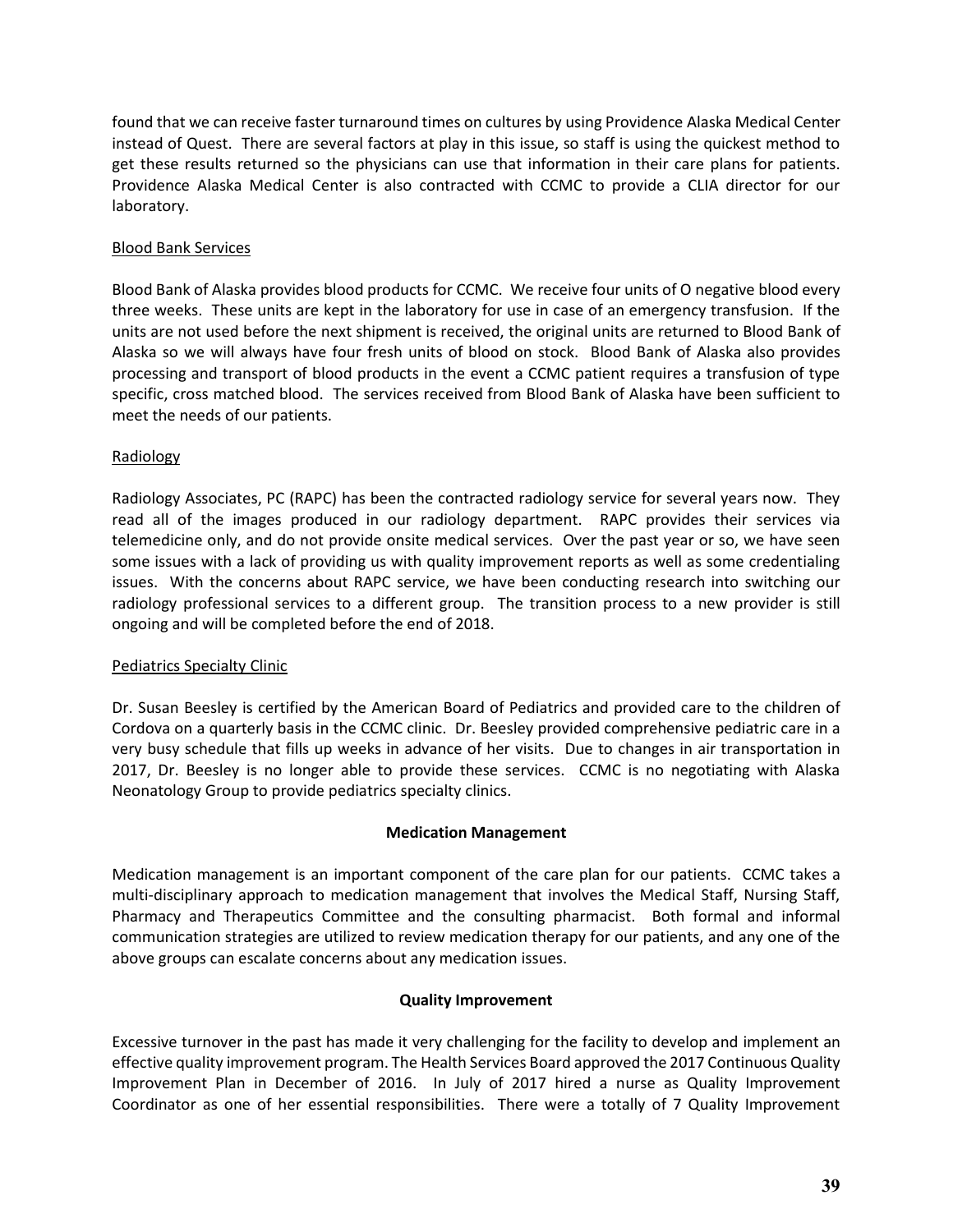Committee meetings in 2017: Which were held in February 2017, April 2017, July 2017, August 2017, September 2017, November 2017, December 2017. At these meetings each department was responsible to report on the progress of their Quality improvement project along with supplying to the committee chair a brief written summary.

The CCMC Quality Management Committee (QMC) is tasked with the responsibility to oversee this plan. Below are the specific responsibilities as outlined in the approved plan.

- Ensuring that the review functions for each department and sub-committee are completed
- Ensuring that the quality plan is reviewed and acted upon appropriately and includes:
	- Review of long term care and critical access hospital regulatory updates
	- Review of life safety regulatory updates
	- Provide a summary report to the QMC on a quarterly basis
- Prioritizing and reviewing issues referred to the QMC

Ensuring that data obtained through QI activities are analyzed, recommendations made and appropriate follow-up of problem resolution is done

Covering utilization review

Ensuring completion of periodic evaluation functions to meet Conditions of Participation requirements as a critical access hospital.

For 2017 CCMC did submit MIPS quality data for Dr. Blackadar, in the areas of hemoglobin A1C control in diabetic patients, Breast cancer screening, tobacco use in adults, and tobacco use in adolescents, Medication reconciliation post discharge, and documentation of current medications. As a result of this data submission, Dr. Blackadar was not subject to the reimbursement penalty in 2018.

#### **Infection Control**

The same lack of continuity in leadership that impacted the infection control program in 2016 also affected it in the beginning of 2017. Accountability for the infection control program had been the responsibility of the Director of Nursing. There had been minimal activity in this area in the first half of 2017. There was a positive shift in July of 2017 when CCMC hired a nurse with Infection Prevention and Control as one of her essential responsibilities. October 9, 10, and 11<sup>th</sup>, 2017 CCMC's Infection Control Nurse attended an Infection Prevention Boot Camp sponsored by ASHNA. On November 16, 2017 CCMC's Infection Control nurse received a Certificate of Completion of Specialized Training for successfully completing "Infection Preventionist Control Officer Training".

To mitigate the risk of infection, to protect our patients, community and staff CCMC's infection control committee has been having quarterly or more frequent meetings to ensure that we are keeping track of the infection prevention and control needs throughout the hospital as well as addressing concerns that could potentially affect the community. In 2017 CCMC's infection control committee meetings were held in July, September, October, November and December. These meetings consist of multidisciplinary reports and review of compliance of areas being monitored.

Some areas we monitor include: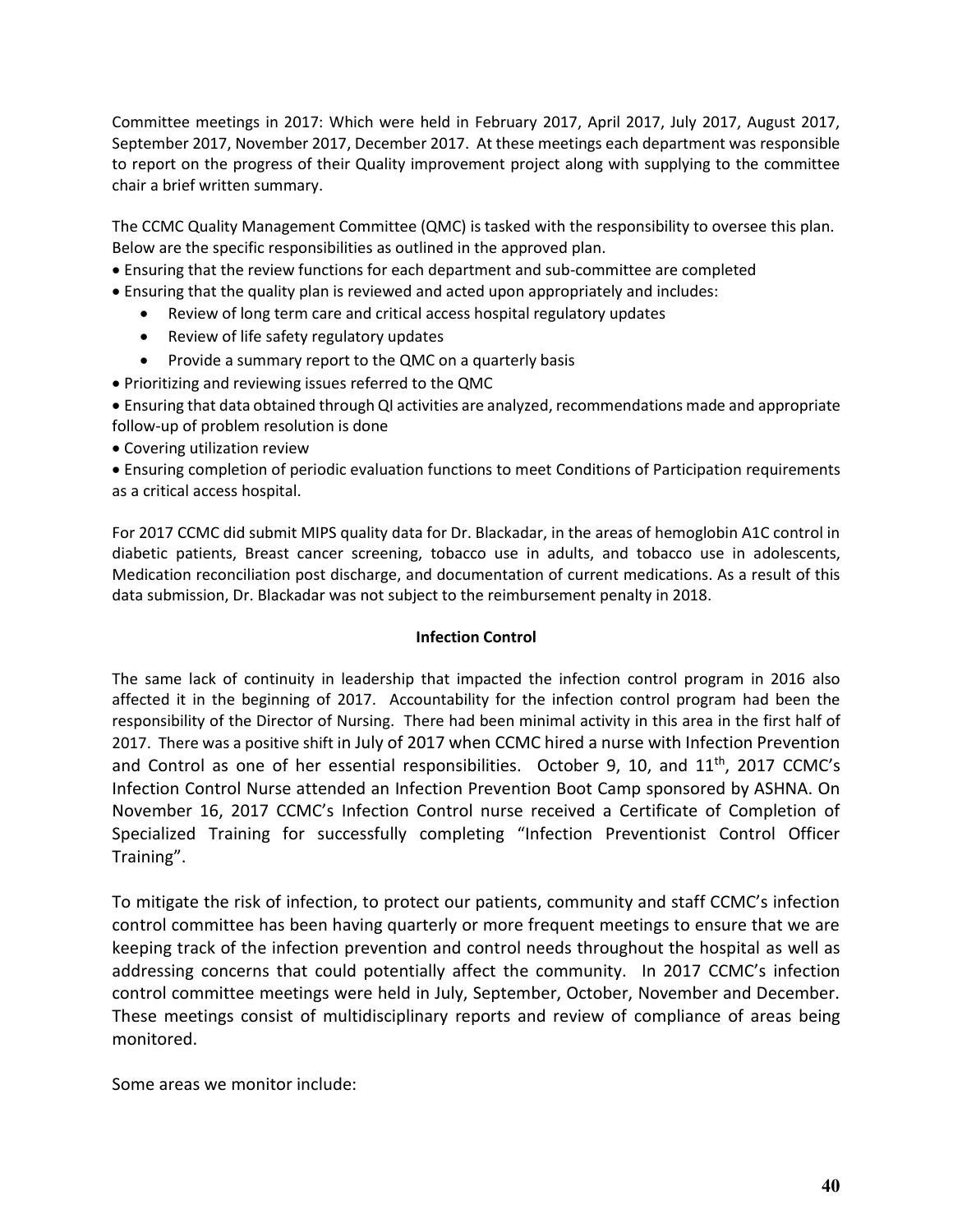- Food storage, preparation, serving and dish rooms, refrigerators, freezers, ice machines, inpatient rooms, treatment areas, lab, supply storage, equipment cleaning, and laundry.
- Hand hygiene– infection prevention through monitoring of hand hygiene compliance.
- Equipment cleaning– preventing the spread of infection through ensuring equipment cleaning compliance.
- Education and Compliance– preventing the spread of infection through administering an effective education and compliance program.
- Isolation practices- infection prevention by adhering to established evidence based isolation practices. Including educating patients and patient visitors and family.
- Antibiotic Stewardship**-** a coordinated program that promotes the appropriate use of antimicrobials (including antibiotics), improves patient outcomes, reduces microbial resistance, and decreases the spread of infections caused by multidrugresistant organisms.

# **Policy Review**

CCMC has utilized the Quality Management Committee (QMC) as the main method for reviewing and approving policies. The members of the QMC are the Chief Executive Officer, Medical Director, Director of Nursing, Department Managers and the Chief Financial Officer. The individual departments are responsible for reviewing current policies and writing new policies as needed. Once the policies are reviewed by the Department Managers, they are brought to the QMC for final review. New policies followed the same procedure and were then taken to the Health Services Board for final approval.

Again, the lack of continuity in staffing has led to less than perfect performance in this area. The following departments did complete the full review of their policies in 2017: Administration, Dietary, Health Information Management, Infection Control, Materials Management, Pharmacy, Radiology, Senior Services, Social Services and Sterile Processing. The Long Term Care and Nursing departments completed a partial review of their policies. In order to address this area of need, in early 2017 CCMC developed a new more streamlined methodology for the annual policy review process, and is now using a new online process for writing and reviewing policies utilizing the MCN Healthcare system.

#### **Organizational Plans**

#### Quality Improvement

The quality improvement plan utilizes the following sub-committees to help complete its functions:

- Fire/Safety/Disaster
- Infection Control
- Medical Staff
- Pharmacy and Therapeutics
- Quality Improvement
- Utilization Review.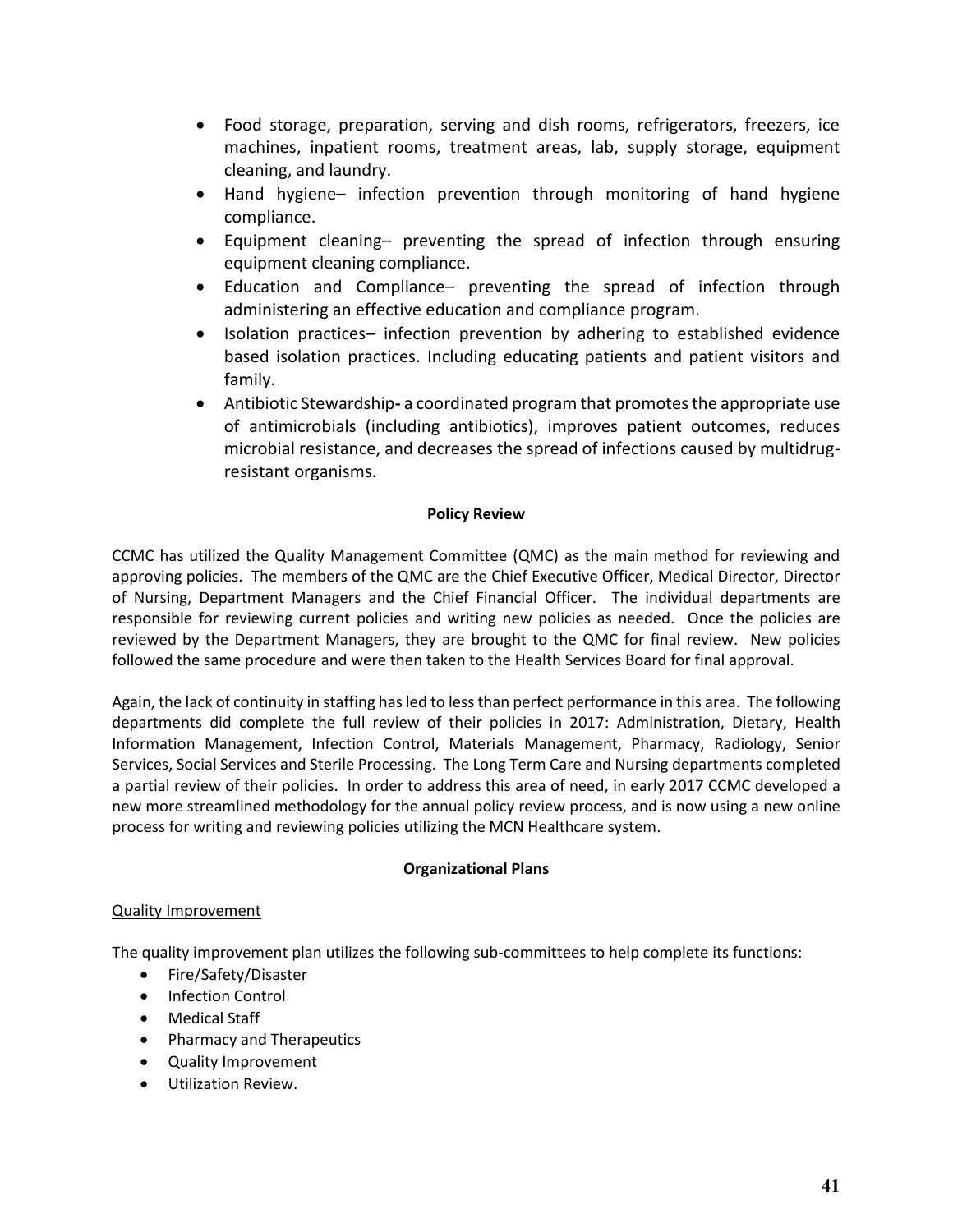The Board approved a plan for 2017 in December of 2016. The approved plan for 2017 includes 39 different quality improvement projects between the hospital, nursing home and clinic. Each department manager is responsible for identifying quality indicators, collecting and analyzing data, developing and implementing changes to improve service delivery, identifying educational needs and ensuring that staff education for quality improvement takes place and monitoring to assure that improvement is made and sustained.

# Infection Control

CCMC's infection control plan has been updated to include the purpose and policy statement. The goals of the infection control program are to:

- 1. Decrease the risk of infection to patients/residents and personnel.
- 2. Monitor for occurrence of infection and implement appropriate control measures.
- 3. Identify and correct problems relating to infection prevention practices.
- 4. Limit unprotected exposure to pathogens throughout the hospital.
- 5. Minimize the risk associated with procedures, medical devices, and medical equipment.
- 6. Maintain compliance with state and federal regulations relating to infection prevention.

# Corporate Compliance

In 2017 the existing CCMC Corporate Compliance policies were combined to establish an updated and more comprehensive Corporate Compliance Plan, this plan was instituted in January of 2018.

The Corporate Compliance program exists to make sure that CCMC is obeying all federal, state and local laws that apply to our facility. In particular, the program helps us to do the best that we can to prevent fraud, waste or abuse at our facility.

When a compliance issue is reported, an initial investigation is started, all of the supporting information is gathered and the details are reported to the Chief Executive Officer. The CEO will review the complaint and if an employee is involved, the employee related information will be shared with the department manager for resolution. When the matter is resolved, the method of resolution is documented and the issue is closed. In 2017, there was one potential compliance issue reported relating to a potential HIPAA Violation, it was resolved appropriately. This is a reduction from the two issues reported in 2016.

# Disaster

The CCMC Emergency Management Plan was reviewed and approved with limited changes by the Fire/Safety/Disaster Committee in 2016. After this approval, copies of the previous plan were replaced with the updated version and distributed throughout the facility. Work was started in 2016 on developing a presentation to be used for educating staff on the various components of the plan. This presentation was completed in 2017. The Fire/Safety/Disaster Committee held quarterly meetings in 2016. Three CCMC staff members attended the Hale Borealis statewide emergency management conference last fall in Anchorage. CCMC participated in the statewide earthquake exercise in the spring of 2016.

#### **Survey Readiness**

In April of 2017 CCMC formed a Survey Readiness Committee to get CCMC prepared and ready for future surveys. The committee addressed repeat survey tags, a clean sweep tool was created for facility rounds,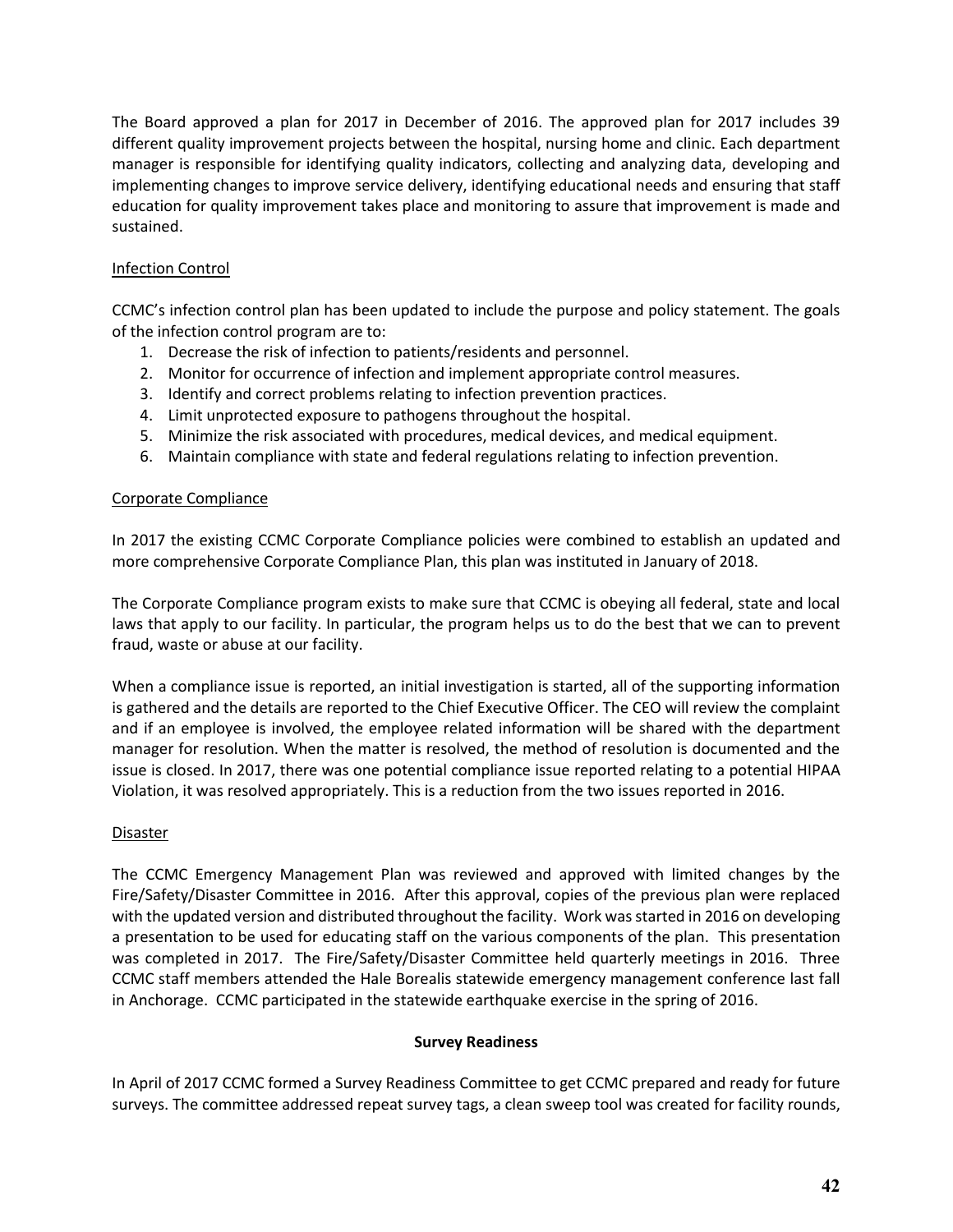and these findings were discussed at each meeting. The Survey Readiness Committee did not prove to be effective therefore the committee dissolved and meetings ended. . A mock CAH survey was conducted on July 24-27, 2017 by a Senior Consultant with the Healthtechs3 to assist the organization in survey readiness. A report was provided to Leadership Team with findings and recommendations.

# **Evaluation Participants**

The following staff members participated and provided data and information in the CAH Periodic Evaluation of Cordova Community Medical Center for 2016.

- Hannah Sanders, MD, Medical Director
- **•** Scot Mitchell, Chief Executive Officer
- Bill Storck, Interim Chief Financial Officer
- Lee Bennett, Interim Chief Financial Officer
- Kelly Kedzierski, CAH Director of Nursing
- Kadee Goss, LTC Director of Nursing
- Heidi Voss, Pharmacist
- Carmen Nourie, Laboratory Manager
- Vivian Knop, Materials Manager/Pharmacy Technician
- Faith Wheeler-Jeppson, Compliance Officer
- Holly Rikkola, HIM Manager
- Kim Wilson, Support Services Director
- Tamara Russin, Clinic Manager
- Susan Banks, Dietary Manager
- Barb Jewell, Behavioral Health Program Manager
- Mitchell Luce, Physical Therapist

# **Applicable CAH Conditions of Participation**

# **C-0331 §485.641(a) Standard: Periodic Evaluation**

- $\circ$  The CAH carries out or arranges for a periodic evaluation of its total program. The evaluation is done at least once a year and includes review of:
- **C-0332 §485.641(a)(1)(i)**
	- o The utilization of CAH services, including at least the number of patients served and the volume of services.
- **C-033 §485.641(a)(1)(ii)**
	- $\circ$  A representative sample of both active and closed records. A representative sample of both active and closed records means not less than 10% of both active and closed patient records.

# **C-0334 §485.641(a)(1)(iii)**

- o The CAH's health care policies.
- $\circ$  C-0272 §485.635(a)(2) The policies are developed with the advice of members of the CAH's professional health care staff, including one or more doctors of medicine or osteopathy and one or more physician assistants, nurse practitioners or clinical nurse specialists, if they are on staff.
- $\circ$  C-0272 §485.635(a)(4) These policies are reviewed at least annually by the group of professional personnel required under paragraph (a)(2) of this section, and reviewed as necessary by the CAH.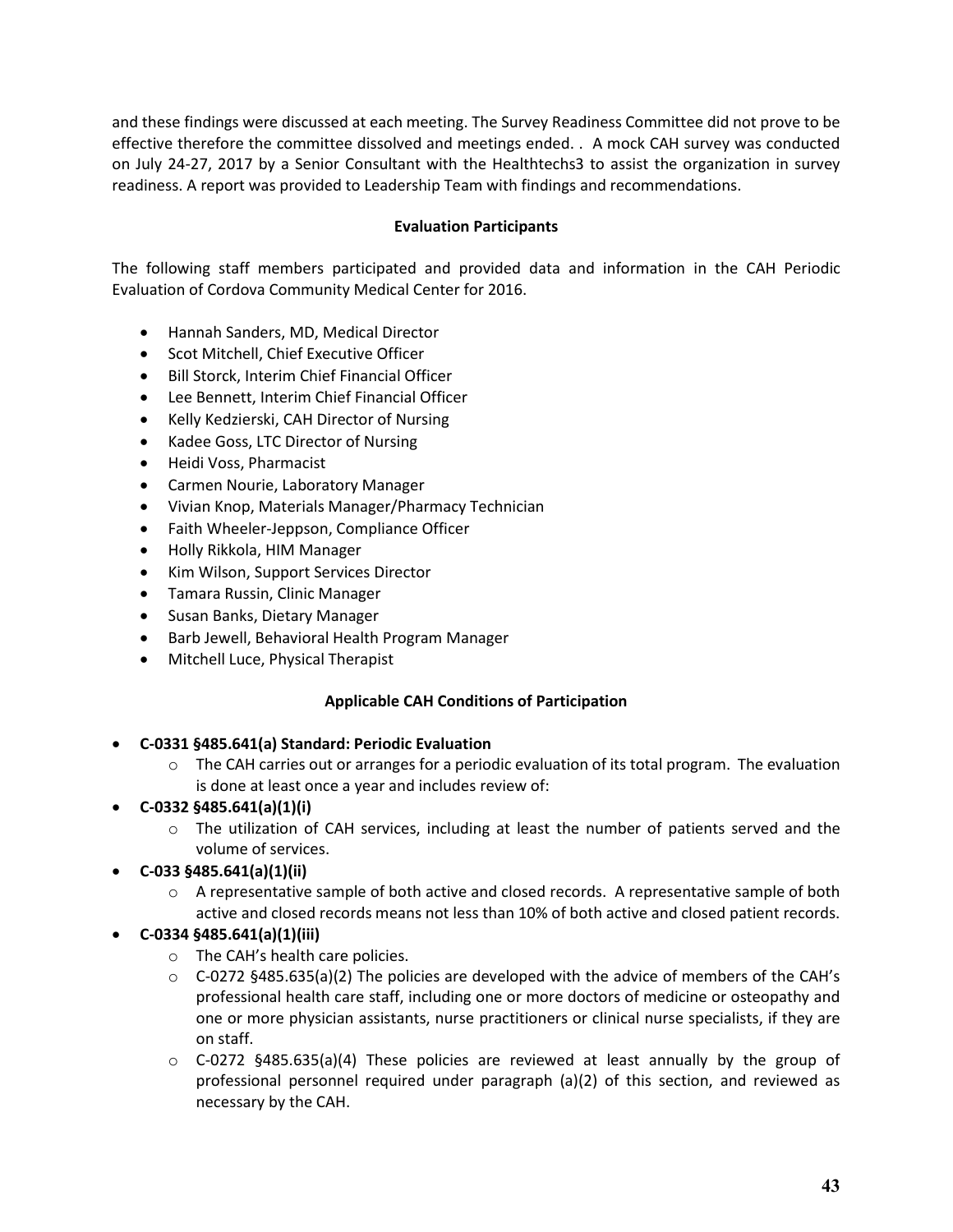# **C-0335 §485.641(a)(2)**

- $\circ$  The purpose of the evaluation is to determine whether the utilization of services was appropriate, the established policies were followed, and any changes are needed.
- **C-0336 §485.641(b) Standard: Quality Assurance**
	- $\circ$  The CAH has an effective quality assurance program to evaluate the quality and appropriateness of the diagnosis and treatment furnished in the CAH and of the treatment outcomes. An effective quality assurance program means a QA program that includes:
		- Ongoing monitoring and data collection
		- **Problem prevention, identification and data analysis**
		- Identification of corrective actions
		- **Implementation of corrective actions**
		- **Evaluation of corrective actions, and**
		- **Measures to improve quality on a continuous basis**

# **C-0337 §485.641(b)(1)**

- o All patient care services and other services affecting patient health and safety, are evaluated.
- **C-0338 §485.641(b)(2)**
	- o Nosocomial infections and medication therapy are evaluated.
- **C-0339 §485.641(b)(3)**
	- $\circ$  The quality and appropriateness of the diagnosis and treatment furnished by nurse practitioners, clinical nurse specialists and physician assistants at the CAH are evaluated by a member of the CAH staff who is a doctor of medicine or osteopathy or by another doctor of medicine or osteopathy under contract with the CAH.
- **C-0340 §485.641(b)(4)**
	- $\circ$  The quality and appropriateness of the diagnosis and treatment furnished by doctors of medicine or osteopathy at the CAH are evaluated by:
		- **•** One hospital that is a member of the network, when applicable
		- One QIO or equivalent entity
		- One other appropriate and qualified entity identified in the State rural health care plan
		- In the case of distant-site physicians and practitioners providing telemedicine services to the CAH's patients under a written agreement between the CAH and distant-site hospital, the distant-site hospital, or
		- In the case of distant-site physicians and practitioners providing telemedicine services to the CAH's patients under a written agreement between the CAH and a distant-site telemedicine entity, one of the entities listed in paragraphs  $(b)(4)(i)$  through (iii) of this section.

# **C-0341 §485.641(b)(5)(i)**

 $\circ$  The CAH staff considers the findings of the evaluations, including any findings or recommendations of the QIO, and takes corrective actions if necessary.

# **C-0342 §485.641(b)(5)(ii)**

 $\circ$  The CAH also takes appropriate remedial action to address deficiencies found through the quality assurance program.

# **C-0343 §485.641(b)(5)(iii)**

o The CAH documents the outcome of all remedial action.